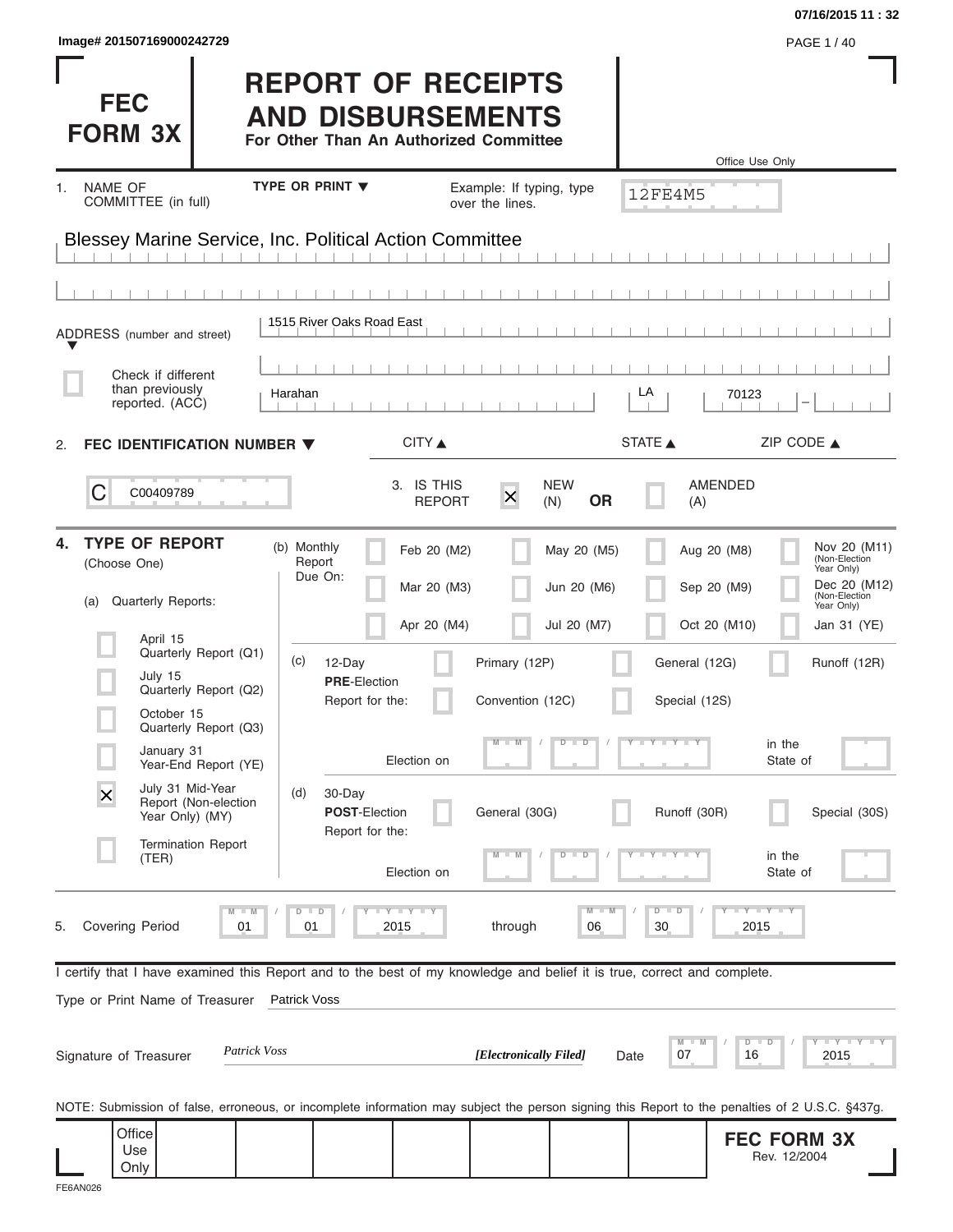#### **SUMMARY PAGE OF RECEIPTS AND DISBURSEMENTS**

|    | Image# 201507169000242730                                                                             |                                                      |                                                  |
|----|-------------------------------------------------------------------------------------------------------|------------------------------------------------------|--------------------------------------------------|
|    | FEC Form 3X (Rev. 02/2003)                                                                            | <b>SUMMARY PAGE</b><br>OF RECEIPTS AND DISBURSEMENTS | Page 2                                           |
|    | Write or Type Committee Name                                                                          |                                                      |                                                  |
|    | <b>Blessey Marine Service, Inc. Political Action Committee</b>                                        |                                                      |                                                  |
|    |                                                                                                       |                                                      |                                                  |
|    | Report Covering the Period:<br>From:                                                                  | $Y - Y - I$<br>01<br>01<br>2015<br>To:               | $\overline{\mathbb{M}}$<br>D<br>06<br>30<br>2015 |
|    |                                                                                                       | <b>COLUMN A</b><br><b>This Period</b>                | <b>COLUMN B</b><br><b>Calendar Year-to-Date</b>  |
| 6. | Cash on Hand<br>(a)<br>$-Y - Y - Y$<br>January 1,<br>2015                                             |                                                      | 4302.79                                          |
|    | Cash on Hand at<br>(b)<br>Beginning of Reporting Period                                               | 4302.79                                              |                                                  |
|    | Total Receipts (from Line 19)<br>(c)                                                                  | 26308.08                                             | 26308.08                                         |
|    | Subtotal (add Lines 6(b) and<br>(d)<br>6(c) for Column A and Lines<br>$6(a)$ and $6(c)$ for Column B) | 30610.87                                             | 30610.87                                         |
| 7. | Total Disbursements (from Line 31)                                                                    | 21740.01                                             | 21740.01                                         |
| 8. | Cash on Hand at Close of<br><b>Reporting Period</b><br>(subtract Line $7$ from Line $6(d)$ )          | 8870.86                                              | 8870.86                                          |
| 9. | Debts and Obligations Owed TO<br>the Committee (Itemize all on<br>Schedule C and/or Schedule D)       | 0.00                                                 |                                                  |
|    | 10. Debts and Obligations Owed BY<br>the Committee (Itemize all on<br>Schedule C and/or Schedule D)   | т<br>0.00                                            |                                                  |

This committee has qualified as a multicandidate committee. (see FEC FORM 1M)

#### **For further information contact:**

Federal Election Commission 999 E Street, NW Washington, DC 20463

Toll Free 800-424-9530 Local 202-694-1100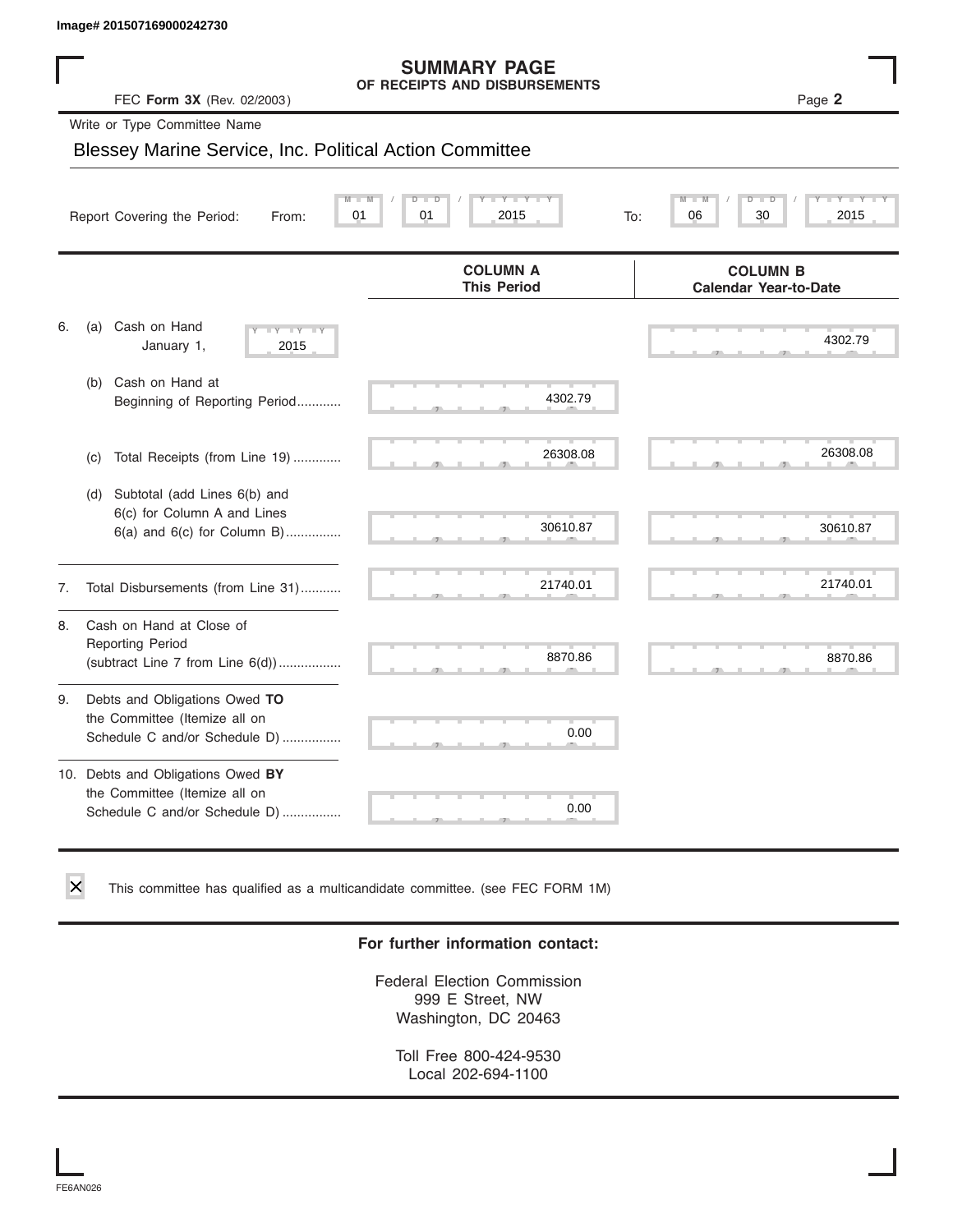#### **DETAILED SUMMARY PAGE**

|                                                                       | <b>DETAILED SUMMARY PAGE</b>                                                                       |                                                 |
|-----------------------------------------------------------------------|----------------------------------------------------------------------------------------------------|-------------------------------------------------|
| FEC Form 3X (Rev. 06/2004)                                            | of Receipts                                                                                        | Page 3                                          |
| Write or Type Committee Name                                          |                                                                                                    |                                                 |
| <b>Blessey Marine Service, Inc. Political Action Committee</b>        |                                                                                                    |                                                 |
|                                                                       |                                                                                                    |                                                 |
| Report Covering the Period:<br>01<br>From:                            | $\mathbf{I}$ $\mathbf{Y}$ $\mathbf{I}$ $\mathbf{Y}$ $\mathbf{I}$ $\mathbf{Y}$<br>01<br>2015<br>To: | Y TY<br>M<br>$D$ $\Box$<br>30<br>2015<br>06     |
| I. Receipts                                                           | <b>COLUMN A</b><br><b>Total This Period</b>                                                        | <b>COLUMN B</b><br><b>Calendar Year-to-Date</b> |
| 11. Contributions (other than loans) From:                            |                                                                                                    |                                                 |
| Individuals/Persons Other<br>(a)                                      |                                                                                                    |                                                 |
| <b>Than Political Committees</b>                                      | 7643.36                                                                                            | 7643.36                                         |
| (i) Itemized (use Schedule A)                                         |                                                                                                    |                                                 |
|                                                                       |                                                                                                    | 18664.72                                        |
|                                                                       | 18664.72                                                                                           |                                                 |
| (iii) TOTAL (add<br>Lines $11(a)(i)$ and $(ii)$                       | 26308.08                                                                                           | 26308.08                                        |
|                                                                       |                                                                                                    |                                                 |
| Political Party Committees<br>(b)                                     | 0.00                                                                                               | 0.00                                            |
| <b>Other Political Committees</b><br>(C)                              |                                                                                                    |                                                 |
|                                                                       | 0.00                                                                                               | 0.00                                            |
| Total Contributions (add Lines<br>(d)                                 |                                                                                                    |                                                 |
| $11(a)(iii)$ , (b), and (c)) (Carry                                   |                                                                                                    |                                                 |
| Totals to Line 33, page 5) ▶                                          | 26308.08                                                                                           | 26308.08                                        |
| 12. Transfers From Affiliated/Other                                   |                                                                                                    |                                                 |
|                                                                       | 0.00                                                                                               | 0.00                                            |
|                                                                       | 0.00                                                                                               | 0.00                                            |
|                                                                       |                                                                                                    |                                                 |
|                                                                       | 0.00                                                                                               | 0.00                                            |
| 14. Loan Repayments Received<br>15. Offsets To Operating Expenditures |                                                                                                    |                                                 |
| (Refunds, Rebates, etc.)                                              |                                                                                                    |                                                 |
| (Carry Totals to Line 37, page 5)                                     | 0.00                                                                                               | 0.00                                            |
| 16. Refunds of Contributions Made                                     |                                                                                                    |                                                 |
| to Federal Candidates and Other                                       |                                                                                                    |                                                 |
| Political Committees                                                  | 0.00                                                                                               | 0.00                                            |
| 17. Other Federal Receipts                                            |                                                                                                    |                                                 |
|                                                                       | 0.00                                                                                               | 0.00                                            |
| 18. Transfers from Non-Federal and Levin Funds                        |                                                                                                    |                                                 |
| (a) Non-Federal Account                                               |                                                                                                    |                                                 |
|                                                                       | 0.00                                                                                               | 0.00                                            |
|                                                                       | 0.00                                                                                               |                                                 |
| (b) Levin Funds (from Schedule H5)                                    |                                                                                                    | 0.00                                            |
| (c) Total Transfers (add $18(a)$ and $18(b)$ )                        | 0.00                                                                                               | 0.00                                            |
|                                                                       |                                                                                                    |                                                 |
| 19. Total Receipts (add Lines 11(d),                                  |                                                                                                    |                                                 |
| 12, 13, 14, 15, 16, 17, and 18(c)) ▶                                  | 26308.08                                                                                           | 26308.08                                        |
|                                                                       |                                                                                                    |                                                 |
| 20. Total Federal Receipts                                            |                                                                                                    |                                                 |
| (subtract Line 18(c) from Line 19)  ▶                                 | 26308.08                                                                                           | 26308.08                                        |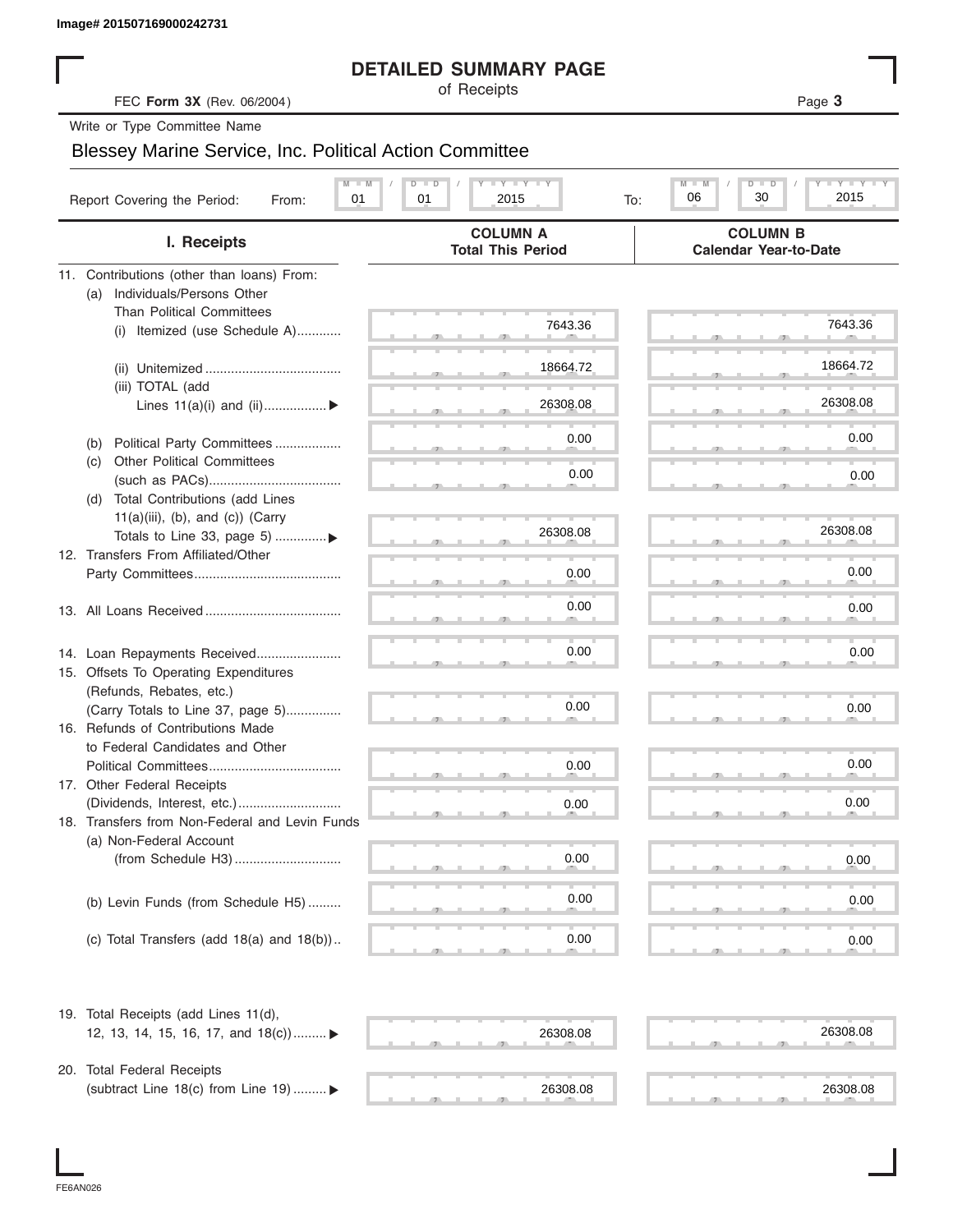#### **DETAILED SUMMARY PAGE**

|     |                                                                  | of Disbursements                            |                                                 |
|-----|------------------------------------------------------------------|---------------------------------------------|-------------------------------------------------|
|     | FEC Form 3X (Rev. 02/2003)                                       |                                             | Page 4                                          |
|     | <b>II. Disbursements</b>                                         | <b>COLUMN A</b><br><b>Total This Period</b> | <b>COLUMN B</b><br><b>Calendar Year-to-Date</b> |
|     | 21. Operating Expenditures:<br>(a) Allocated Federal/Non-Federal |                                             |                                                 |
|     | Activity (from Schedule H4)                                      |                                             |                                                 |
|     | Federal Share<br>(i)                                             | 0.00                                        | 0.00                                            |
|     | Non-Federal Share                                                | 0.00                                        | 0.00                                            |
|     | (ii)<br>(b) Other Federal Operating                              |                                             |                                                 |
|     |                                                                  | 0.00                                        | 0.00                                            |
|     | (c) Total Operating Expenditures                                 |                                             |                                                 |
|     | (add 21(a)(i), (a)(ii), and (b))                                 | 0.00                                        | 0.00                                            |
|     | 22. Transfers to Affiliated/Other Party                          |                                             |                                                 |
|     |                                                                  | 0.00                                        | 0.00                                            |
|     | 23. Contributions to                                             |                                             |                                                 |
|     | Federal Candidates/Committees<br>and Other Political Committees  | 21700.00                                    | 21700.00                                        |
|     | 24. Independent Expenditures                                     |                                             |                                                 |
|     |                                                                  | 0.00                                        | 0.00                                            |
|     | 25. Coordinated Party Expenditures                               |                                             |                                                 |
|     |                                                                  | 0.00                                        | 0.00                                            |
|     |                                                                  |                                             |                                                 |
|     |                                                                  | 0.00                                        | 0.00                                            |
|     |                                                                  |                                             |                                                 |
|     |                                                                  | 0.00                                        | 0.00                                            |
| (a) | 28. Refunds of Contributions To:<br>Individuals/Persons Other    |                                             |                                                 |
|     | Than Political Committees                                        | 0.00                                        | 0.00                                            |
|     |                                                                  |                                             |                                                 |
| (b) | Political Party Committees                                       | 0.00                                        | 0.00                                            |
| (c) | <b>Other Political Committees</b>                                |                                             | 0.00                                            |
|     |                                                                  | 0.00                                        |                                                 |
| (d) | <b>Total Contribution Refunds</b>                                |                                             |                                                 |
|     | (add Lines 28(a), (b), and $(c)$ )                               | 0.00                                        | 0.00                                            |
|     |                                                                  |                                             |                                                 |
|     |                                                                  | 40.01                                       | 40.01                                           |
|     | 30. Federal Election Activity (2 U.S.C. §431(20))                |                                             |                                                 |
|     | (a) Allocated Federal Election Activity                          |                                             |                                                 |
|     | (from Schedule H6)                                               |                                             |                                                 |
|     |                                                                  | 0.00                                        | 0.00                                            |
|     |                                                                  |                                             |                                                 |
|     |                                                                  | 0.00                                        | 0.00                                            |
| (b) | Federal Election Activity Paid Entirely                          |                                             |                                                 |
|     | With Federal Funds                                               | 0.00                                        | 0.00                                            |
| (C) | Total Federal Election Activity (add                             |                                             |                                                 |
|     | Lines $30(a)(i)$ , $30(a)(ii)$ and $30(b))$                      | 0.00                                        | 0.00                                            |
|     |                                                                  |                                             |                                                 |
|     | 31. Total Disbursements (add Lines 21(c), 22,                    |                                             |                                                 |
|     | 23, 24, 25, 26, 27, 28(d), 29 and 30(c))                         | 21740.01                                    | 21740.01                                        |
|     |                                                                  |                                             |                                                 |
|     | 32. Total Federal Disbursements                                  |                                             |                                                 |
|     | (subtract Line 21(a)(ii) and Line 30(a)(ii)                      | 21740.01                                    | 21740.01                                        |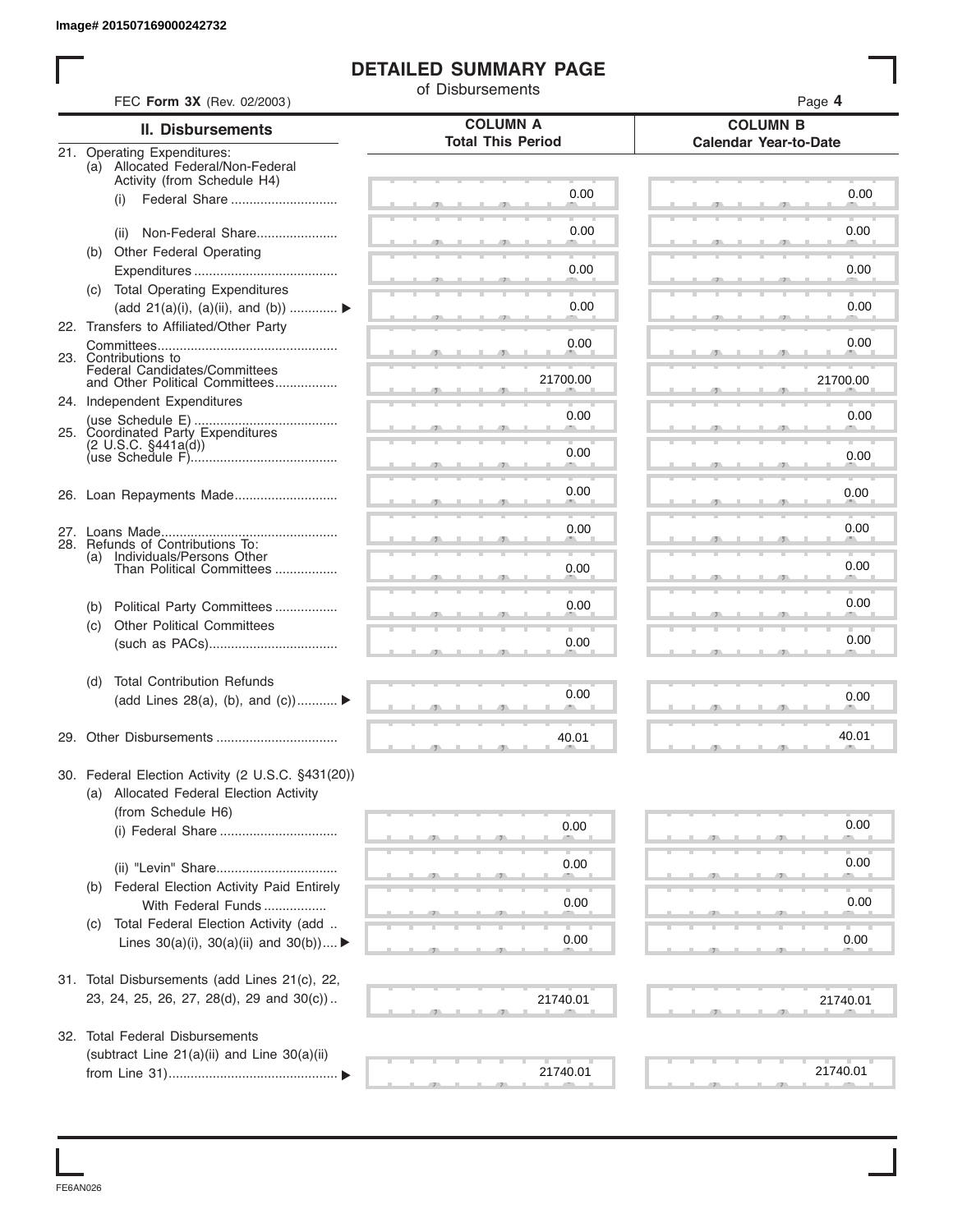#### **DETAILED SUMMARY PAGE**

| FEC Form 3X (Rev. 02/2003)                                                     | <b>DETAILED SUMMARY PAGE</b><br>of Disbursements | Page 5                                          |
|--------------------------------------------------------------------------------|--------------------------------------------------|-------------------------------------------------|
| III. Net Contributions/Operating Ex-<br>penditures                             | <b>COLUMN A</b><br><b>Total This Period</b>      | <b>COLUMN B</b><br><b>Calendar Year-to-Date</b> |
| 33. Total Contributions (other than loans)                                     | 26308.08                                         | 26308.08                                        |
| 34. Total Contribution Refunds                                                 | 0.00                                             | 0.00                                            |
| 35. Net Contributions (other than loans)<br>(subtract Line 34 from Line 33)    | 26308.08                                         | 26308.08                                        |
| 36. Total Federal Operating Expenditures<br>(add Line 21(a)(i) and Line 21(b)) | 0.00                                             | 0.00                                            |
| 37. Offsets to Operating Expenditures                                          | 0.00                                             | 0.00                                            |
| 38. Net Operating Expenditures                                                 | 0.00                                             | 0.00                                            |

FE6AN026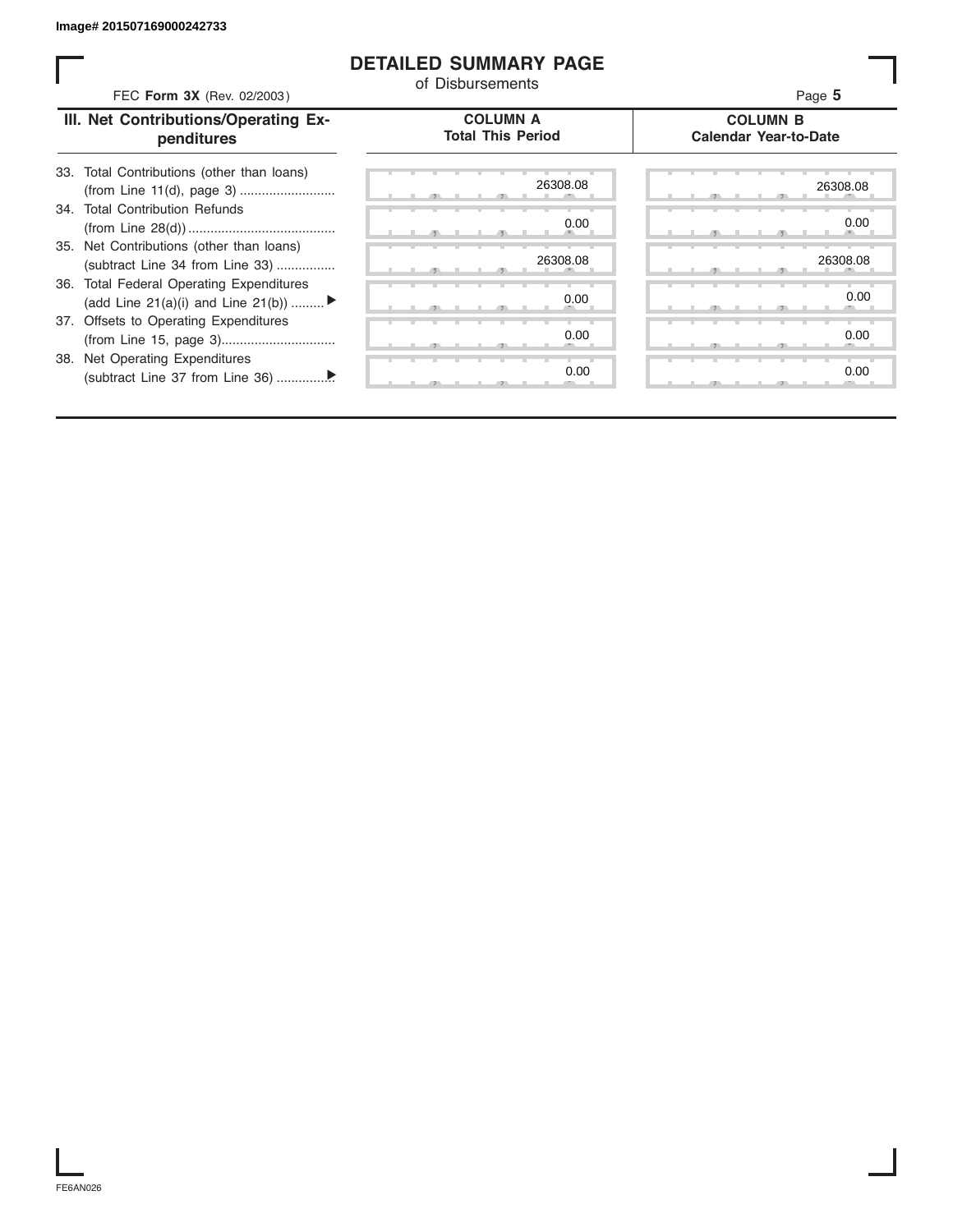| Any information copied from such Reports and Statements may not be sold or used by any person for the purpose of soliciting contributions<br>or for commercial purposes, other than using the name and address of any political committee to solicit contributions from such committee.<br>NAME OF COMMITTEE (In Full)<br><b>Blessey Marine Service, Inc. Political Action Committee</b><br>Full Name (Last, First, Middle Initial)<br>Randy Adams<br>Date of Receipt<br>Mailing Address 1515 River Oaks Road East<br>$M - M$ /<br>$D - D$<br>Y = Y = Y = Y<br>03<br>31<br>2015<br>Zip Code<br>City<br>State<br>Transaction ID: SA11AI.9065<br>LA<br>70123<br>Harahan<br>Amount of Each Receipt this Period<br>FEC ID number of contributing<br>С<br>70.00<br>federal political committee.<br><b>ALC</b><br>Contribution<br>Name of Employer<br>Occupation<br>Vice President<br>Blessey Marine Services, Inc.<br>Receipt For:<br>Aggregate Year-to-Date ▼<br>Primary<br>General<br>210.00<br>Other (specify) $\blacktriangledown$<br><b>Contract Contract</b><br>$\mathcal{F}$ and $\mathcal{F}$<br>Full Name (Last, First, Middle Initial)<br><b>B.</b> Randy Adams<br>Date of Receipt<br>Mailing Address 1515 River Oaks Road East<br>$M - M$<br>$D$ $D$<br>$T - Y = T - Y = T$<br>04<br>30<br>2015<br>Zip Code<br>City<br>State<br>Transaction ID: SA11AI.9489<br>LA<br>70123<br>Harahan<br>Amount of Each Receipt this Period<br>FEC ID number of contributing<br>С<br>70.00<br>federal political committee.<br><b>All Contracts</b><br>Contribution<br>Name of Employer<br>Occupation<br>Blessey Marine Services, Inc.<br><b>Vice President</b><br>Receipt For:<br>Aggregate Year-to-Date ▼<br>Primary<br>General<br>280.00<br>Other (specify) $\blacktriangledown$<br>$\mathbf{r}$ and $\mathbf{r}$<br>Full Name (Last, First, Middle Initial)<br><b>C.</b> Randy Adams<br>Date of Receipt<br>Mailing Address 1515 River Oaks Road East<br>$M - M$<br>$D$ $D$<br>$Y - Y - Y - Y - Y$<br>05<br>31<br>2015<br>Zip Code<br>City<br>State<br>Transaction ID: SA11AI.9490<br>LA<br>70123<br>Harahan<br>Amount of Each Receipt this Period<br>FEC ID number of contributing<br>С<br>70.00<br>federal political committee.<br>Contribution<br>Name of Employer<br>Occupation<br>Vice President<br>Blessey Marine Services, Inc.<br>Receipt For:<br>Aggregate Year-to-Date ▼<br>Primary<br>General<br>350.00<br>Other (specify) $\blacktriangledown$<br>$-7$<br>210.00 |    | SCHEDULE A (FEC Form 3X)<br><b>ITEMIZED RECEIPTS</b> | Use separate schedule(s)<br>for each category of the<br>Detailed Summary Page | FOR LINE NUMBER:<br>PAGE<br>OF<br>40<br>6<br>(check only one)<br>$\overline{X}$ 11a<br>11 <sub>b</sub><br>12<br>11c<br>13<br>14<br>16 |
|----------------------------------------------------------------------------------------------------------------------------------------------------------------------------------------------------------------------------------------------------------------------------------------------------------------------------------------------------------------------------------------------------------------------------------------------------------------------------------------------------------------------------------------------------------------------------------------------------------------------------------------------------------------------------------------------------------------------------------------------------------------------------------------------------------------------------------------------------------------------------------------------------------------------------------------------------------------------------------------------------------------------------------------------------------------------------------------------------------------------------------------------------------------------------------------------------------------------------------------------------------------------------------------------------------------------------------------------------------------------------------------------------------------------------------------------------------------------------------------------------------------------------------------------------------------------------------------------------------------------------------------------------------------------------------------------------------------------------------------------------------------------------------------------------------------------------------------------------------------------------------------------------------------------------------------------------------------------------------------------------------------------------------------------------------------------------------------------------------------------------------------------------------------------------------------------------------------------------------------------------------------------------------------------------------------------------------------------------------------------------------------------------------------------------------------------------------------------|----|------------------------------------------------------|-------------------------------------------------------------------------------|---------------------------------------------------------------------------------------------------------------------------------------|
|                                                                                                                                                                                                                                                                                                                                                                                                                                                                                                                                                                                                                                                                                                                                                                                                                                                                                                                                                                                                                                                                                                                                                                                                                                                                                                                                                                                                                                                                                                                                                                                                                                                                                                                                                                                                                                                                                                                                                                                                                                                                                                                                                                                                                                                                                                                                                                                                                                                                      |    |                                                      |                                                                               | 15<br>17                                                                                                                              |
|                                                                                                                                                                                                                                                                                                                                                                                                                                                                                                                                                                                                                                                                                                                                                                                                                                                                                                                                                                                                                                                                                                                                                                                                                                                                                                                                                                                                                                                                                                                                                                                                                                                                                                                                                                                                                                                                                                                                                                                                                                                                                                                                                                                                                                                                                                                                                                                                                                                                      |    |                                                      |                                                                               |                                                                                                                                       |
|                                                                                                                                                                                                                                                                                                                                                                                                                                                                                                                                                                                                                                                                                                                                                                                                                                                                                                                                                                                                                                                                                                                                                                                                                                                                                                                                                                                                                                                                                                                                                                                                                                                                                                                                                                                                                                                                                                                                                                                                                                                                                                                                                                                                                                                                                                                                                                                                                                                                      | А. |                                                      |                                                                               |                                                                                                                                       |
|                                                                                                                                                                                                                                                                                                                                                                                                                                                                                                                                                                                                                                                                                                                                                                                                                                                                                                                                                                                                                                                                                                                                                                                                                                                                                                                                                                                                                                                                                                                                                                                                                                                                                                                                                                                                                                                                                                                                                                                                                                                                                                                                                                                                                                                                                                                                                                                                                                                                      |    |                                                      |                                                                               |                                                                                                                                       |
|                                                                                                                                                                                                                                                                                                                                                                                                                                                                                                                                                                                                                                                                                                                                                                                                                                                                                                                                                                                                                                                                                                                                                                                                                                                                                                                                                                                                                                                                                                                                                                                                                                                                                                                                                                                                                                                                                                                                                                                                                                                                                                                                                                                                                                                                                                                                                                                                                                                                      |    |                                                      |                                                                               |                                                                                                                                       |
|                                                                                                                                                                                                                                                                                                                                                                                                                                                                                                                                                                                                                                                                                                                                                                                                                                                                                                                                                                                                                                                                                                                                                                                                                                                                                                                                                                                                                                                                                                                                                                                                                                                                                                                                                                                                                                                                                                                                                                                                                                                                                                                                                                                                                                                                                                                                                                                                                                                                      |    |                                                      |                                                                               |                                                                                                                                       |
|                                                                                                                                                                                                                                                                                                                                                                                                                                                                                                                                                                                                                                                                                                                                                                                                                                                                                                                                                                                                                                                                                                                                                                                                                                                                                                                                                                                                                                                                                                                                                                                                                                                                                                                                                                                                                                                                                                                                                                                                                                                                                                                                                                                                                                                                                                                                                                                                                                                                      |    |                                                      |                                                                               |                                                                                                                                       |
|                                                                                                                                                                                                                                                                                                                                                                                                                                                                                                                                                                                                                                                                                                                                                                                                                                                                                                                                                                                                                                                                                                                                                                                                                                                                                                                                                                                                                                                                                                                                                                                                                                                                                                                                                                                                                                                                                                                                                                                                                                                                                                                                                                                                                                                                                                                                                                                                                                                                      |    |                                                      |                                                                               |                                                                                                                                       |
|                                                                                                                                                                                                                                                                                                                                                                                                                                                                                                                                                                                                                                                                                                                                                                                                                                                                                                                                                                                                                                                                                                                                                                                                                                                                                                                                                                                                                                                                                                                                                                                                                                                                                                                                                                                                                                                                                                                                                                                                                                                                                                                                                                                                                                                                                                                                                                                                                                                                      |    |                                                      |                                                                               |                                                                                                                                       |
|                                                                                                                                                                                                                                                                                                                                                                                                                                                                                                                                                                                                                                                                                                                                                                                                                                                                                                                                                                                                                                                                                                                                                                                                                                                                                                                                                                                                                                                                                                                                                                                                                                                                                                                                                                                                                                                                                                                                                                                                                                                                                                                                                                                                                                                                                                                                                                                                                                                                      |    |                                                      |                                                                               |                                                                                                                                       |
|                                                                                                                                                                                                                                                                                                                                                                                                                                                                                                                                                                                                                                                                                                                                                                                                                                                                                                                                                                                                                                                                                                                                                                                                                                                                                                                                                                                                                                                                                                                                                                                                                                                                                                                                                                                                                                                                                                                                                                                                                                                                                                                                                                                                                                                                                                                                                                                                                                                                      |    |                                                      |                                                                               |                                                                                                                                       |
|                                                                                                                                                                                                                                                                                                                                                                                                                                                                                                                                                                                                                                                                                                                                                                                                                                                                                                                                                                                                                                                                                                                                                                                                                                                                                                                                                                                                                                                                                                                                                                                                                                                                                                                                                                                                                                                                                                                                                                                                                                                                                                                                                                                                                                                                                                                                                                                                                                                                      |    |                                                      |                                                                               |                                                                                                                                       |
|                                                                                                                                                                                                                                                                                                                                                                                                                                                                                                                                                                                                                                                                                                                                                                                                                                                                                                                                                                                                                                                                                                                                                                                                                                                                                                                                                                                                                                                                                                                                                                                                                                                                                                                                                                                                                                                                                                                                                                                                                                                                                                                                                                                                                                                                                                                                                                                                                                                                      |    |                                                      |                                                                               |                                                                                                                                       |
|                                                                                                                                                                                                                                                                                                                                                                                                                                                                                                                                                                                                                                                                                                                                                                                                                                                                                                                                                                                                                                                                                                                                                                                                                                                                                                                                                                                                                                                                                                                                                                                                                                                                                                                                                                                                                                                                                                                                                                                                                                                                                                                                                                                                                                                                                                                                                                                                                                                                      |    |                                                      |                                                                               |                                                                                                                                       |
|                                                                                                                                                                                                                                                                                                                                                                                                                                                                                                                                                                                                                                                                                                                                                                                                                                                                                                                                                                                                                                                                                                                                                                                                                                                                                                                                                                                                                                                                                                                                                                                                                                                                                                                                                                                                                                                                                                                                                                                                                                                                                                                                                                                                                                                                                                                                                                                                                                                                      |    |                                                      |                                                                               |                                                                                                                                       |
|                                                                                                                                                                                                                                                                                                                                                                                                                                                                                                                                                                                                                                                                                                                                                                                                                                                                                                                                                                                                                                                                                                                                                                                                                                                                                                                                                                                                                                                                                                                                                                                                                                                                                                                                                                                                                                                                                                                                                                                                                                                                                                                                                                                                                                                                                                                                                                                                                                                                      |    |                                                      |                                                                               |                                                                                                                                       |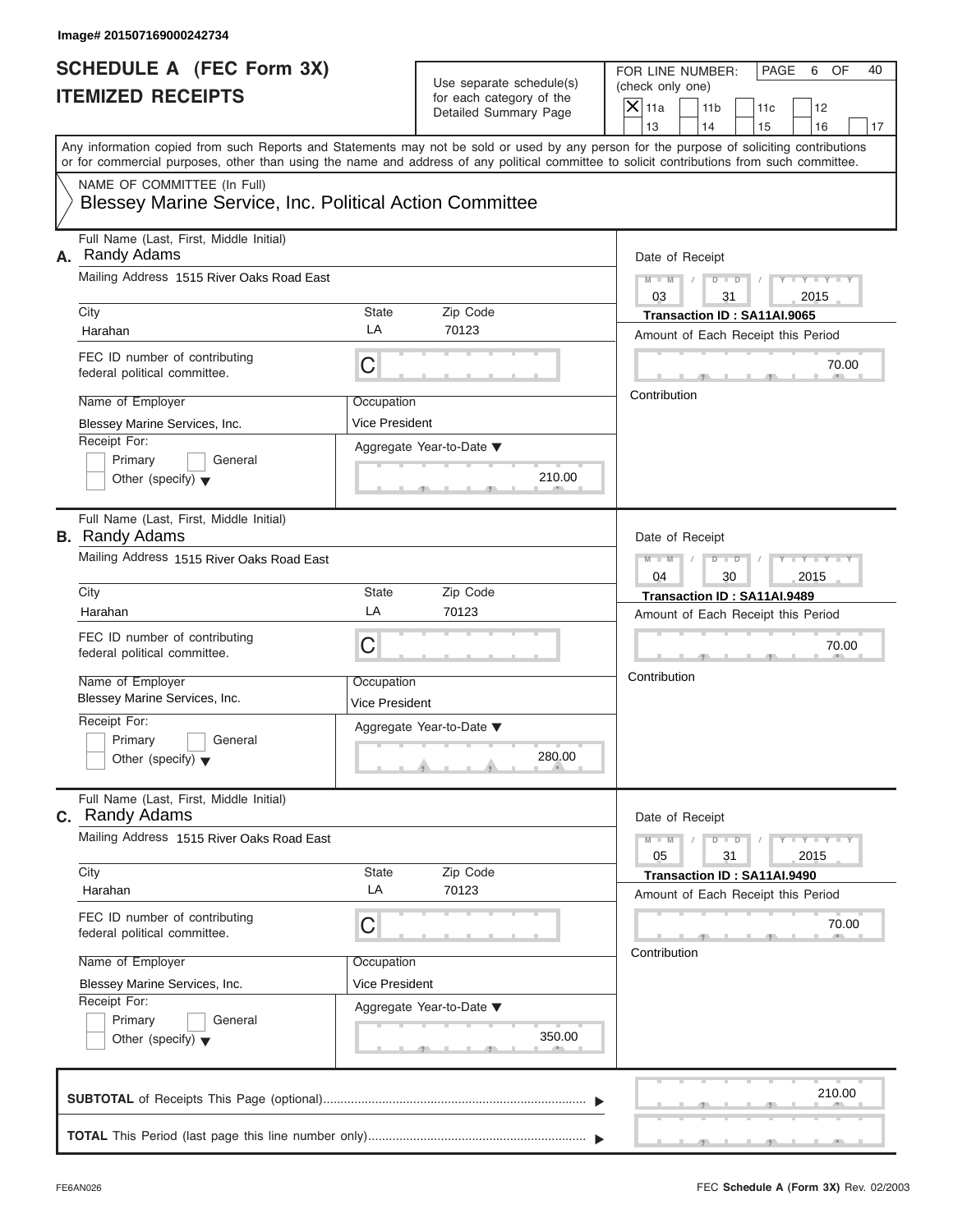| SCHEDULE A (FEC Form 3X)<br><b>ITEMIZED RECEIPTS</b>                                                                                                                                                                                                                                                                                                                                     |                                                  | Use separate schedule(s)<br>for each category of the<br>Detailed Summary Page | FOR LINE NUMBER:<br>PAGE<br>OF<br>40<br>7<br>(check only one)<br>$\mathsf{X}$ 11a<br>11 <sub>b</sub><br>12<br>11c<br>13<br>14<br>16                                                      |
|------------------------------------------------------------------------------------------------------------------------------------------------------------------------------------------------------------------------------------------------------------------------------------------------------------------------------------------------------------------------------------------|--------------------------------------------------|-------------------------------------------------------------------------------|------------------------------------------------------------------------------------------------------------------------------------------------------------------------------------------|
| Any information copied from such Reports and Statements may not be sold or used by any person for the purpose of soliciting contributions<br>or for commercial purposes, other than using the name and address of any political committee to solicit contributions from such committee.<br>NAME OF COMMITTEE (In Full)<br><b>Blessey Marine Service, Inc. Political Action Committee</b> |                                                  |                                                                               | 15<br>17                                                                                                                                                                                 |
|                                                                                                                                                                                                                                                                                                                                                                                          |                                                  |                                                                               |                                                                                                                                                                                          |
| Full Name (Last, First, Middle Initial)<br>Randy Adams<br>А.<br>Mailing Address 1515 River Oaks Road East<br>City<br>Harahan<br>FEC ID number of contributing<br>federal political committee.<br>Name of Employer<br>Blessey Marine Services, Inc.<br>Receipt For:<br>Primary<br>General                                                                                                 | State<br>LA<br>С<br>Occupation<br>Vice President | Zip Code<br>70123<br>Aggregate Year-to-Date ▼                                 | Date of Receipt<br>$M - M$ /<br>$D - D$<br>Y = Y = Y = Y<br>06<br>30<br>2015<br>Transaction ID: SA11AI.9491<br>Amount of Each Receipt this Period<br>70.00<br><b>ALC</b><br>Contribution |
| Other (specify) $\blacktriangledown$<br>Full Name (Last, First, Middle Initial)<br><b>B.</b> Daniel Barrett<br>Mailing Address 1515 River Oaks Road East                                                                                                                                                                                                                                 |                                                  | 420.00<br>$\mathcal{F}$ and $\mathcal{F}$ and $\mathcal{F}$                   | Date of Receipt<br>$M - M$<br>$D$ $D$<br>$T - Y = -Y - T$                                                                                                                                |
| City<br>Harahan<br>FEC ID number of contributing<br>federal political committee.<br>Name of Employer<br>Blessey Marine Service, Inc.<br>Receipt For:<br>Primary<br>General<br>Other (specify) $\blacktriangledown$                                                                                                                                                                       | State<br>LA<br>С<br>Occupation<br>Manager        | Zip Code<br>70123<br>Aggregate Year-to-Date ▼<br>220.00<br><b>All Angeles</b> | 05<br>31<br>2015<br>Transaction ID: SA11AI.9233<br>Amount of Each Receipt this Period<br>50.00<br><b>CONTRACTOR</b><br>Contribution                                                      |
| Full Name (Last, First, Middle Initial)<br>C. Daniel Barrett<br>Mailing Address 1515 River Oaks Road East<br>City<br>Harahan<br>FEC ID number of contributing<br>federal political committee.<br>Name of Employer<br>Blessey Marine Service, Inc.<br>Receipt For:<br>Primary<br>General<br>Other (specify) $\blacktriangledown$                                                          | State<br>LA<br>С<br>Occupation<br>Manager        | Zip Code<br>70123<br>Aggregate Year-to-Date ▼<br>270.00<br>$-7$               | Date of Receipt<br>$M - M$<br>$D$ $D$<br>Y = Y = Y = Y<br>06<br>30<br>2015<br>Transaction ID: SA11AI.9234<br>Amount of Each Receipt this Period<br>50.00<br>Contribution                 |
|                                                                                                                                                                                                                                                                                                                                                                                          |                                                  |                                                                               | 170.00                                                                                                                                                                                   |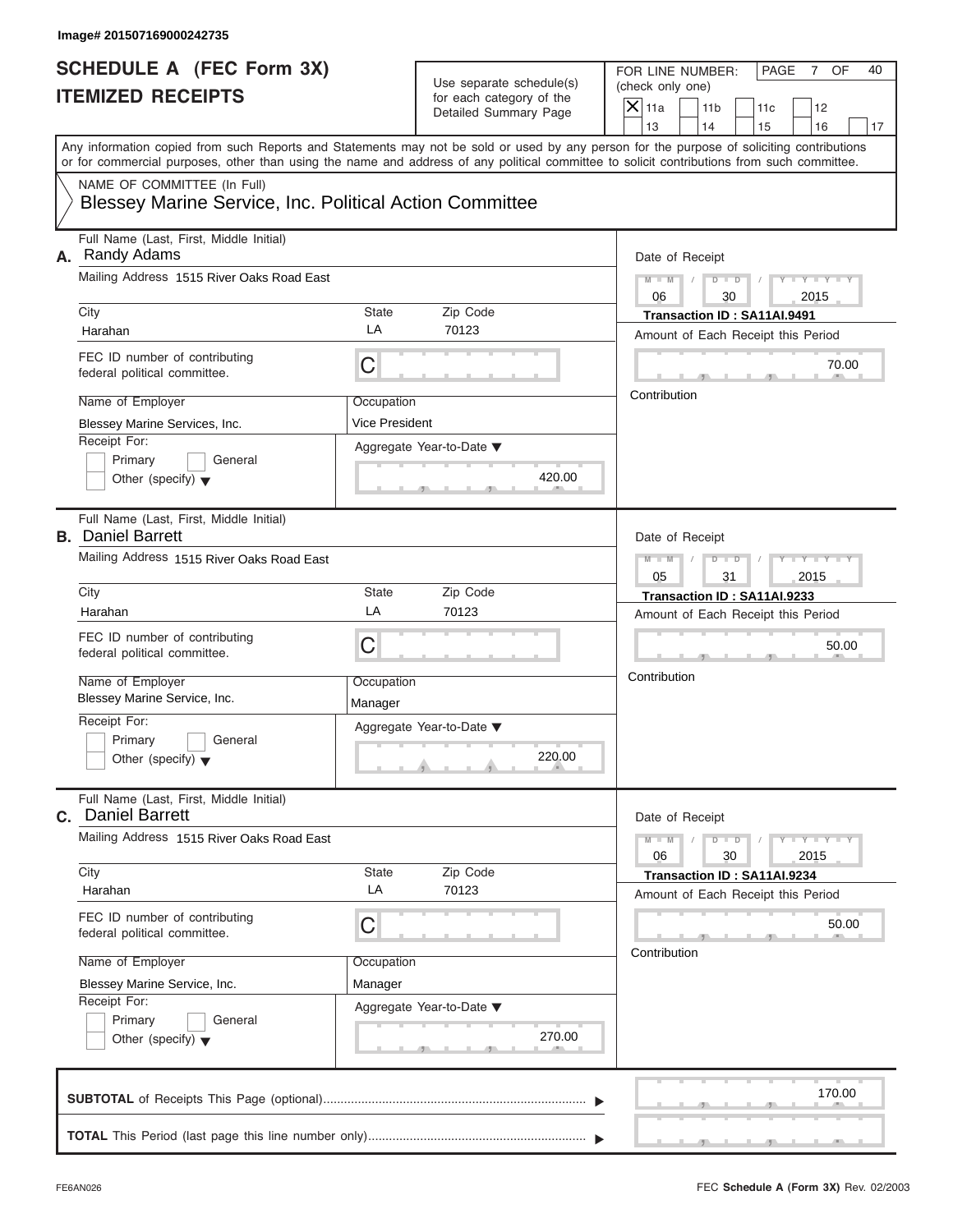| <b>ITEMIZED RECEIPTS</b>                                                                                                                                                                                                                                                                                                               | Use separate schedule(s)<br>for each category of the<br>Detailed Summary Page                                                 | FOR LINE NUMBER:<br>PAGE<br>OF<br>40<br>8<br>(check only one)<br>$\mathsf{X}$ 11a<br>11 <sub>b</sub><br>12<br>11c<br>13<br>14<br>15<br>16<br>17                                                                                                                                         |
|----------------------------------------------------------------------------------------------------------------------------------------------------------------------------------------------------------------------------------------------------------------------------------------------------------------------------------------|-------------------------------------------------------------------------------------------------------------------------------|-----------------------------------------------------------------------------------------------------------------------------------------------------------------------------------------------------------------------------------------------------------------------------------------|
| NAME OF COMMITTEE (In Full)<br><b>Blessey Marine Service, Inc. Political Action Committee</b>                                                                                                                                                                                                                                          |                                                                                                                               | Any information copied from such Reports and Statements may not be sold or used by any person for the purpose of soliciting contributions<br>or for commercial purposes, other than using the name and address of any political committee to solicit contributions from such committee. |
| Full Name (Last, First, Middle Initial)<br>A. John Bertrand<br>Mailing Address 1515 River Oaks Road East<br>City<br>Harahan<br>FEC ID number of contributing<br>federal political committee.<br>Name of Employer<br>Blessey Marine Services, Inc.<br>Receipt For:<br>Primary<br>General<br>Other (specify) $\blacktriangledown$        | Zip Code<br>State<br>LA<br>70123<br>С<br>Occupation<br>Manager<br>Aggregate Year-to-Date ▼<br>$\mathcal{F}$ and $\mathcal{F}$ | Date of Receipt<br>$M - M$ /<br>$D - D$<br>$  \gamma$ $ \gamma$ $ \gamma$<br>05<br>31<br>2015<br>Transaction ID: SA11AI.9242<br>Amount of Each Receipt this Period<br>100.00<br><b>COMPANY</b><br>Contribution<br>260.00<br><b>Contract Contract</b>                                    |
| Full Name (Last, First, Middle Initial)<br><b>B.</b> John Bertrand<br>Mailing Address 1515 River Oaks Road East<br>City<br>Harahan<br>FEC ID number of contributing<br>federal political committee.<br>Name of Employer<br>Blessey Marine Services, Inc.<br>Receipt For:<br>Primary<br>General<br>Other (specify) $\blacktriangledown$ | Zip Code<br>State<br>LA<br>70123<br>С<br>Occupation<br>Manager<br>Aggregate Year-to-Date ▼<br><b>All Angeles</b>              | Date of Receipt<br>$M - M$<br>$D$ $D$<br>$T - Y = T - Y = T$<br>06<br>30<br>2015<br>Transaction ID: SA11AI.9243<br>Amount of Each Receipt this Period<br>100.00<br><b>CONTRACTOR</b><br>Contribution<br>360.00                                                                          |
| Full Name (Last, First, Middle Initial)<br><b>Thomas Bethune</b><br>C.<br>Mailing Address 1515 River Oaks Road East<br>City<br>Harahan<br>FEC ID number of contributing<br>federal political committee.<br>Name of Employer<br>Blessey Marine Service, Inc.<br>Receipt For:                                                            | Zip Code<br>State<br>LA<br>70123<br>С<br>Occupation<br>Manager<br>Aggregate Year-to-Date ▼                                    | Date of Receipt<br>$M - M$<br>$D$ $D$<br>Y = Y = Y = Y<br>03<br>31<br>2015<br>Transaction ID: SA11AI.9068<br>Amount of Each Receipt this Period<br>100.00<br>Contribution                                                                                                               |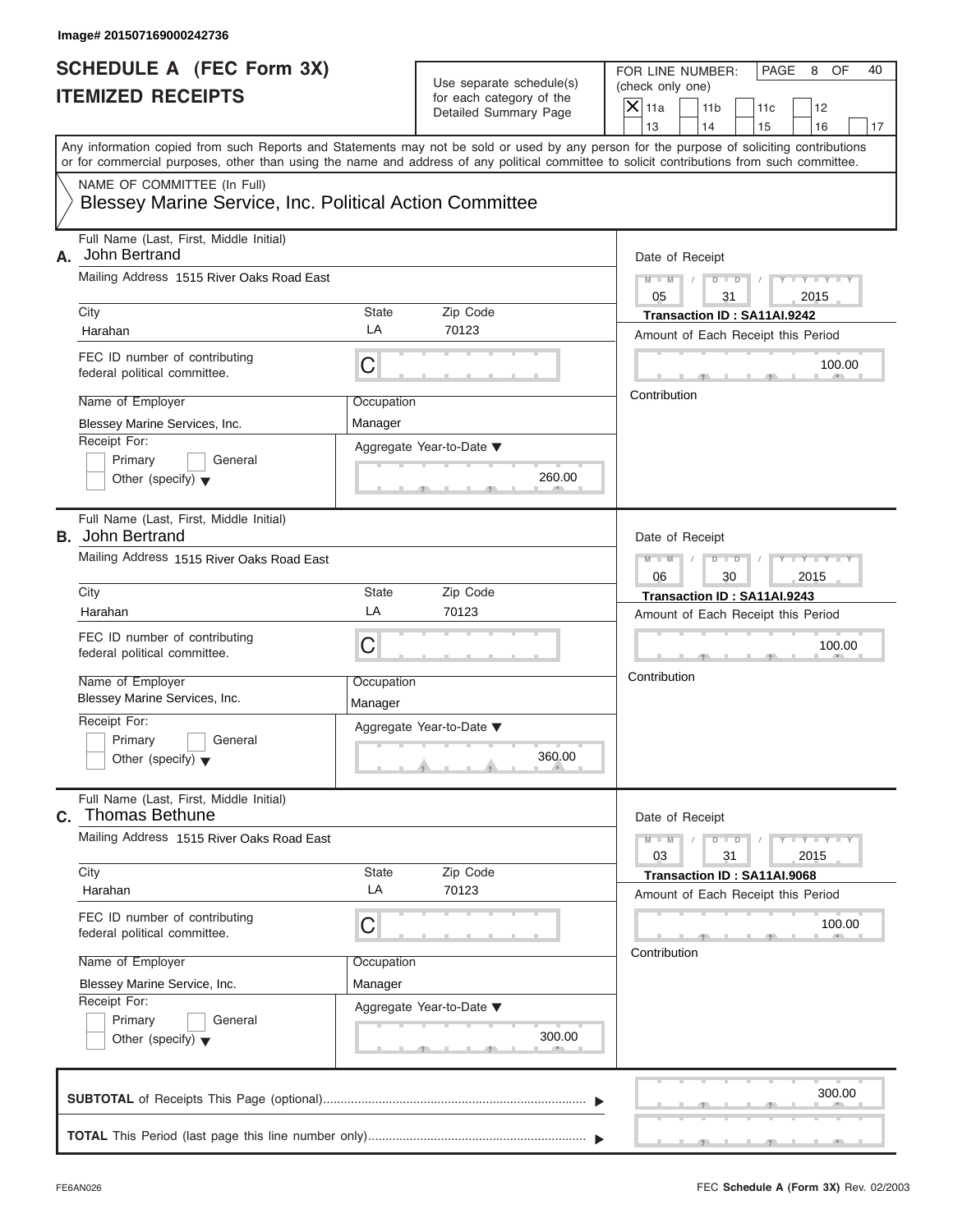FOR LINE NUMBER: PAGE 9 OF<br>(check only one)

| SCHEDULE A (FEC Form 3X)<br><b>ITEMIZED RECEIPTS</b>                                                       |                       | Use separate schedule(s)<br>for each category of the<br>Detailed Summary Page | FOR LINE NUMBER:<br>PAGE<br>9<br>OF<br>40<br>(check only one)<br>$X$ 11a<br>11 <sub>b</sub><br>12<br>11c<br>13<br>14                                                                                                                                                                                      |
|------------------------------------------------------------------------------------------------------------|-----------------------|-------------------------------------------------------------------------------|-----------------------------------------------------------------------------------------------------------------------------------------------------------------------------------------------------------------------------------------------------------------------------------------------------------|
| NAME OF COMMITTEE (In Full)                                                                                |                       |                                                                               | 15<br>16<br>17<br>Any information copied from such Reports and Statements may not be sold or used by any person for the purpose of soliciting contributions<br>or for commercial purposes, other than using the name and address of any political committee to solicit contributions from such committee. |
| <b>Blessey Marine Service, Inc. Political Action Committee</b>                                             |                       |                                                                               |                                                                                                                                                                                                                                                                                                           |
| Full Name (Last, First, Middle Initial)<br><b>Thomas Bethune</b><br>А.                                     |                       |                                                                               | Date of Receipt                                                                                                                                                                                                                                                                                           |
| Mailing Address 1515 River Oaks Road East<br>City                                                          | State                 | Zip Code                                                                      | $Y = Y - I$<br>$M - M$<br>$D$ $D$<br>04<br>30<br>2015                                                                                                                                                                                                                                                     |
| Harahan                                                                                                    | LA                    | 70123                                                                         | Transaction ID: SA11AI.9492<br>Amount of Each Receipt this Period                                                                                                                                                                                                                                         |
| FEC ID number of contributing<br>federal political committee.                                              | C                     |                                                                               | 100.00                                                                                                                                                                                                                                                                                                    |
| Name of Employer                                                                                           | Occupation            |                                                                               | Contribution                                                                                                                                                                                                                                                                                              |
| Blessey Marine Service, Inc.<br>Receipt For:<br>Primary<br>General<br>Other (specify) $\blacktriangledown$ | Manager               | Aggregate Year-to-Date ▼<br>400.00                                            |                                                                                                                                                                                                                                                                                                           |
| Full Name (Last, First, Middle Initial)<br><b>B.</b> Thomas Bethune                                        |                       |                                                                               | Date of Receipt                                                                                                                                                                                                                                                                                           |
| Mailing Address 1515 River Oaks Road East                                                                  |                       |                                                                               | $M - M$<br>$D$ $D$<br>2015<br>05<br>31                                                                                                                                                                                                                                                                    |
| City<br>Harahan                                                                                            | <b>State</b><br>LA    | Zip Code<br>70123                                                             | Transaction ID: SA11AI.9493<br>Amount of Each Receipt this Period                                                                                                                                                                                                                                         |
| FEC ID number of contributing<br>federal political committee.                                              | C                     |                                                                               | 100.00                                                                                                                                                                                                                                                                                                    |
| Name of Employer<br>Blessey Marine Service, Inc.                                                           | Occupation<br>Manager |                                                                               | Contribution                                                                                                                                                                                                                                                                                              |
| Receipt For:<br>Primary<br>General                                                                         |                       | Aggregate Year-to-Date ▼<br>500.00                                            |                                                                                                                                                                                                                                                                                                           |
| Other (specify) $\blacktriangledown$                                                                       |                       | A                                                                             |                                                                                                                                                                                                                                                                                                           |
| Full Name (Last, First, Middle Initial)<br><b>Thomas Bethune</b><br>С.                                     |                       |                                                                               | Date of Receipt                                                                                                                                                                                                                                                                                           |
| Mailing Address 1515 River Oaks Road East                                                                  |                       |                                                                               | $M - M$<br>$Y - Y - Y - Y - I$<br>$D$ $D$<br>06<br>30<br>2015                                                                                                                                                                                                                                             |
| City<br>Harahan                                                                                            | <b>State</b><br>LA    | Zip Code<br>70123                                                             | Transaction ID: SA11AI.9494<br>Amount of Each Receipt this Period                                                                                                                                                                                                                                         |
| FEC ID number of contributing<br>federal political committee.                                              | C                     |                                                                               | 100.00                                                                                                                                                                                                                                                                                                    |
| Name of Employer<br>Blessey Marine Service, Inc.                                                           | Occupation<br>Manager |                                                                               | Contribution                                                                                                                                                                                                                                                                                              |
| Receipt For:<br>Primary<br>General<br>Other (specify) $\blacktriangledown$                                 |                       | Aggregate Year-to-Date ▼<br>600.00                                            |                                                                                                                                                                                                                                                                                                           |
|                                                                                                            |                       |                                                                               | 300.00                                                                                                                                                                                                                                                                                                    |
|                                                                                                            |                       |                                                                               |                                                                                                                                                                                                                                                                                                           |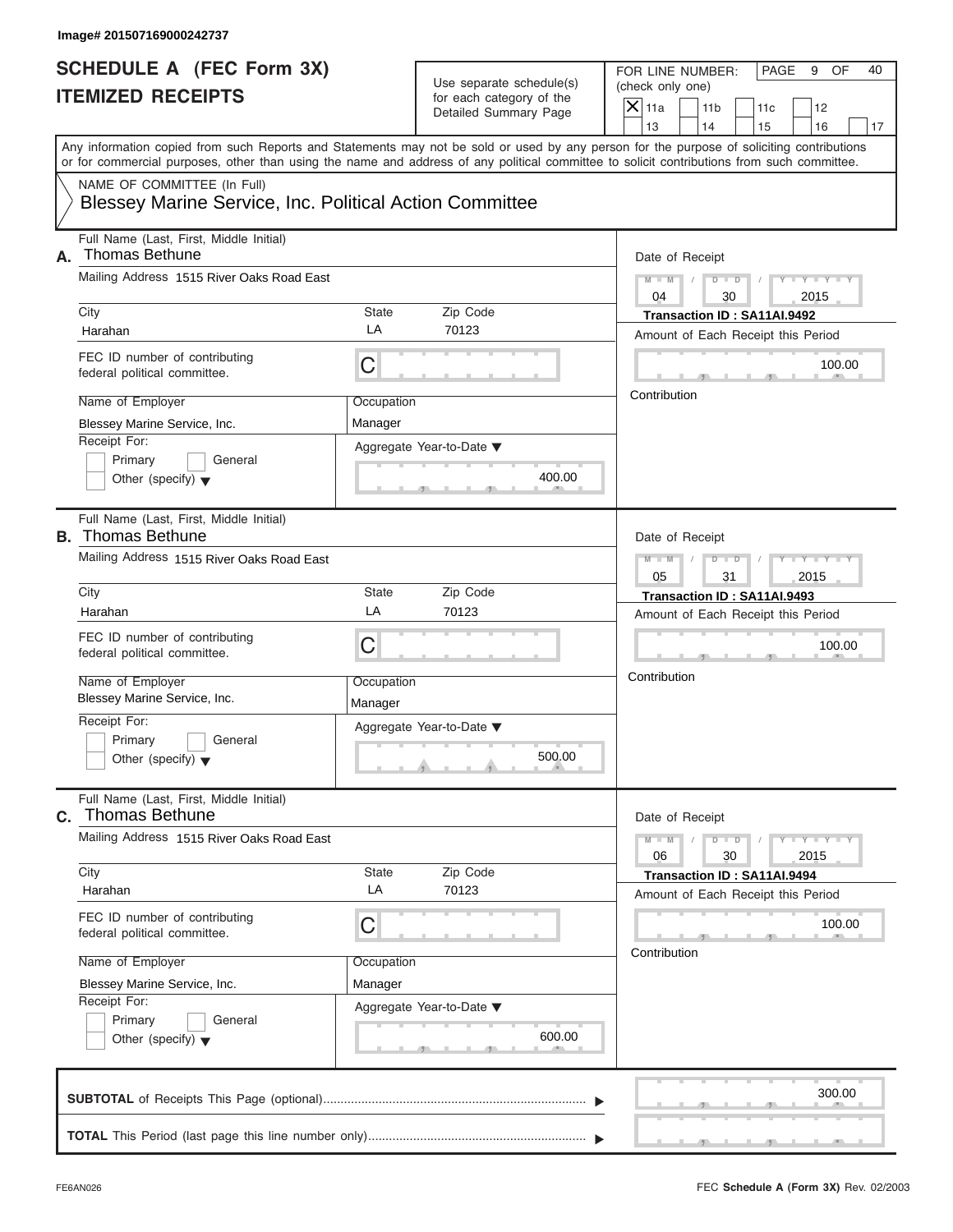| Image# 201507169000242738                                                                                                                                                                                                                                                               |                       |                                                      |                                      |                       |                                    |                             |    |
|-----------------------------------------------------------------------------------------------------------------------------------------------------------------------------------------------------------------------------------------------------------------------------------------|-----------------------|------------------------------------------------------|--------------------------------------|-----------------------|------------------------------------|-----------------------------|----|
| <b>SCHEDULE A (FEC Form 3X)</b><br><b>ITEMIZED RECEIPTS</b>                                                                                                                                                                                                                             |                       | Use separate schedule(s)<br>for each category of the | FOR LINE NUMBER:<br>(check only one) |                       |                                    | PAGE 10 OF                  | 40 |
|                                                                                                                                                                                                                                                                                         |                       | Detailed Summary Page                                | $X$ 11a<br>13                        | 11 <sub>b</sub><br>14 | 11c<br>15                          | 12<br>16                    | 17 |
| Any information copied from such Reports and Statements may not be sold or used by any person for the purpose of soliciting contributions<br>or for commercial purposes, other than using the name and address of any political committee to solicit contributions from such committee. |                       |                                                      |                                      |                       |                                    |                             |    |
| NAME OF COMMITTEE (In Full)<br>Blessey Marine Service, Inc. Political Action Committee                                                                                                                                                                                                  |                       |                                                      |                                      |                       |                                    |                             |    |
| Full Name (Last, First, Middle Initial)<br>John Black Jr<br>А.                                                                                                                                                                                                                          |                       |                                                      | Date of Receipt                      |                       |                                    |                             |    |
| Mailing Address 1515 River Oaks Road East                                                                                                                                                                                                                                               |                       |                                                      | $M - M$<br>06                        | $D$ $D$<br>30         | $\sqrt{ }$                         | $Y - Y - Y - Y - Y$<br>2015 |    |
| City                                                                                                                                                                                                                                                                                    | State                 | Zip Code                                             |                                      |                       | Transaction ID: SA11AI.9497        |                             |    |
| Harahan                                                                                                                                                                                                                                                                                 | LA                    | 70123                                                |                                      |                       | Amount of Each Receipt this Period |                             |    |
| FEC ID number of contributing<br>federal political committee.                                                                                                                                                                                                                           | C                     |                                                      |                                      |                       |                                    | 40.00                       |    |
| Name of Employer                                                                                                                                                                                                                                                                        | Occupation            |                                                      | Contribution                         |                       |                                    |                             |    |
| Blesey Marine Services, Inc.                                                                                                                                                                                                                                                            | manager               |                                                      |                                      |                       |                                    |                             |    |
| Receipt For:<br>Primary<br>General<br>Other (specify) $\blacktriangledown$                                                                                                                                                                                                              |                       | Aggregate Year-to-Date ▼<br>240.00                   |                                      |                       |                                    |                             |    |
| Full Name (Last, First, Middle Initial)<br><b>B.</b> Chet Brown                                                                                                                                                                                                                         |                       |                                                      | Date of Receipt                      |                       |                                    |                             |    |
| Mailing Address 1515 River Oaks Road East                                                                                                                                                                                                                                               |                       |                                                      | $M - M$                              | $D - I - D$           |                                    | $Y - Y - Y - Y - Y$         |    |
|                                                                                                                                                                                                                                                                                         |                       |                                                      | 05                                   | 31                    |                                    | 2015                        |    |
| City                                                                                                                                                                                                                                                                                    | State                 | Zip Code                                             |                                      |                       | Transaction ID: SA11AI.9248        |                             |    |
| Harahan                                                                                                                                                                                                                                                                                 | LA                    | 70123                                                |                                      |                       | Amount of Each Receipt this Period |                             |    |
| FEC ID number of contributing<br>federal political committee.                                                                                                                                                                                                                           | C                     |                                                      |                                      |                       |                                    | 60.00                       |    |
| Name of Employer<br>Blessey Marine Services, Inc.                                                                                                                                                                                                                                       | Occupation<br>manager |                                                      | Contribution                         |                       |                                    |                             |    |
| Receipt For:<br>Primary<br>General<br>Other (specify) $\blacktriangledown$                                                                                                                                                                                                              |                       | Aggregate Year-to-Date ▼<br>210.00                   |                                      |                       |                                    |                             |    |
| Full Name (Last, First, Middle Initial)<br><b>C.</b> Chet Brown                                                                                                                                                                                                                         |                       |                                                      | Date of Receipt                      |                       |                                    |                             |    |
| Mailing Address 1515 River Oaks Road East                                                                                                                                                                                                                                               |                       |                                                      | $M - M$<br>06                        | $D$ $\Box$ $D$<br>30  |                                    | $Y - Y - Y - Y - Y$<br>2015 |    |
| City                                                                                                                                                                                                                                                                                    | State<br>LA           | Zip Code<br>70123                                    |                                      |                       | Transaction ID: SA11AI.9249        |                             |    |
| Harahan                                                                                                                                                                                                                                                                                 |                       |                                                      |                                      |                       | Amount of Each Receipt this Period |                             |    |
| FEC ID number of contributing<br>federal political committee.                                                                                                                                                                                                                           | С                     |                                                      | Contribution                         |                       |                                    | 60.00                       |    |
| Name of Employer                                                                                                                                                                                                                                                                        | Occupation            |                                                      |                                      |                       |                                    |                             |    |
| Blessey Marine Services, Inc.                                                                                                                                                                                                                                                           | manager               |                                                      |                                      |                       |                                    |                             |    |
| Receipt For:<br>Primary<br>General<br>Other (specify) $\blacktriangledown$                                                                                                                                                                                                              |                       | Aggregate Year-to-Date ▼<br>270.00                   |                                      |                       |                                    |                             |    |
|                                                                                                                                                                                                                                                                                         |                       |                                                      |                                      |                       |                                    | 160.00                      |    |
|                                                                                                                                                                                                                                                                                         |                       |                                                      |                                      |                       |                                    |                             |    |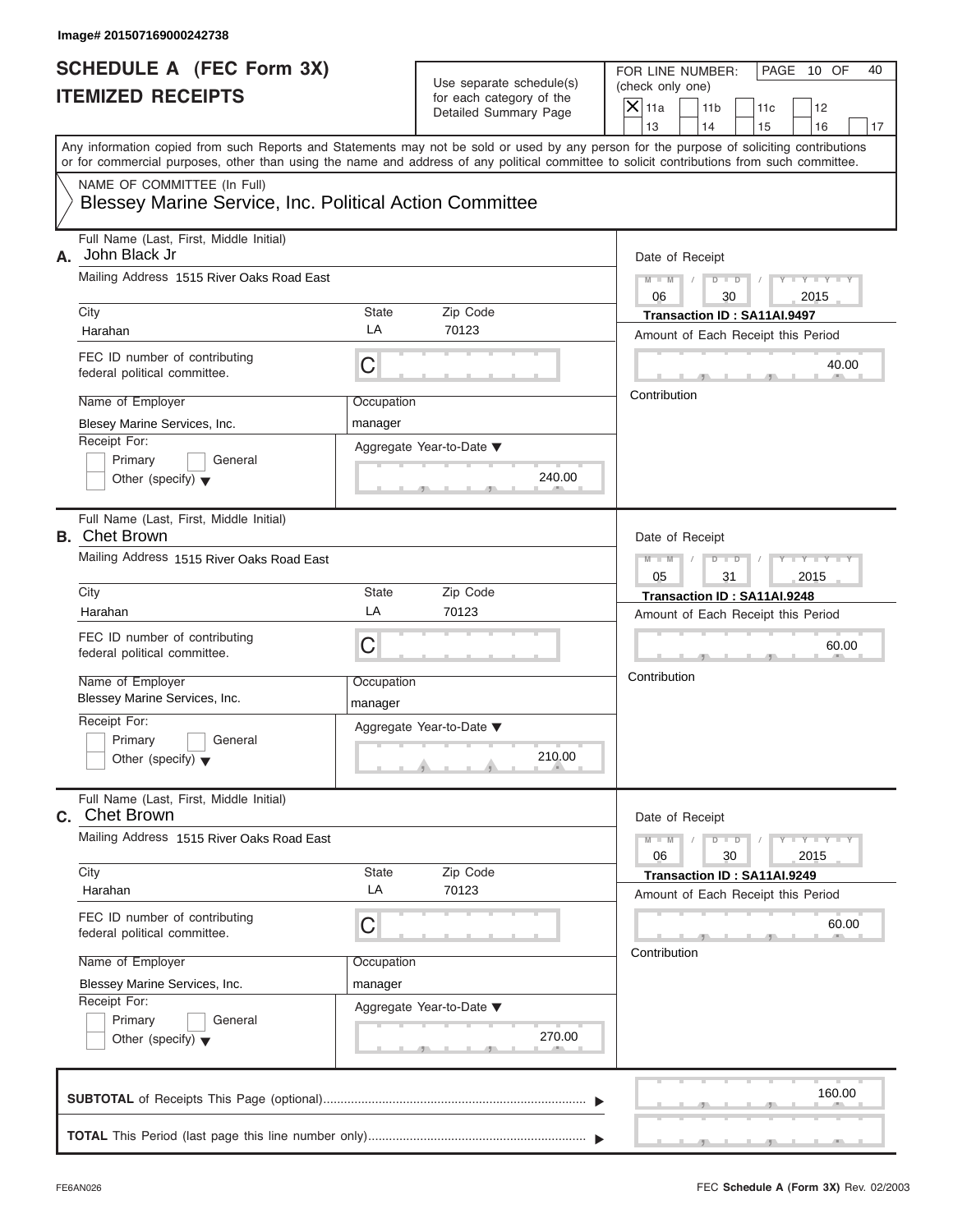| <b>SCHEDULE A (FEC Form 3X)</b>                                                        |                       | Use separate schedule(s)                          | FOR LINE NUMBER:<br>PAGE 11 OF<br>40                                                                                                                                                                                                                                                    |
|----------------------------------------------------------------------------------------|-----------------------|---------------------------------------------------|-----------------------------------------------------------------------------------------------------------------------------------------------------------------------------------------------------------------------------------------------------------------------------------------|
| <b>ITEMIZED RECEIPTS</b>                                                               |                       | for each category of the<br>Detailed Summary Page | (check only one)<br>$X$ 11a<br>11 <sub>b</sub><br>11c<br>12                                                                                                                                                                                                                             |
|                                                                                        |                       |                                                   | 13<br>14<br>15<br>16<br>17                                                                                                                                                                                                                                                              |
|                                                                                        |                       |                                                   | Any information copied from such Reports and Statements may not be sold or used by any person for the purpose of soliciting contributions<br>or for commercial purposes, other than using the name and address of any political committee to solicit contributions from such committee. |
| NAME OF COMMITTEE (In Full)<br>Blessey Marine Service, Inc. Political Action Committee |                       |                                                   |                                                                                                                                                                                                                                                                                         |
| Full Name (Last, First, Middle Initial)<br><b>Richard Bryant</b><br>А.                 |                       |                                                   | Date of Receipt                                                                                                                                                                                                                                                                         |
| Mailing Address 1515 River Oaks Road East                                              |                       |                                                   | $D$ $D$<br>$Y - Y - Y - Y - Y$<br>$M - M$<br>$\sqrt{ }$<br>$\sqrt{ }$<br>06<br>30<br>2015                                                                                                                                                                                               |
| City                                                                                   | State                 | Zip Code                                          | Transaction ID: SA11AI.9253                                                                                                                                                                                                                                                             |
| Harahan                                                                                | LA                    | 70123                                             | Amount of Each Receipt this Period                                                                                                                                                                                                                                                      |
| FEC ID number of contributing<br>federal political committee.                          | С                     |                                                   | 100.00                                                                                                                                                                                                                                                                                  |
| Name of Employer                                                                       | Occupation            |                                                   | Contribution                                                                                                                                                                                                                                                                            |
| Blessey Marine Services, Inc.                                                          | Manager               |                                                   |                                                                                                                                                                                                                                                                                         |
| Receipt For:                                                                           |                       | Aggregate Year-to-Date ▼                          |                                                                                                                                                                                                                                                                                         |
| Primary<br>General                                                                     |                       |                                                   |                                                                                                                                                                                                                                                                                         |
| Other (specify) $\blacktriangledown$                                                   |                       | 300.00                                            |                                                                                                                                                                                                                                                                                         |
| Full Name (Last, First, Middle Initial)<br><b>B.</b> Gregory Cameron                   |                       |                                                   | Date of Receipt                                                                                                                                                                                                                                                                         |
| Mailing Address 1515 River Oaks Road East                                              |                       |                                                   | $M - M$<br>$D - I$<br>$Y = Y = Y' - Y'$<br>$\sqrt{2}$                                                                                                                                                                                                                                   |
|                                                                                        |                       |                                                   | 04<br>30<br>2015                                                                                                                                                                                                                                                                        |
| City                                                                                   | State                 | Zip Code                                          | Transaction ID: SA11AI.9254                                                                                                                                                                                                                                                             |
| Harahan                                                                                | LA                    | 70123                                             | Amount of Each Receipt this Period                                                                                                                                                                                                                                                      |
| FEC ID number of contributing<br>federal political committee.                          | C                     |                                                   | 100.00                                                                                                                                                                                                                                                                                  |
| Name of Employer<br>Blessey Marine Services, Inc.                                      | Occupation<br>Captain |                                                   | Contribution                                                                                                                                                                                                                                                                            |
| Receipt For:                                                                           |                       | Aggregate Year-to-Date ▼                          |                                                                                                                                                                                                                                                                                         |
| Primary<br>General<br>Other (specify) $\blacktriangledown$                             |                       | 220.00                                            |                                                                                                                                                                                                                                                                                         |
| Full Name (Last, First, Middle Initial)<br><b>c.</b> Gregory Cameron                   |                       |                                                   | Date of Receipt                                                                                                                                                                                                                                                                         |
| Mailing Address 1515 River Oaks Road East                                              |                       |                                                   | $M - M$<br>$D$ $\Box$ $D$<br>$Y = Y = Y - Y$<br>05<br>31<br>2015                                                                                                                                                                                                                        |
| City                                                                                   | State                 | Zip Code                                          | Transaction ID: SA11AI.9255                                                                                                                                                                                                                                                             |
| Harahan                                                                                | LA                    | 70123                                             | Amount of Each Receipt this Period                                                                                                                                                                                                                                                      |
| FEC ID number of contributing<br>federal political committee.                          | С                     |                                                   | 50.00                                                                                                                                                                                                                                                                                   |
| Name of Employer                                                                       | Occupation            |                                                   | Contribution                                                                                                                                                                                                                                                                            |
| Blessey Marine Services, Inc.                                                          | Captain               |                                                   |                                                                                                                                                                                                                                                                                         |
| Receipt For:                                                                           |                       | Aggregate Year-to-Date ▼                          |                                                                                                                                                                                                                                                                                         |
| Primary<br>General                                                                     |                       | 270.00                                            |                                                                                                                                                                                                                                                                                         |
| Other (specify) $\blacktriangledown$                                                   |                       |                                                   |                                                                                                                                                                                                                                                                                         |
|                                                                                        |                       |                                                   | 250.00                                                                                                                                                                                                                                                                                  |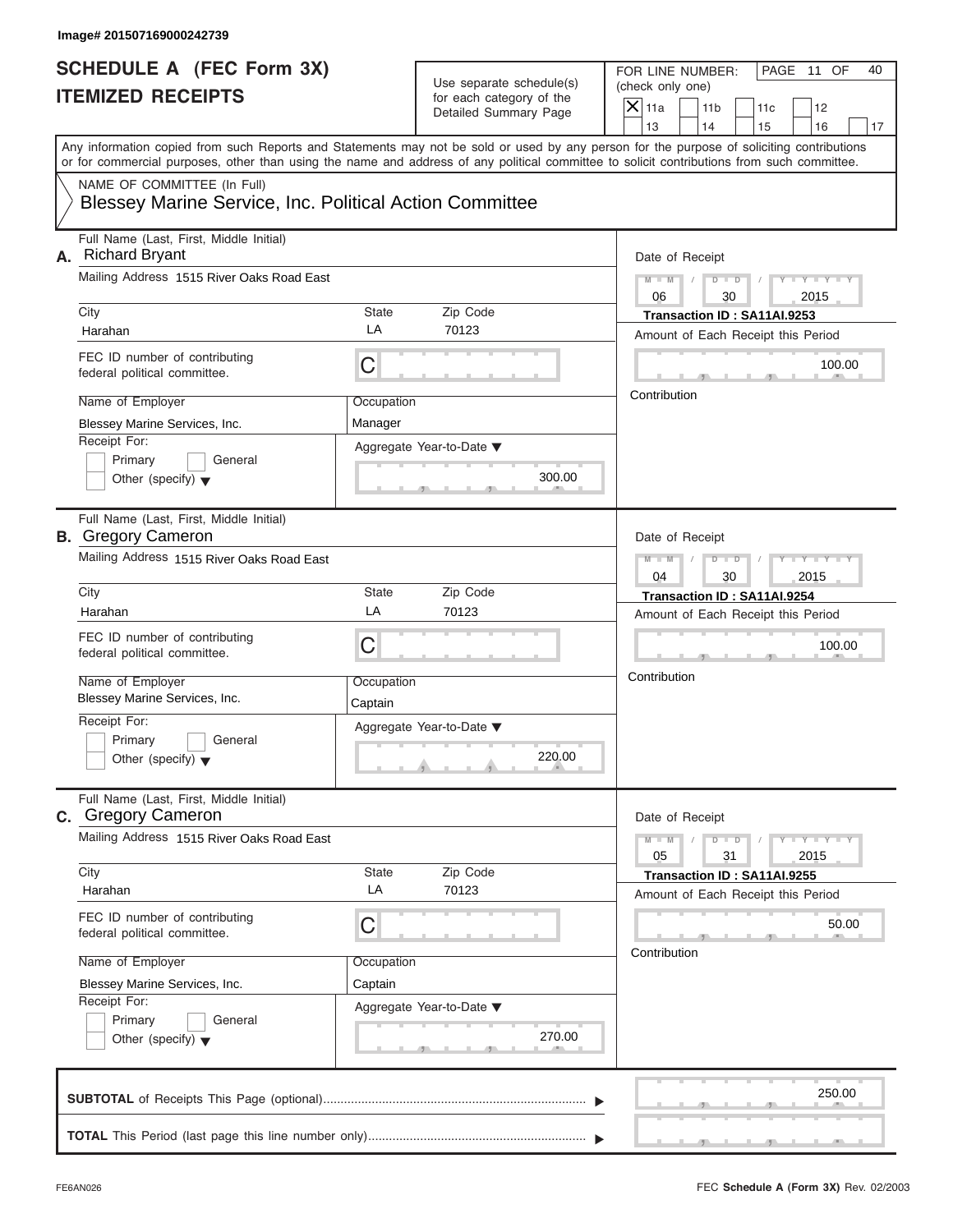| <b>SCHEDULE A (FEC Form 3X)</b>                                                        | FOR LINE NUMBER:<br>PAGE 12 OF<br>40 |                                                                               |                                                                                                                                                                                                                                                                                         |
|----------------------------------------------------------------------------------------|--------------------------------------|-------------------------------------------------------------------------------|-----------------------------------------------------------------------------------------------------------------------------------------------------------------------------------------------------------------------------------------------------------------------------------------|
| <b>ITEMIZED RECEIPTS</b>                                                               |                                      | Use separate schedule(s)<br>for each category of the<br>Detailed Summary Page | (check only one)<br>$X$ 11a<br>11 <sub>b</sub><br>11c<br>12                                                                                                                                                                                                                             |
|                                                                                        |                                      |                                                                               | 14<br>13<br>15<br>16                                                                                                                                                                                                                                                                    |
|                                                                                        |                                      |                                                                               | Any information copied from such Reports and Statements may not be sold or used by any person for the purpose of soliciting contributions<br>or for commercial purposes, other than using the name and address of any political committee to solicit contributions from such committee. |
| NAME OF COMMITTEE (In Full)<br>Blessey Marine Service, Inc. Political Action Committee |                                      |                                                                               |                                                                                                                                                                                                                                                                                         |
| Full Name (Last, First, Middle Initial)<br><b>Curtis Christian</b><br>А.               | Date of Receipt                      |                                                                               |                                                                                                                                                                                                                                                                                         |
| Mailing Address 1515 River Oaks Road East                                              |                                      |                                                                               | $D$ $\Box$ $D$<br>$Y - Y - Y - Y - Y$<br>$M - M$ /<br>$\sqrt{ }$<br>06<br>30<br>2015                                                                                                                                                                                                    |
| City                                                                                   | State                                | Zip Code                                                                      | Transaction ID: SA11AI.9219                                                                                                                                                                                                                                                             |
| Harahan                                                                                | LA                                   | 70123                                                                         | Amount of Each Receipt this Period                                                                                                                                                                                                                                                      |
| FEC ID number of contributing<br>federal political committee.                          | С                                    |                                                                               | 40.00                                                                                                                                                                                                                                                                                   |
| Name of Employer                                                                       | Occupation                           |                                                                               | Contribution                                                                                                                                                                                                                                                                            |
| Blessey Marine Services, Inc.                                                          | Captain                              |                                                                               |                                                                                                                                                                                                                                                                                         |
| Receipt For:<br>Primary<br>General                                                     |                                      | Aggregate Year-to-Date ▼                                                      |                                                                                                                                                                                                                                                                                         |
| Other (specify) $\blacktriangledown$                                                   |                                      | 240.00                                                                        |                                                                                                                                                                                                                                                                                         |
| Full Name (Last, First, Middle Initial)<br><b>B.</b> Lyman Christian                   | Date of Receipt                      |                                                                               |                                                                                                                                                                                                                                                                                         |
| Mailing Address 1515 River Oaks Road East                                              |                                      |                                                                               | $M - M$<br>$D - I - D$<br>$Y = Y = Y' - Y'$<br>$\sqrt{ }$                                                                                                                                                                                                                               |
| City                                                                                   | State                                | Zip Code                                                                      | 05<br>31<br>2015                                                                                                                                                                                                                                                                        |
| Harahan                                                                                | LA                                   | 70123                                                                         | Transaction ID: SA11AI.9257<br>Amount of Each Receipt this Period                                                                                                                                                                                                                       |
| FEC ID number of contributing                                                          |                                      |                                                                               |                                                                                                                                                                                                                                                                                         |
| federal political committee.                                                           | C                                    |                                                                               | 50.00                                                                                                                                                                                                                                                                                   |
| Name of Employer<br>Blessey Marine Services, Inc.                                      | Occupation<br>manager                |                                                                               | Contribution                                                                                                                                                                                                                                                                            |
| Receipt For:                                                                           |                                      | Aggregate Year-to-Date ▼                                                      |                                                                                                                                                                                                                                                                                         |
| Primary<br>General<br>Other (specify) $\blacktriangledown$                             |                                      | 250.00                                                                        |                                                                                                                                                                                                                                                                                         |
| Full Name (Last, First, Middle Initial)<br><b>C.</b> Lyman Christian                   |                                      |                                                                               | Date of Receipt                                                                                                                                                                                                                                                                         |
| Mailing Address 1515 River Oaks Road East                                              |                                      |                                                                               | $M - M$<br>$Y = Y = Y - Y$<br>$D$ $D$<br>06<br>30<br>2015                                                                                                                                                                                                                               |
| City                                                                                   | State                                | Zip Code                                                                      | Transaction ID: SA11AI.9258                                                                                                                                                                                                                                                             |
| Harahan                                                                                | LA                                   | 70123                                                                         | Amount of Each Receipt this Period                                                                                                                                                                                                                                                      |
| FEC ID number of contributing<br>federal political committee.                          | С                                    |                                                                               | 50.00                                                                                                                                                                                                                                                                                   |
| Name of Employer                                                                       | Occupation                           |                                                                               | Contribution                                                                                                                                                                                                                                                                            |
| Blessey Marine Services, Inc.                                                          | manager                              |                                                                               |                                                                                                                                                                                                                                                                                         |
| Receipt For:                                                                           |                                      | Aggregate Year-to-Date ▼                                                      |                                                                                                                                                                                                                                                                                         |
| Primary<br>General<br>Other (specify) $\blacktriangledown$                             |                                      | 300.00                                                                        |                                                                                                                                                                                                                                                                                         |
|                                                                                        |                                      |                                                                               | 140.00                                                                                                                                                                                                                                                                                  |
|                                                                                        |                                      |                                                                               |                                                                                                                                                                                                                                                                                         |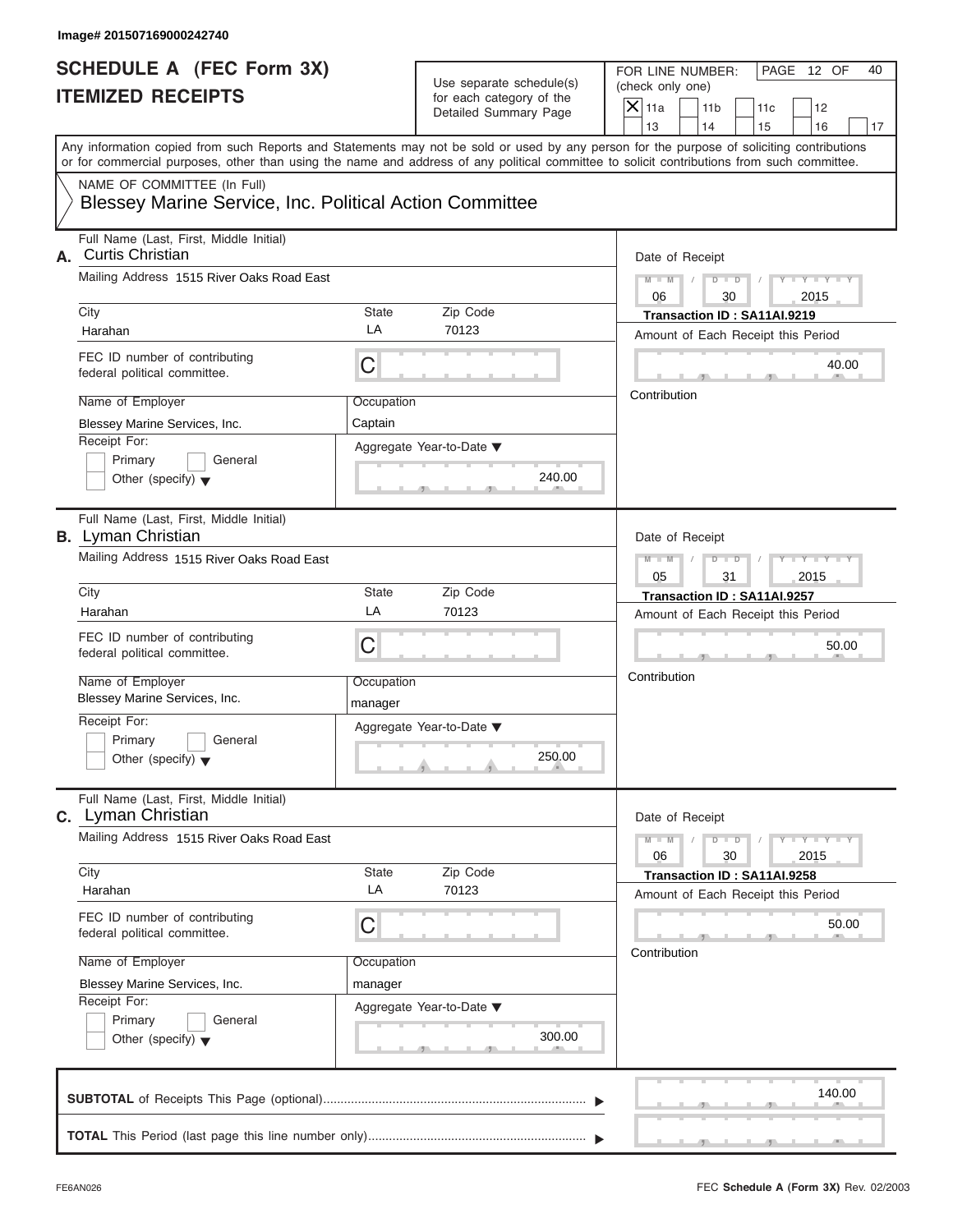| <b>SCHEDULE A (FEC Form 3X)</b>                                         |                 |                                                                               | FOR LINE NUMBER:<br>PAGE 13 OF<br>40                                                                                                                                                                                                                                                    |
|-------------------------------------------------------------------------|-----------------|-------------------------------------------------------------------------------|-----------------------------------------------------------------------------------------------------------------------------------------------------------------------------------------------------------------------------------------------------------------------------------------|
| <b>ITEMIZED RECEIPTS</b>                                                |                 | Use separate schedule(s)<br>for each category of the<br>Detailed Summary Page | (check only one)                                                                                                                                                                                                                                                                        |
|                                                                         |                 |                                                                               | $X$ 11a<br>11 <sub>b</sub><br>11c<br>12                                                                                                                                                                                                                                                 |
|                                                                         |                 |                                                                               | 13<br>14<br>15<br>16<br>17                                                                                                                                                                                                                                                              |
|                                                                         |                 |                                                                               | Any information copied from such Reports and Statements may not be sold or used by any person for the purpose of soliciting contributions<br>or for commercial purposes, other than using the name and address of any political committee to solicit contributions from such committee. |
| NAME OF COMMITTEE (In Full)                                             |                 |                                                                               |                                                                                                                                                                                                                                                                                         |
| Blessey Marine Service, Inc. Political Action Committee                 |                 |                                                                               |                                                                                                                                                                                                                                                                                         |
| Full Name (Last, First, Middle Initial)<br>Lance Dragon<br>А.           | Date of Receipt |                                                                               |                                                                                                                                                                                                                                                                                         |
| Mailing Address 1515 River Oaks Road East                               |                 |                                                                               | $D$ $\Box$ $D$<br>$Y - Y - Y - Y - Y$<br>$M$ $M$ $I$ $I$<br>$\sqrt{ }$<br>06<br>30<br>2015                                                                                                                                                                                              |
| City                                                                    | State           | Zip Code                                                                      | Transaction ID: SA11AI.9275                                                                                                                                                                                                                                                             |
| Harahan                                                                 | LA              | 70123                                                                         | Amount of Each Receipt this Period                                                                                                                                                                                                                                                      |
| FEC ID number of contributing<br>federal political committee.           | С               |                                                                               | 40.00                                                                                                                                                                                                                                                                                   |
| Name of Employer                                                        | Occupation      |                                                                               | Contribution                                                                                                                                                                                                                                                                            |
| Blessey Marine Services, Inc.                                           | Manager         |                                                                               |                                                                                                                                                                                                                                                                                         |
| Receipt For:                                                            |                 | Aggregate Year-to-Date ▼                                                      |                                                                                                                                                                                                                                                                                         |
| Primary<br>General                                                      |                 |                                                                               |                                                                                                                                                                                                                                                                                         |
| Other (specify) $\blacktriangledown$                                    |                 | 240.00                                                                        |                                                                                                                                                                                                                                                                                         |
| Full Name (Last, First, Middle Initial)<br><b>B.</b> Thomas Edmiston    | Date of Receipt |                                                                               |                                                                                                                                                                                                                                                                                         |
| Mailing Address 1515 River Oaks Road East                               |                 |                                                                               | $M - M$<br>$D - I - D$<br>$Y = Y = Y' - Y'$<br>$\sqrt{ }$                                                                                                                                                                                                                               |
|                                                                         |                 |                                                                               | 05<br>31<br>2015                                                                                                                                                                                                                                                                        |
| City                                                                    | State           | Zip Code                                                                      | Transaction ID: SA11AI.9280                                                                                                                                                                                                                                                             |
| Harahan                                                                 | LA              | 70123                                                                         | Amount of Each Receipt this Period                                                                                                                                                                                                                                                      |
| FEC ID number of contributing<br>federal political committee.           | C               |                                                                               | 50.00                                                                                                                                                                                                                                                                                   |
| Name of Employer                                                        | Occupation      |                                                                               | Contribution                                                                                                                                                                                                                                                                            |
| Blessey Marine Services, Inc.                                           | Manager         |                                                                               |                                                                                                                                                                                                                                                                                         |
| Receipt For:                                                            |                 | Aggregate Year-to-Date ▼                                                      |                                                                                                                                                                                                                                                                                         |
| Primary<br>General                                                      |                 |                                                                               |                                                                                                                                                                                                                                                                                         |
| Other (specify) $\blacktriangledown$                                    |                 | 250.00                                                                        |                                                                                                                                                                                                                                                                                         |
| Full Name (Last, First, Middle Initial)<br><b>Thomas Edmiston</b><br>С. |                 |                                                                               | Date of Receipt                                                                                                                                                                                                                                                                         |
| Mailing Address 1515 River Oaks Road East                               |                 |                                                                               | $M - M$<br>$D$ $\Box$ $D$<br>$Y = Y = Y - Y$<br>06<br>30<br>2015                                                                                                                                                                                                                        |
| City                                                                    | State           | Zip Code                                                                      | Transaction ID: SA11AI.9281                                                                                                                                                                                                                                                             |
| Harahan                                                                 | LA              | 70123                                                                         | Amount of Each Receipt this Period                                                                                                                                                                                                                                                      |
| FEC ID number of contributing<br>federal political committee.           | С               |                                                                               | 50.00                                                                                                                                                                                                                                                                                   |
| Name of Employer                                                        | Occupation      |                                                                               | Contribution                                                                                                                                                                                                                                                                            |
| Blessey Marine Services, Inc.                                           | Manager         |                                                                               |                                                                                                                                                                                                                                                                                         |
| Receipt For:                                                            |                 | Aggregate Year-to-Date ▼                                                      |                                                                                                                                                                                                                                                                                         |
| Primary<br>General<br>Other (specify) $\blacktriangledown$              |                 | 300.00                                                                        |                                                                                                                                                                                                                                                                                         |
|                                                                         |                 |                                                                               | 140.00                                                                                                                                                                                                                                                                                  |
|                                                                         |                 |                                                                               |                                                                                                                                                                                                                                                                                         |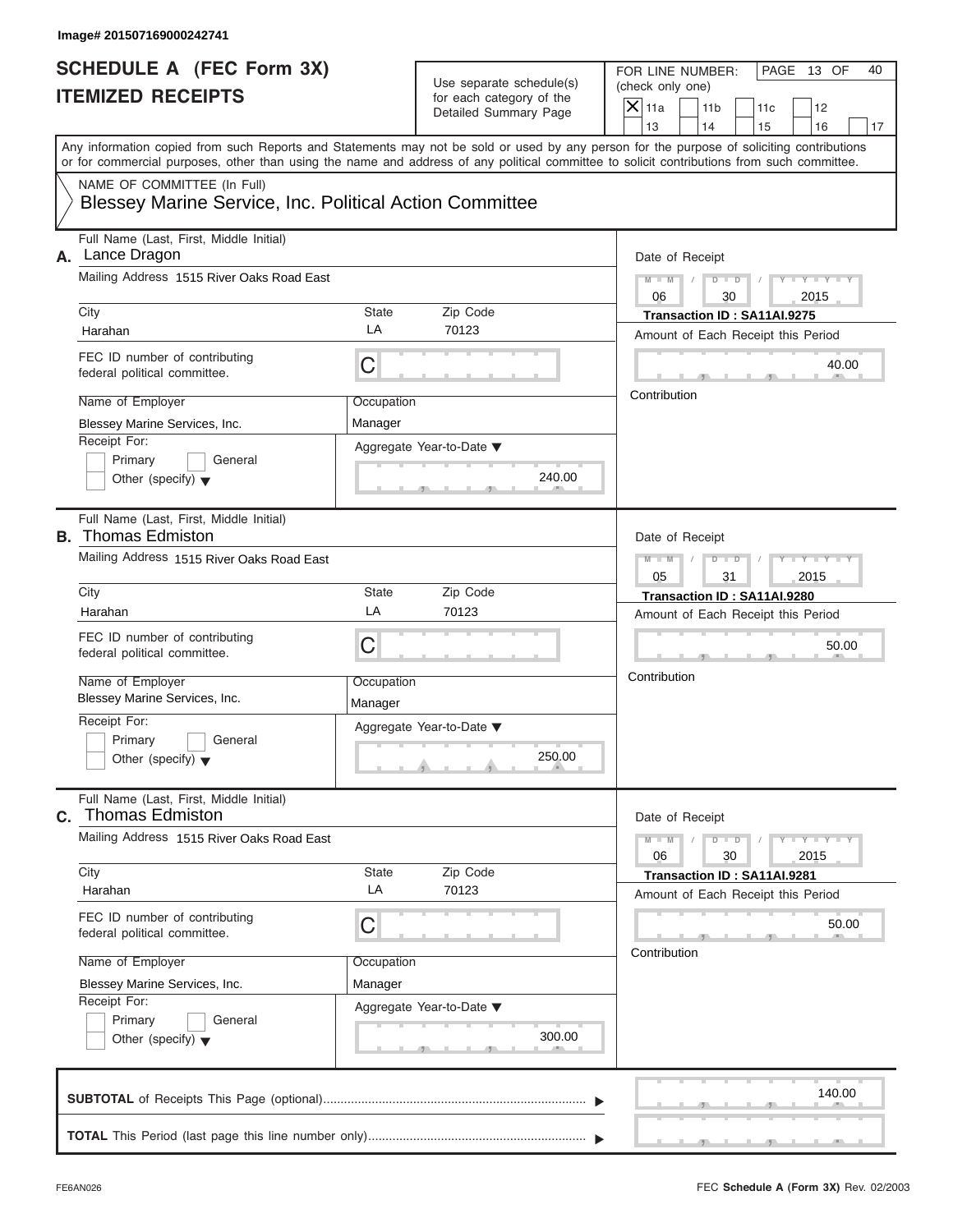| <b>SCHEDULE A (FEC Form 3X)</b>                                     | FOR LINE NUMBER:<br>PAGE 14 OF<br>40 |                                                      |                                                                                                                                                                         |
|---------------------------------------------------------------------|--------------------------------------|------------------------------------------------------|-------------------------------------------------------------------------------------------------------------------------------------------------------------------------|
| <b>ITEMIZED RECEIPTS</b>                                            |                                      | Use separate schedule(s)<br>for each category of the | (check only one)                                                                                                                                                        |
|                                                                     |                                      | Detailed Summary Page                                | $X$ 11a<br>11 <sub>b</sub><br>11c<br>12                                                                                                                                 |
|                                                                     |                                      |                                                      | 13<br>14<br>15<br>16<br>17<br>Any information copied from such Reports and Statements may not be sold or used by any person for the purpose of soliciting contributions |
|                                                                     |                                      |                                                      | or for commercial purposes, other than using the name and address of any political committee to solicit contributions from such committee.                              |
| NAME OF COMMITTEE (In Full)                                         |                                      |                                                      |                                                                                                                                                                         |
| Blessey Marine Service, Inc. Political Action Committee             |                                      |                                                      |                                                                                                                                                                         |
| Full Name (Last, First, Middle Initial)<br><b>Chris Estep</b><br>А. | Date of Receipt                      |                                                      |                                                                                                                                                                         |
| Mailing Address 1515 River Oaks Road East                           |                                      |                                                      | $D$ $\Box$ $D$<br>$Y - Y - Y - Y - Y$<br>$M$ $M$ $I$ $I$<br>$\sqrt{ }$<br>06<br>30<br>2015                                                                              |
| City                                                                | State                                | Zip Code                                             | Transaction ID: SA11AI.9529                                                                                                                                             |
| Harahan                                                             | LA                                   | 70123                                                | Amount of Each Receipt this Period                                                                                                                                      |
| FEC ID number of contributing<br>federal political committee.       | С                                    |                                                      | 40.00                                                                                                                                                                   |
| Name of Employer                                                    | Occupation                           |                                                      | Contribution                                                                                                                                                            |
| Blessey Marine Services, Inc                                        | Manager                              |                                                      |                                                                                                                                                                         |
| Receipt For:                                                        |                                      | Aggregate Year-to-Date ▼                             |                                                                                                                                                                         |
| Primary<br>General                                                  |                                      |                                                      |                                                                                                                                                                         |
| Other (specify) $\blacktriangledown$                                |                                      | 240.00                                               |                                                                                                                                                                         |
| Full Name (Last, First, Middle Initial)<br><b>B.</b> Angie Fay      | Date of Receipt                      |                                                      |                                                                                                                                                                         |
| Mailing Address 1515 River Oaks Road East                           |                                      |                                                      | $M - M$<br>$D - I - D$<br>$Y = Y = Y' - Y'$<br>$\sqrt{2}$                                                                                                               |
|                                                                     |                                      |                                                      | 06<br>30<br>2015                                                                                                                                                        |
| City                                                                | State                                | Zip Code                                             | Transaction ID: SA11AI.9532                                                                                                                                             |
| Harahan                                                             | LA                                   | 70123                                                | Amount of Each Receipt this Period                                                                                                                                      |
| FEC ID number of contributing<br>federal political committee.       | C                                    |                                                      | 40.00                                                                                                                                                                   |
| Name of Employer                                                    | Occupation                           |                                                      | Contribution                                                                                                                                                            |
| <b>Blessey Marine Services, Inc.</b>                                | Manager                              |                                                      |                                                                                                                                                                         |
| Receipt For:                                                        |                                      | Aggregate Year-to-Date ▼                             |                                                                                                                                                                         |
| Primary<br>General                                                  |                                      |                                                      |                                                                                                                                                                         |
| Other (specify) $\blacktriangledown$                                |                                      | 240.00                                               |                                                                                                                                                                         |
| Full Name (Last, First, Middle Initial)<br>C. David Fried           |                                      |                                                      | Date of Receipt                                                                                                                                                         |
| Mailing Address 1515 River Oaks Road East                           |                                      |                                                      | $M - M$<br>$D$ $\Box$ $D$<br>$Y - Y - Y - Y - Y$<br>31<br>03<br>2015                                                                                                    |
| City                                                                | State                                | Zip Code                                             | Transaction ID: SA11AI.9110                                                                                                                                             |
| Harahan                                                             | LA                                   | 70123                                                | Amount of Each Receipt this Period                                                                                                                                      |
| FEC ID number of contributing<br>federal political committee.       | С                                    |                                                      | 70.00                                                                                                                                                                   |
| Name of Employer                                                    | Occupation                           |                                                      | Contribution                                                                                                                                                            |
| Blessey Marine Services, Inc.                                       | Manager                              |                                                      |                                                                                                                                                                         |
| Receipt For:                                                        |                                      | Aggregate Year-to-Date ▼                             |                                                                                                                                                                         |
| Primary<br>General<br>Other (specify) $\blacktriangledown$          |                                      | 210.00                                               |                                                                                                                                                                         |
|                                                                     |                                      |                                                      | 150.00                                                                                                                                                                  |
|                                                                     |                                      |                                                      |                                                                                                                                                                         |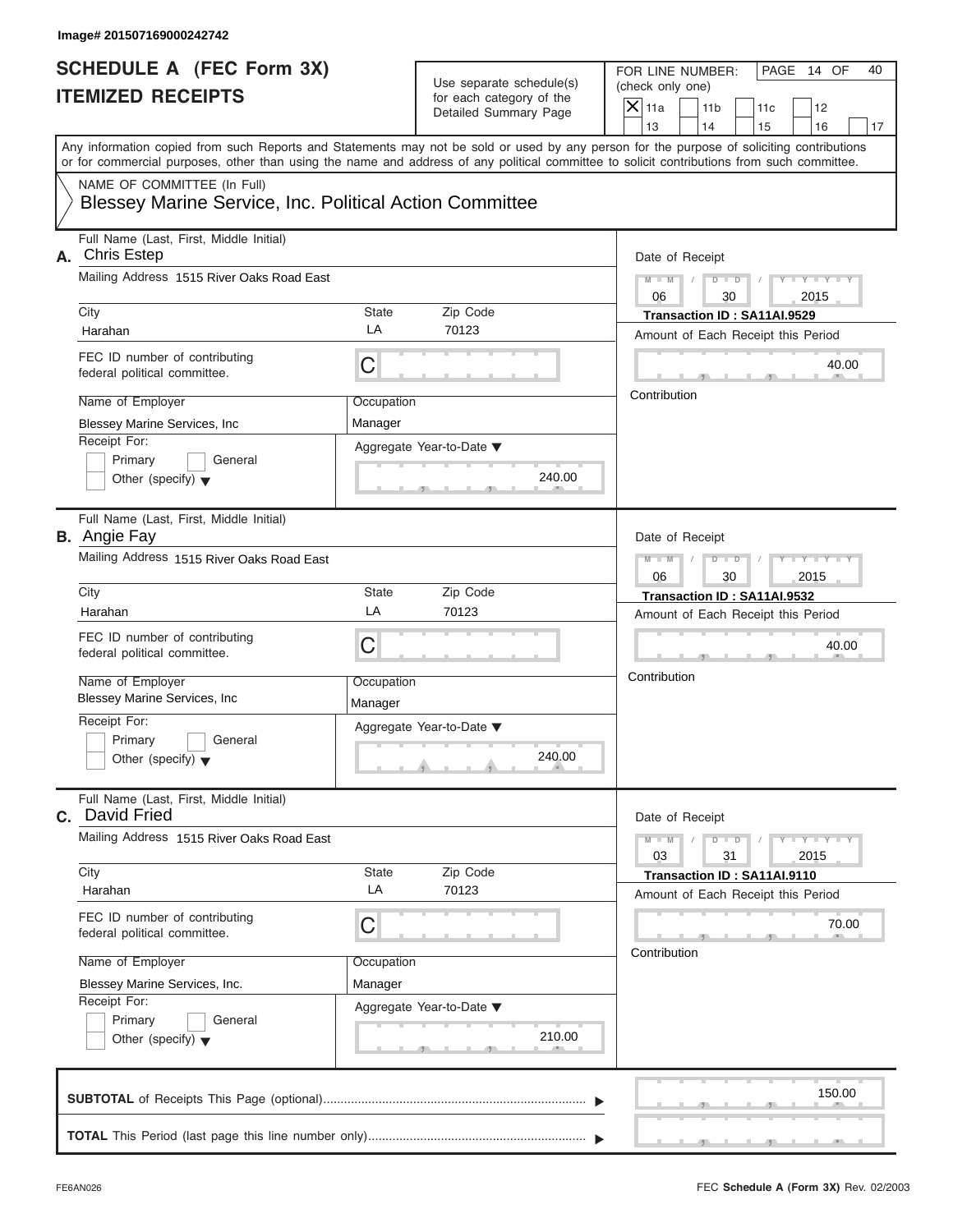| <b>SCHEDULE A (FEC Form 3X)</b><br><b>ITEMIZED RECEIPTS</b><br>Any information copied from such Reports and Statements may not be sold or used by any person for the purpose of soliciting contributions<br>or for commercial purposes, other than using the name and address of any political committee to solicit contributions from such committee.<br>NAME OF COMMITTEE (In Full)<br>Blessey Marine Service, Inc. Political Action Committee<br>Full Name (Last, First, Middle Initial)<br>David Fried<br>А.<br>Mailing Address 1515 River Oaks Road East<br>City<br>State<br>Zip Code<br>LA<br>70123<br>Harahan<br>FEC ID number of contributing<br>C<br>federal political committee.<br>Name of Employer<br>Occupation<br>Blessey Marine Services, Inc.<br>Manager<br>Receipt For:<br>Aggregate Year-to-Date ▼<br>Primary<br>General | Use separate schedule(s)<br>for each category of the<br>Detailed Summary Page<br>280.00 | FOR LINE NUMBER:<br>PAGE 15 OF<br>(check only one)<br>$X$ 11a<br>11 <sub>b</sub><br>11c<br>12<br>13<br>14<br>15<br>16<br>Date of Receipt<br>$D$ $D$<br>$Y - Y - Y - Y - Y$<br>$M - M$<br>$\sqrt{ }$<br>04<br>30<br>2015<br>Transaction ID: SA11AI.9486<br>Amount of Each Receipt this Period<br>70.00<br>Contribution |
|--------------------------------------------------------------------------------------------------------------------------------------------------------------------------------------------------------------------------------------------------------------------------------------------------------------------------------------------------------------------------------------------------------------------------------------------------------------------------------------------------------------------------------------------------------------------------------------------------------------------------------------------------------------------------------------------------------------------------------------------------------------------------------------------------------------------------------------------|-----------------------------------------------------------------------------------------|-----------------------------------------------------------------------------------------------------------------------------------------------------------------------------------------------------------------------------------------------------------------------------------------------------------------------|
|                                                                                                                                                                                                                                                                                                                                                                                                                                                                                                                                                                                                                                                                                                                                                                                                                                            |                                                                                         |                                                                                                                                                                                                                                                                                                                       |
|                                                                                                                                                                                                                                                                                                                                                                                                                                                                                                                                                                                                                                                                                                                                                                                                                                            |                                                                                         |                                                                                                                                                                                                                                                                                                                       |
|                                                                                                                                                                                                                                                                                                                                                                                                                                                                                                                                                                                                                                                                                                                                                                                                                                            |                                                                                         |                                                                                                                                                                                                                                                                                                                       |
|                                                                                                                                                                                                                                                                                                                                                                                                                                                                                                                                                                                                                                                                                                                                                                                                                                            |                                                                                         |                                                                                                                                                                                                                                                                                                                       |
|                                                                                                                                                                                                                                                                                                                                                                                                                                                                                                                                                                                                                                                                                                                                                                                                                                            |                                                                                         |                                                                                                                                                                                                                                                                                                                       |
|                                                                                                                                                                                                                                                                                                                                                                                                                                                                                                                                                                                                                                                                                                                                                                                                                                            |                                                                                         |                                                                                                                                                                                                                                                                                                                       |
|                                                                                                                                                                                                                                                                                                                                                                                                                                                                                                                                                                                                                                                                                                                                                                                                                                            |                                                                                         |                                                                                                                                                                                                                                                                                                                       |
|                                                                                                                                                                                                                                                                                                                                                                                                                                                                                                                                                                                                                                                                                                                                                                                                                                            |                                                                                         |                                                                                                                                                                                                                                                                                                                       |
|                                                                                                                                                                                                                                                                                                                                                                                                                                                                                                                                                                                                                                                                                                                                                                                                                                            |                                                                                         |                                                                                                                                                                                                                                                                                                                       |
|                                                                                                                                                                                                                                                                                                                                                                                                                                                                                                                                                                                                                                                                                                                                                                                                                                            |                                                                                         |                                                                                                                                                                                                                                                                                                                       |
|                                                                                                                                                                                                                                                                                                                                                                                                                                                                                                                                                                                                                                                                                                                                                                                                                                            |                                                                                         |                                                                                                                                                                                                                                                                                                                       |
|                                                                                                                                                                                                                                                                                                                                                                                                                                                                                                                                                                                                                                                                                                                                                                                                                                            |                                                                                         |                                                                                                                                                                                                                                                                                                                       |
|                                                                                                                                                                                                                                                                                                                                                                                                                                                                                                                                                                                                                                                                                                                                                                                                                                            |                                                                                         |                                                                                                                                                                                                                                                                                                                       |
|                                                                                                                                                                                                                                                                                                                                                                                                                                                                                                                                                                                                                                                                                                                                                                                                                                            |                                                                                         |                                                                                                                                                                                                                                                                                                                       |
|                                                                                                                                                                                                                                                                                                                                                                                                                                                                                                                                                                                                                                                                                                                                                                                                                                            |                                                                                         |                                                                                                                                                                                                                                                                                                                       |
|                                                                                                                                                                                                                                                                                                                                                                                                                                                                                                                                                                                                                                                                                                                                                                                                                                            |                                                                                         |                                                                                                                                                                                                                                                                                                                       |
| Other (specify) $\blacktriangledown$                                                                                                                                                                                                                                                                                                                                                                                                                                                                                                                                                                                                                                                                                                                                                                                                       |                                                                                         |                                                                                                                                                                                                                                                                                                                       |
|                                                                                                                                                                                                                                                                                                                                                                                                                                                                                                                                                                                                                                                                                                                                                                                                                                            |                                                                                         |                                                                                                                                                                                                                                                                                                                       |
| Full Name (Last, First, Middle Initial)<br><b>B.</b> David Fried                                                                                                                                                                                                                                                                                                                                                                                                                                                                                                                                                                                                                                                                                                                                                                           |                                                                                         | Date of Receipt                                                                                                                                                                                                                                                                                                       |
| Mailing Address 1515 River Oaks Road East                                                                                                                                                                                                                                                                                                                                                                                                                                                                                                                                                                                                                                                                                                                                                                                                  |                                                                                         | Y T Y T Y T<br>$M - M$<br>$D - I - D$                                                                                                                                                                                                                                                                                 |
|                                                                                                                                                                                                                                                                                                                                                                                                                                                                                                                                                                                                                                                                                                                                                                                                                                            |                                                                                         | 05<br>31<br>2015                                                                                                                                                                                                                                                                                                      |
| City<br>State<br>Zip Code<br>LA<br>70123<br>Harahan                                                                                                                                                                                                                                                                                                                                                                                                                                                                                                                                                                                                                                                                                                                                                                                        |                                                                                         | Transaction ID: SA11AI.9487                                                                                                                                                                                                                                                                                           |
|                                                                                                                                                                                                                                                                                                                                                                                                                                                                                                                                                                                                                                                                                                                                                                                                                                            |                                                                                         | Amount of Each Receipt this Period                                                                                                                                                                                                                                                                                    |
| FEC ID number of contributing<br>C<br>federal political committee.                                                                                                                                                                                                                                                                                                                                                                                                                                                                                                                                                                                                                                                                                                                                                                         |                                                                                         | 70.00                                                                                                                                                                                                                                                                                                                 |
| Name of Employer<br>Occupation                                                                                                                                                                                                                                                                                                                                                                                                                                                                                                                                                                                                                                                                                                                                                                                                             |                                                                                         | Contribution                                                                                                                                                                                                                                                                                                          |
| Blessey Marine Services, Inc.<br>Manager                                                                                                                                                                                                                                                                                                                                                                                                                                                                                                                                                                                                                                                                                                                                                                                                   |                                                                                         |                                                                                                                                                                                                                                                                                                                       |
| Receipt For:<br>Aggregate Year-to-Date ▼                                                                                                                                                                                                                                                                                                                                                                                                                                                                                                                                                                                                                                                                                                                                                                                                   |                                                                                         |                                                                                                                                                                                                                                                                                                                       |
| Primary<br>General                                                                                                                                                                                                                                                                                                                                                                                                                                                                                                                                                                                                                                                                                                                                                                                                                         |                                                                                         |                                                                                                                                                                                                                                                                                                                       |
| Other (specify) $\blacktriangledown$                                                                                                                                                                                                                                                                                                                                                                                                                                                                                                                                                                                                                                                                                                                                                                                                       | 350.00                                                                                  |                                                                                                                                                                                                                                                                                                                       |
| Full Name (Last, First, Middle Initial)<br>C. David Fried                                                                                                                                                                                                                                                                                                                                                                                                                                                                                                                                                                                                                                                                                                                                                                                  |                                                                                         | Date of Receipt                                                                                                                                                                                                                                                                                                       |
| Mailing Address 1515 River Oaks Road East                                                                                                                                                                                                                                                                                                                                                                                                                                                                                                                                                                                                                                                                                                                                                                                                  |                                                                                         | $Y - Y - Y - Y - Y$<br>$M - M$<br>$D$ $\Box$ $D$<br>06<br>30<br>2015                                                                                                                                                                                                                                                  |
| City<br>Zip Code<br>State                                                                                                                                                                                                                                                                                                                                                                                                                                                                                                                                                                                                                                                                                                                                                                                                                  |                                                                                         | Transaction ID: SA11AI.9488                                                                                                                                                                                                                                                                                           |
| LA<br>70123<br>Harahan                                                                                                                                                                                                                                                                                                                                                                                                                                                                                                                                                                                                                                                                                                                                                                                                                     |                                                                                         | Amount of Each Receipt this Period                                                                                                                                                                                                                                                                                    |
| FEC ID number of contributing<br>С<br>federal political committee.                                                                                                                                                                                                                                                                                                                                                                                                                                                                                                                                                                                                                                                                                                                                                                         |                                                                                         | 70.00                                                                                                                                                                                                                                                                                                                 |
| Name of Employer<br>Occupation                                                                                                                                                                                                                                                                                                                                                                                                                                                                                                                                                                                                                                                                                                                                                                                                             |                                                                                         | Contribution                                                                                                                                                                                                                                                                                                          |
| Blessey Marine Services, Inc.<br>Manager                                                                                                                                                                                                                                                                                                                                                                                                                                                                                                                                                                                                                                                                                                                                                                                                   |                                                                                         |                                                                                                                                                                                                                                                                                                                       |
| Receipt For:<br>Aggregate Year-to-Date ▼                                                                                                                                                                                                                                                                                                                                                                                                                                                                                                                                                                                                                                                                                                                                                                                                   |                                                                                         |                                                                                                                                                                                                                                                                                                                       |
| Primary<br>General                                                                                                                                                                                                                                                                                                                                                                                                                                                                                                                                                                                                                                                                                                                                                                                                                         |                                                                                         |                                                                                                                                                                                                                                                                                                                       |
| Other (specify) $\blacktriangledown$                                                                                                                                                                                                                                                                                                                                                                                                                                                                                                                                                                                                                                                                                                                                                                                                       | 420.00                                                                                  |                                                                                                                                                                                                                                                                                                                       |
|                                                                                                                                                                                                                                                                                                                                                                                                                                                                                                                                                                                                                                                                                                                                                                                                                                            |                                                                                         |                                                                                                                                                                                                                                                                                                                       |
|                                                                                                                                                                                                                                                                                                                                                                                                                                                                                                                                                                                                                                                                                                                                                                                                                                            |                                                                                         |                                                                                                                                                                                                                                                                                                                       |
|                                                                                                                                                                                                                                                                                                                                                                                                                                                                                                                                                                                                                                                                                                                                                                                                                                            |                                                                                         | 210.00                                                                                                                                                                                                                                                                                                                |
|                                                                                                                                                                                                                                                                                                                                                                                                                                                                                                                                                                                                                                                                                                                                                                                                                                            |                                                                                         |                                                                                                                                                                                                                                                                                                                       |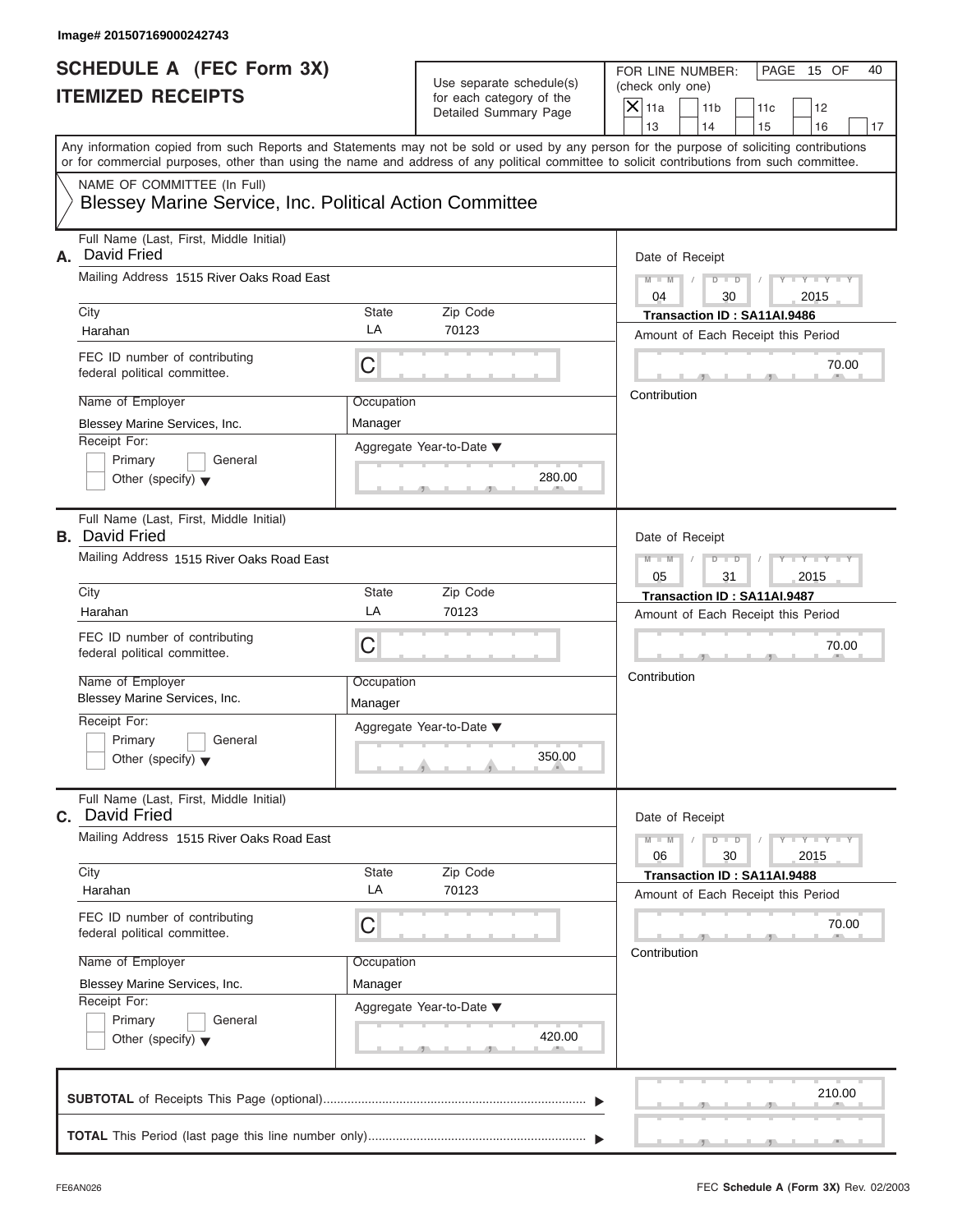| Image# 201507169000242744<br><b>SCHEDULE A (FEC Form 3X)</b>                           |                       |                                                   | FOR LINE NUMBER:<br>PAGE 16 OF<br>40                                                                                                                                                                                                                                                    |  |  |
|----------------------------------------------------------------------------------------|-----------------------|---------------------------------------------------|-----------------------------------------------------------------------------------------------------------------------------------------------------------------------------------------------------------------------------------------------------------------------------------------|--|--|
| <b>ITEMIZED RECEIPTS</b>                                                               |                       | Use separate schedule(s)                          | (check only one)                                                                                                                                                                                                                                                                        |  |  |
|                                                                                        |                       | for each category of the<br>Detailed Summary Page | $X$ 11a<br>11 <sub>b</sub><br>11c<br>12                                                                                                                                                                                                                                                 |  |  |
|                                                                                        |                       |                                                   | 14<br>13<br>15<br>16<br>17                                                                                                                                                                                                                                                              |  |  |
|                                                                                        |                       |                                                   | Any information copied from such Reports and Statements may not be sold or used by any person for the purpose of soliciting contributions<br>or for commercial purposes, other than using the name and address of any political committee to solicit contributions from such committee. |  |  |
| NAME OF COMMITTEE (In Full)<br>Blessey Marine Service, Inc. Political Action Committee |                       |                                                   |                                                                                                                                                                                                                                                                                         |  |  |
| Full Name (Last, First, Middle Initial)<br>A. Joseph Grimes                            | Date of Receipt       |                                                   |                                                                                                                                                                                                                                                                                         |  |  |
| Mailing Address 1515 River Oaks Road East                                              |                       |                                                   | $D$ $\Box$ $D$<br>$Y - Y - Y - Y - Y$<br>$M - M$ /<br>$\sqrt{ }$<br>06<br>30<br>2015                                                                                                                                                                                                    |  |  |
| City                                                                                   | State                 | Zip Code                                          | Transaction ID: SA11AI.9293                                                                                                                                                                                                                                                             |  |  |
| Harahan                                                                                | LA                    | 70123                                             | Amount of Each Receipt this Period                                                                                                                                                                                                                                                      |  |  |
| FEC ID number of contributing<br>federal political committee.                          | С                     |                                                   | 40.00                                                                                                                                                                                                                                                                                   |  |  |
| Name of Employer                                                                       | Occupation            |                                                   | Contribution                                                                                                                                                                                                                                                                            |  |  |
| Blessey Marine Services, Inc.                                                          | Manager               |                                                   |                                                                                                                                                                                                                                                                                         |  |  |
| Receipt For:                                                                           |                       | Aggregate Year-to-Date ▼                          |                                                                                                                                                                                                                                                                                         |  |  |
| Primary<br>General                                                                     |                       |                                                   |                                                                                                                                                                                                                                                                                         |  |  |
| Other (specify) $\blacktriangledown$                                                   |                       | 240.00                                            |                                                                                                                                                                                                                                                                                         |  |  |
| Full Name (Last, First, Middle Initial)<br><b>B.</b> Mr Jack Haskell                   | Date of Receipt       |                                                   |                                                                                                                                                                                                                                                                                         |  |  |
| Mailing Address 1515 River Oaks Road East                                              |                       |                                                   | $M - M$<br>$D - I$<br>$Y = Y = Y' - Y'$<br>$\sqrt{ }$<br>06<br>30<br>2015                                                                                                                                                                                                               |  |  |
| City                                                                                   | State                 | Zip Code                                          | Transaction ID: SA11AI.9538                                                                                                                                                                                                                                                             |  |  |
| Harahan                                                                                | LA                    | 70123                                             | Amount of Each Receipt this Period                                                                                                                                                                                                                                                      |  |  |
| FEC ID number of contributing<br>federal political committee.                          | C                     |                                                   | 40.00                                                                                                                                                                                                                                                                                   |  |  |
| Name of Employer<br>Blessey Marine Services, Inc.                                      | Occupation<br>Manager |                                                   | Contribution                                                                                                                                                                                                                                                                            |  |  |
| Receipt For:                                                                           |                       | Aggregate Year-to-Date ▼                          |                                                                                                                                                                                                                                                                                         |  |  |
| Primary<br>General<br>Other (specify) $\blacktriangledown$                             |                       | 240.00                                            |                                                                                                                                                                                                                                                                                         |  |  |
| Full Name (Last, First, Middle Initial)<br>C. Mark Haury                               |                       |                                                   | Date of Receipt                                                                                                                                                                                                                                                                         |  |  |
| Mailing Address 1515 River Oaks Road East                                              |                       |                                                   | $Y - Y - Y - Y - I$<br>$M - M$<br>$D$ $\Box$ $D$<br>31<br>05<br>2015                                                                                                                                                                                                                    |  |  |
| City                                                                                   | State                 | Zip Code                                          | Transaction ID: SA11AI.9300                                                                                                                                                                                                                                                             |  |  |
| Harahan                                                                                | LA                    | 70123                                             | Amount of Each Receipt this Period                                                                                                                                                                                                                                                      |  |  |
| FEC ID number of contributing<br>federal political committee.                          | С                     |                                                   | 50.00                                                                                                                                                                                                                                                                                   |  |  |
| Name of Employer                                                                       | Occupation            |                                                   | Contribution                                                                                                                                                                                                                                                                            |  |  |
| Blessey Marine Services, Inc.                                                          | Captain               |                                                   |                                                                                                                                                                                                                                                                                         |  |  |
| Receipt For:                                                                           |                       | Aggregate Year-to-Date ▼                          |                                                                                                                                                                                                                                                                                         |  |  |
| Primary<br>General<br>Other (specify) $\blacktriangledown$                             |                       | 225.00                                            |                                                                                                                                                                                                                                                                                         |  |  |
|                                                                                        |                       |                                                   | 130.00                                                                                                                                                                                                                                                                                  |  |  |
|                                                                                        |                       |                                                   |                                                                                                                                                                                                                                                                                         |  |  |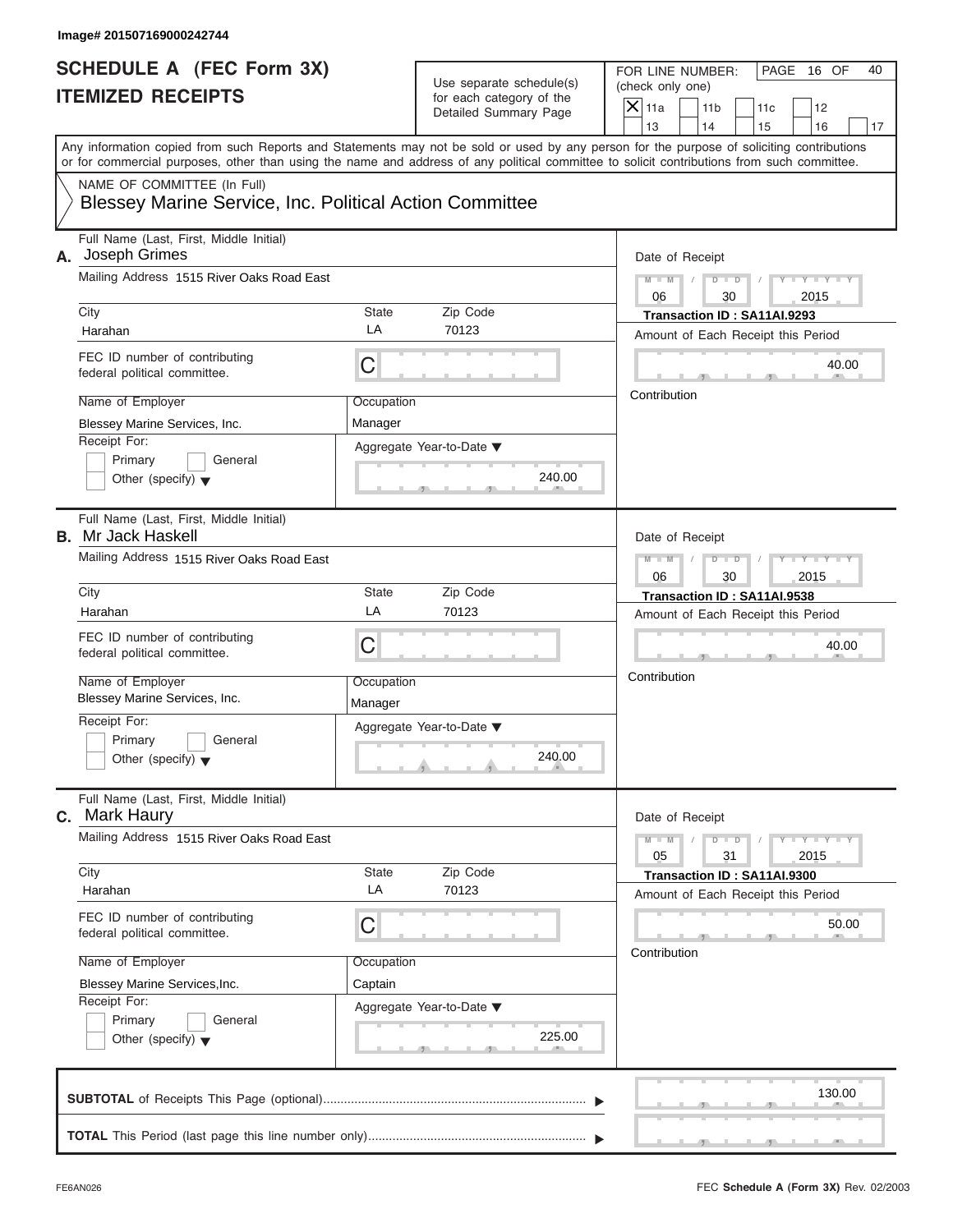| <b>SCHEDULE A (FEC Form 3X)</b><br>Use separate schedule(s)<br><b>ITEMIZED RECEIPTS</b><br>for each category of the<br>Detailed Summary Page<br>NAME OF COMMITTEE (In Full)<br>Blessey Marine Service, Inc. Political Action Committee<br>Full Name (Last, First, Middle Initial)<br>Mark Haury<br>Mailing Address 1515 River Oaks Road East<br>City<br>State<br>Zip Code<br>LA<br>70123<br>Harahan<br>FEC ID number of contributing<br>C<br>federal political committee.<br>Name of Employer<br>Occupation<br>Blessey Marine Services, Inc.<br>Captain<br>Receipt For:<br>Aggregate Year-to-Date ▼<br>Primary<br>General<br>275.00<br>Other (specify) $\blacktriangledown$<br>Full Name (Last, First, Middle Initial)<br>Mailing Address 1515 River Oaks Road East<br>City<br>State<br>Zip Code<br>LA<br>70123<br>Harahan<br>FEC ID number of contributing<br>C<br>federal political committee.<br>Name of Employer<br>Occupation<br>Blessey Marine Services, Inc.<br>Manager<br>Receipt For:<br>Aggregate Year-to-Date ▼<br>Primary<br>General<br>300.00<br>Other (specify) $\blacktriangledown$ | FOR LINE NUMBER:<br>PAGE 17 OF<br>40<br>(check only one)<br>$X$ 11a<br>11 <sub>b</sub><br>11c<br>12<br>13<br>14<br>15<br>16<br>17<br>Date of Receipt<br>$D$ $D$<br>$Y - Y - Y - Y - Y$<br>$M - M$<br>$\sqrt{ }$<br>06<br>30<br>2015<br>Transaction ID: SA11AI.9301<br>Amount of Each Receipt this Period<br>50.00<br>Contribution<br>Date of Receipt |
|----------------------------------------------------------------------------------------------------------------------------------------------------------------------------------------------------------------------------------------------------------------------------------------------------------------------------------------------------------------------------------------------------------------------------------------------------------------------------------------------------------------------------------------------------------------------------------------------------------------------------------------------------------------------------------------------------------------------------------------------------------------------------------------------------------------------------------------------------------------------------------------------------------------------------------------------------------------------------------------------------------------------------------------------------------------------------------------------------|------------------------------------------------------------------------------------------------------------------------------------------------------------------------------------------------------------------------------------------------------------------------------------------------------------------------------------------------------|
| Any information copied from such Reports and Statements may not be sold or used by any person for the purpose of soliciting contributions<br>or for commercial purposes, other than using the name and address of any political committee to solicit contributions from such committee.                                                                                                                                                                                                                                                                                                                                                                                                                                                                                                                                                                                                                                                                                                                                                                                                            |                                                                                                                                                                                                                                                                                                                                                      |
| А.<br><b>B.</b> Carl Jackson Jr                                                                                                                                                                                                                                                                                                                                                                                                                                                                                                                                                                                                                                                                                                                                                                                                                                                                                                                                                                                                                                                                    |                                                                                                                                                                                                                                                                                                                                                      |
|                                                                                                                                                                                                                                                                                                                                                                                                                                                                                                                                                                                                                                                                                                                                                                                                                                                                                                                                                                                                                                                                                                    |                                                                                                                                                                                                                                                                                                                                                      |
|                                                                                                                                                                                                                                                                                                                                                                                                                                                                                                                                                                                                                                                                                                                                                                                                                                                                                                                                                                                                                                                                                                    |                                                                                                                                                                                                                                                                                                                                                      |
|                                                                                                                                                                                                                                                                                                                                                                                                                                                                                                                                                                                                                                                                                                                                                                                                                                                                                                                                                                                                                                                                                                    |                                                                                                                                                                                                                                                                                                                                                      |
|                                                                                                                                                                                                                                                                                                                                                                                                                                                                                                                                                                                                                                                                                                                                                                                                                                                                                                                                                                                                                                                                                                    |                                                                                                                                                                                                                                                                                                                                                      |
|                                                                                                                                                                                                                                                                                                                                                                                                                                                                                                                                                                                                                                                                                                                                                                                                                                                                                                                                                                                                                                                                                                    |                                                                                                                                                                                                                                                                                                                                                      |
|                                                                                                                                                                                                                                                                                                                                                                                                                                                                                                                                                                                                                                                                                                                                                                                                                                                                                                                                                                                                                                                                                                    |                                                                                                                                                                                                                                                                                                                                                      |
|                                                                                                                                                                                                                                                                                                                                                                                                                                                                                                                                                                                                                                                                                                                                                                                                                                                                                                                                                                                                                                                                                                    |                                                                                                                                                                                                                                                                                                                                                      |
|                                                                                                                                                                                                                                                                                                                                                                                                                                                                                                                                                                                                                                                                                                                                                                                                                                                                                                                                                                                                                                                                                                    |                                                                                                                                                                                                                                                                                                                                                      |
|                                                                                                                                                                                                                                                                                                                                                                                                                                                                                                                                                                                                                                                                                                                                                                                                                                                                                                                                                                                                                                                                                                    | $M - M$<br>$D - I - D$<br>$Y - Y - Y - Y - Y$<br>03<br>31<br>2015                                                                                                                                                                                                                                                                                    |
|                                                                                                                                                                                                                                                                                                                                                                                                                                                                                                                                                                                                                                                                                                                                                                                                                                                                                                                                                                                                                                                                                                    | Transaction ID: SA11AI.8902                                                                                                                                                                                                                                                                                                                          |
|                                                                                                                                                                                                                                                                                                                                                                                                                                                                                                                                                                                                                                                                                                                                                                                                                                                                                                                                                                                                                                                                                                    | Amount of Each Receipt this Period                                                                                                                                                                                                                                                                                                                   |
|                                                                                                                                                                                                                                                                                                                                                                                                                                                                                                                                                                                                                                                                                                                                                                                                                                                                                                                                                                                                                                                                                                    | 100.00                                                                                                                                                                                                                                                                                                                                               |
|                                                                                                                                                                                                                                                                                                                                                                                                                                                                                                                                                                                                                                                                                                                                                                                                                                                                                                                                                                                                                                                                                                    | Contribution                                                                                                                                                                                                                                                                                                                                         |
|                                                                                                                                                                                                                                                                                                                                                                                                                                                                                                                                                                                                                                                                                                                                                                                                                                                                                                                                                                                                                                                                                                    |                                                                                                                                                                                                                                                                                                                                                      |
| Full Name (Last, First, Middle Initial)<br>C. Carl Jackson Jr                                                                                                                                                                                                                                                                                                                                                                                                                                                                                                                                                                                                                                                                                                                                                                                                                                                                                                                                                                                                                                      | Date of Receipt                                                                                                                                                                                                                                                                                                                                      |
| Mailing Address 1515 River Oaks Road East                                                                                                                                                                                                                                                                                                                                                                                                                                                                                                                                                                                                                                                                                                                                                                                                                                                                                                                                                                                                                                                          | $Y - Y - Y - Y - Y$<br>$M - M$<br>$D$ $\Box$ $D$<br>04<br>30<br>2015                                                                                                                                                                                                                                                                                 |
| City<br>Zip Code<br>State<br>LA<br>70123<br>Harahan                                                                                                                                                                                                                                                                                                                                                                                                                                                                                                                                                                                                                                                                                                                                                                                                                                                                                                                                                                                                                                                | Transaction ID: SA11AI.9312<br>Amount of Each Receipt this Period                                                                                                                                                                                                                                                                                    |
| FEC ID number of contributing<br>С<br>federal political committee.                                                                                                                                                                                                                                                                                                                                                                                                                                                                                                                                                                                                                                                                                                                                                                                                                                                                                                                                                                                                                                 | 100.00<br>Contribution                                                                                                                                                                                                                                                                                                                               |
| Name of Employer<br>Occupation<br>Blessey Marine Services, Inc.<br>Manager                                                                                                                                                                                                                                                                                                                                                                                                                                                                                                                                                                                                                                                                                                                                                                                                                                                                                                                                                                                                                         |                                                                                                                                                                                                                                                                                                                                                      |
| Receipt For:<br>Aggregate Year-to-Date ▼<br>Primary<br>General<br>400.00<br>Other (specify) $\blacktriangledown$                                                                                                                                                                                                                                                                                                                                                                                                                                                                                                                                                                                                                                                                                                                                                                                                                                                                                                                                                                                   |                                                                                                                                                                                                                                                                                                                                                      |
|                                                                                                                                                                                                                                                                                                                                                                                                                                                                                                                                                                                                                                                                                                                                                                                                                                                                                                                                                                                                                                                                                                    |                                                                                                                                                                                                                                                                                                                                                      |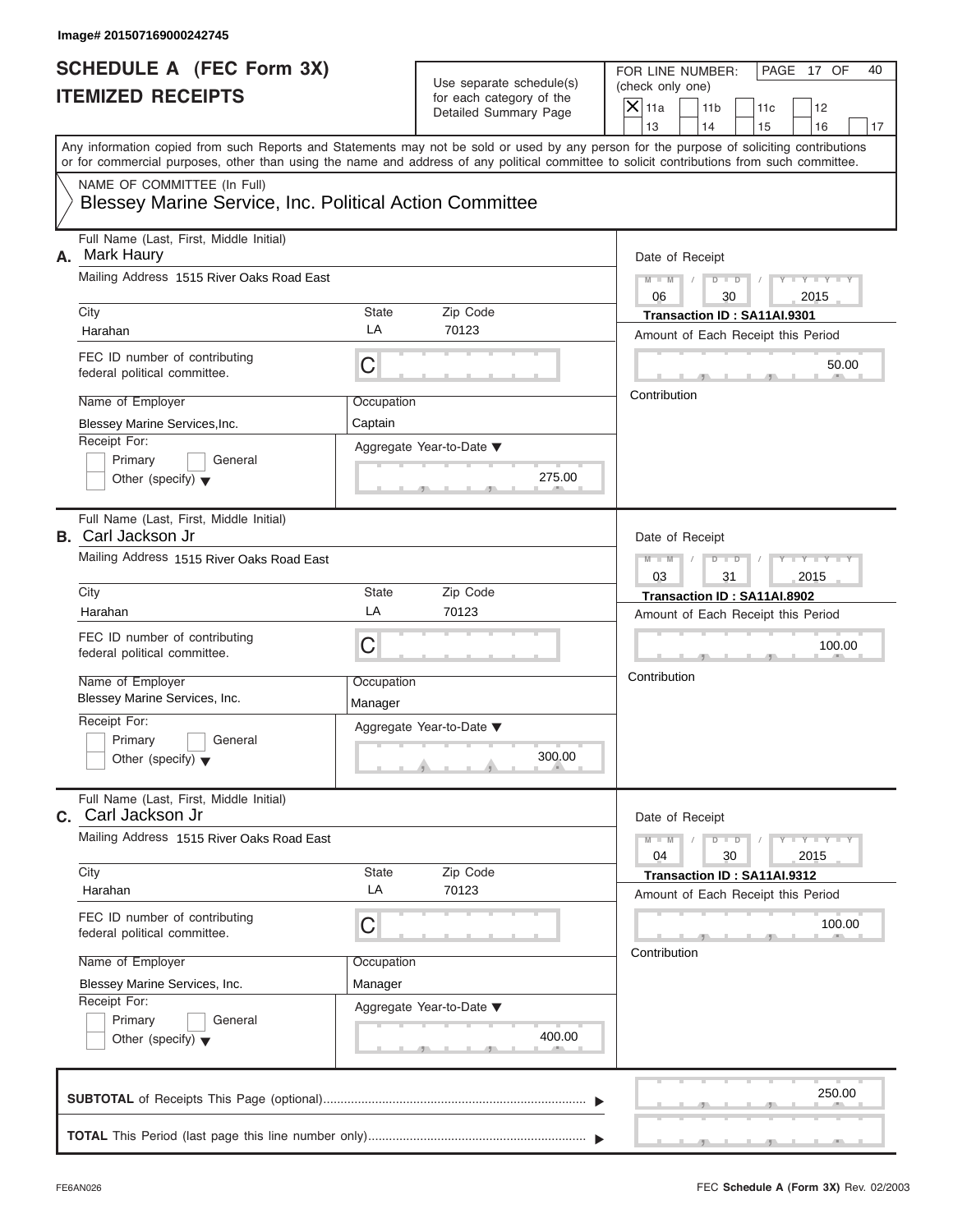|                                                                                                                                                                                                                                                                                         |                       |                                                      | FOR LINE NUMBER: |                      |                                    | PAGE 18 OF                  |    |
|-----------------------------------------------------------------------------------------------------------------------------------------------------------------------------------------------------------------------------------------------------------------------------------------|-----------------------|------------------------------------------------------|------------------|----------------------|------------------------------------|-----------------------------|----|
| <b>SCHEDULE A (FEC Form 3X)</b><br><b>ITEMIZED RECEIPTS</b>                                                                                                                                                                                                                             |                       | Use separate schedule(s)<br>for each category of the | (check only one) |                      |                                    |                             | 40 |
|                                                                                                                                                                                                                                                                                         |                       | Detailed Summary Page                                | $X$ 11a          | 11 <sub>b</sub>      | 11c                                | 12                          |    |
| Any information copied from such Reports and Statements may not be sold or used by any person for the purpose of soliciting contributions<br>or for commercial purposes, other than using the name and address of any political committee to solicit contributions from such committee. |                       |                                                      | 13               | 14                   | 15                                 | 16                          | 17 |
| NAME OF COMMITTEE (In Full)                                                                                                                                                                                                                                                             |                       |                                                      |                  |                      |                                    |                             |    |
| Blessey Marine Service, Inc. Political Action Committee                                                                                                                                                                                                                                 |                       |                                                      |                  |                      |                                    |                             |    |
| Full Name (Last, First, Middle Initial)<br>Carl Jackson Jr<br>А.                                                                                                                                                                                                                        |                       | Date of Receipt                                      |                  |                      |                                    |                             |    |
| Mailing Address 1515 River Oaks Road East                                                                                                                                                                                                                                               |                       |                                                      | $M - M$<br>05    | $D$ $D$<br>31        | $\sqrt{ }$                         | $Y - Y - Y - Y - Y$<br>2015 |    |
| City                                                                                                                                                                                                                                                                                    | State                 | Zip Code                                             |                  |                      | Transaction ID: SA11AI.9313        |                             |    |
| Harahan                                                                                                                                                                                                                                                                                 | LA                    | 70123                                                |                  |                      | Amount of Each Receipt this Period |                             |    |
| FEC ID number of contributing<br>federal political committee.                                                                                                                                                                                                                           | C                     |                                                      |                  |                      |                                    | 100.00                      |    |
| Name of Employer                                                                                                                                                                                                                                                                        | Occupation            |                                                      | Contribution     |                      |                                    |                             |    |
| Blessey Marine Services, Inc.                                                                                                                                                                                                                                                           | Manager               |                                                      |                  |                      |                                    |                             |    |
| Receipt For:                                                                                                                                                                                                                                                                            |                       | Aggregate Year-to-Date ▼                             |                  |                      |                                    |                             |    |
| Primary<br>General                                                                                                                                                                                                                                                                      |                       |                                                      |                  |                      |                                    |                             |    |
| Other (specify) $\blacktriangledown$                                                                                                                                                                                                                                                    |                       | 500.00                                               |                  |                      |                                    |                             |    |
| Full Name (Last, First, Middle Initial)<br><b>B.</b> Carl Jackson Jr                                                                                                                                                                                                                    |                       | Date of Receipt                                      |                  |                      |                                    |                             |    |
| Mailing Address 1515 River Oaks Road East                                                                                                                                                                                                                                               |                       |                                                      | $M - M$          | $D - I - D$          |                                    | Y TYTTYTTY                  |    |
| City                                                                                                                                                                                                                                                                                    | State                 | Zip Code                                             | 06               | 30                   |                                    | 2015                        |    |
| Harahan                                                                                                                                                                                                                                                                                 | LA                    | 70123                                                |                  |                      | Transaction ID: SA11AI.9314        |                             |    |
|                                                                                                                                                                                                                                                                                         |                       |                                                      |                  |                      | Amount of Each Receipt this Period |                             |    |
| FEC ID number of contributing<br>federal political committee.                                                                                                                                                                                                                           | C                     |                                                      |                  |                      |                                    | 100.00                      |    |
| Name of Employer<br>Blessey Marine Services, Inc.                                                                                                                                                                                                                                       | Occupation<br>Manager |                                                      | Contribution     |                      |                                    |                             |    |
| Receipt For:                                                                                                                                                                                                                                                                            |                       | Aggregate Year-to-Date ▼                             |                  |                      |                                    |                             |    |
| Primary<br>General                                                                                                                                                                                                                                                                      |                       |                                                      |                  |                      |                                    |                             |    |
| Other (specify) $\blacktriangledown$                                                                                                                                                                                                                                                    |                       | 600.00                                               |                  |                      |                                    |                             |    |
| Full Name (Last, First, Middle Initial)<br><b>C.</b> George Jerigan                                                                                                                                                                                                                     |                       |                                                      |                  | Date of Receipt      |                                    |                             |    |
| Mailing Address 1515 River Oaks Road East                                                                                                                                                                                                                                               |                       |                                                      | $M - M$<br>05    | $D$ $\Box$ $D$<br>31 |                                    | $Y - Y - Y - Y - I$<br>2015 |    |
| City                                                                                                                                                                                                                                                                                    | State                 | Zip Code                                             |                  |                      | Transaction ID: SA11AI.9540        |                             |    |
| Harahan                                                                                                                                                                                                                                                                                 | LA                    | 70123                                                |                  |                      | Amount of Each Receipt this Period |                             |    |
| FEC ID number of contributing<br>federal political committee.                                                                                                                                                                                                                           | С                     |                                                      |                  |                      |                                    | 70.00                       |    |
| Name of Employer                                                                                                                                                                                                                                                                        | Occupation            |                                                      | Contribution     |                      |                                    |                             |    |
| Blessey Marine Service, Inc.                                                                                                                                                                                                                                                            | Manager               |                                                      |                  |                      |                                    |                             |    |
| Receipt For:                                                                                                                                                                                                                                                                            |                       | Aggregate Year-to-Date ▼                             |                  |                      |                                    |                             |    |
| Primary<br>General<br>Other (specify) $\blacktriangledown$                                                                                                                                                                                                                              |                       | 210.00                                               |                  |                      |                                    |                             |    |
|                                                                                                                                                                                                                                                                                         |                       |                                                      |                  |                      |                                    | 270.00                      |    |
|                                                                                                                                                                                                                                                                                         |                       |                                                      |                  |                      |                                    |                             |    |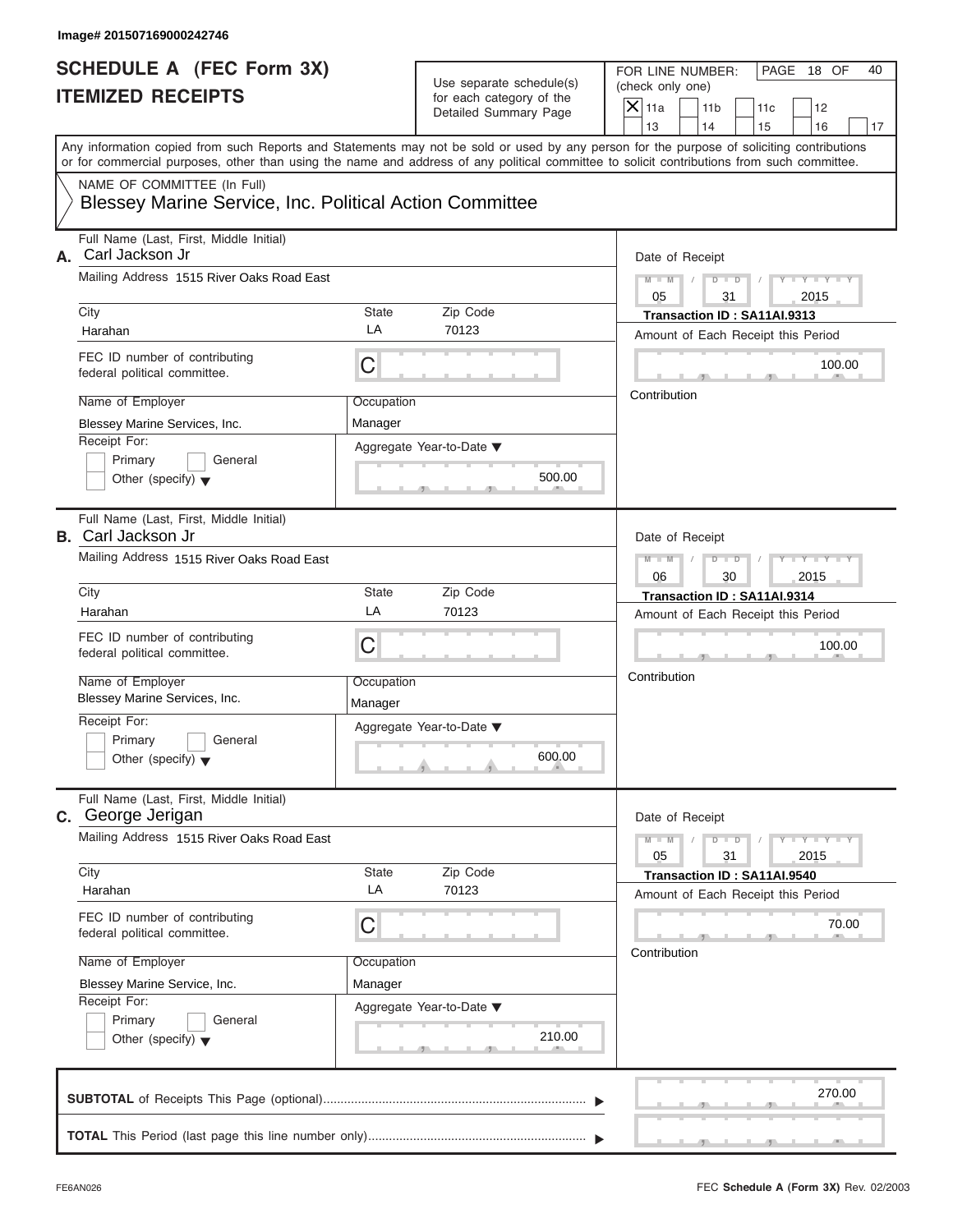| Image# 201507169000242747                                                                                                                  |                       |                                                                               |                                                                                                                                            |
|--------------------------------------------------------------------------------------------------------------------------------------------|-----------------------|-------------------------------------------------------------------------------|--------------------------------------------------------------------------------------------------------------------------------------------|
| <b>SCHEDULE A (FEC Form 3X)</b><br><b>ITEMIZED RECEIPTS</b>                                                                                |                       | Use separate schedule(s)<br>for each category of the<br>Detailed Summary Page | FOR LINE NUMBER:<br>PAGE 19 OF<br>40<br>(check only one)<br>$\mathsf{X}$ 11a<br>11 <sub>b</sub><br>12<br>11c<br>13<br>14<br>15<br>16<br>17 |
| or for commercial purposes, other than using the name and address of any political committee to solicit contributions from such committee. |                       |                                                                               | Any information copied from such Reports and Statements may not be sold or used by any person for the purpose of soliciting contributions  |
| NAME OF COMMITTEE (In Full)<br>Blessey Marine Service, Inc. Political Action Committee                                                     |                       |                                                                               |                                                                                                                                            |
| Full Name (Last, First, Middle Initial)<br>A. George Jerigan                                                                               |                       |                                                                               | Date of Receipt                                                                                                                            |
| Mailing Address 1515 River Oaks Road East                                                                                                  |                       |                                                                               | $D - D$<br>$Y - Y - Y - Y - Y$<br>$M - M$<br>06<br>30<br>2015                                                                              |
| City                                                                                                                                       | State                 | Zip Code                                                                      | Transaction ID: SA11AI.9541                                                                                                                |
| Harahan                                                                                                                                    | LA                    | 70123                                                                         | Amount of Each Receipt this Period                                                                                                         |
| FEC ID number of contributing<br>federal political committee.                                                                              | С                     |                                                                               | 70.00                                                                                                                                      |
| Name of Employer                                                                                                                           | Occupation            |                                                                               | Contribution                                                                                                                               |
| Blessey Marine Service, Inc.                                                                                                               | Manager               |                                                                               |                                                                                                                                            |
| Receipt For:<br>Primary<br>General<br>Other (specify) $\blacktriangledown$                                                                 |                       | Aggregate Year-to-Date ▼<br>280.00                                            |                                                                                                                                            |
| Full Name (Last, First, Middle Initial)<br><b>B.</b> Jerry Kelly                                                                           | Date of Receipt       |                                                                               |                                                                                                                                            |
| Mailing Address 1515 River Oaks Road East                                                                                                  |                       |                                                                               | $D - D$<br>Y T Y T Y T<br>$M - M$<br>05<br>31<br>2015                                                                                      |
| City                                                                                                                                       | State                 | Zip Code                                                                      | Transaction ID: SA11AI.9322                                                                                                                |
| Harahan                                                                                                                                    | LA                    | 70123                                                                         | Amount of Each Receipt this Period                                                                                                         |
| FEC ID number of contributing<br>federal political committee.                                                                              | С                     |                                                                               | 50.00                                                                                                                                      |
| Name of Employer<br>Blessey Marine Services, Inc.                                                                                          | Occupation<br>Manager |                                                                               | Contribution                                                                                                                               |
| Receipt For:<br>Primary<br>General<br>Other (specify) $\blacktriangledown$                                                                 |                       | Aggregate Year-to-Date ▼<br>250.00                                            |                                                                                                                                            |
| Full Name (Last, First, Middle Initial)<br><b>C.</b> Jerry Kelly                                                                           |                       |                                                                               | Date of Receipt                                                                                                                            |
| Mailing Address 1515 River Oaks Road East                                                                                                  |                       |                                                                               | $M - M$<br>$D$ $\Box$ $D$<br>$Y = Y + Y + Y$<br>06<br>30<br>2015                                                                           |
| City                                                                                                                                       | State                 | Zip Code                                                                      | Transaction ID: SA11AI.9323                                                                                                                |
| Harahan                                                                                                                                    | LA                    | 70123                                                                         | Amount of Each Receipt this Period                                                                                                         |
| FEC ID number of contributing<br>federal political committee.                                                                              | С                     |                                                                               | 50.00<br>Contribution                                                                                                                      |
| Name of Employer                                                                                                                           | Occupation            |                                                                               |                                                                                                                                            |
| Blessey Marine Services, Inc.                                                                                                              | Manager               |                                                                               |                                                                                                                                            |
| Receipt For:<br>Primary<br>General<br>Other (specify) $\blacktriangledown$                                                                 |                       | Aggregate Year-to-Date ▼<br>300.00                                            |                                                                                                                                            |
|                                                                                                                                            |                       |                                                                               | 170.00                                                                                                                                     |
|                                                                                                                                            |                       |                                                                               |                                                                                                                                            |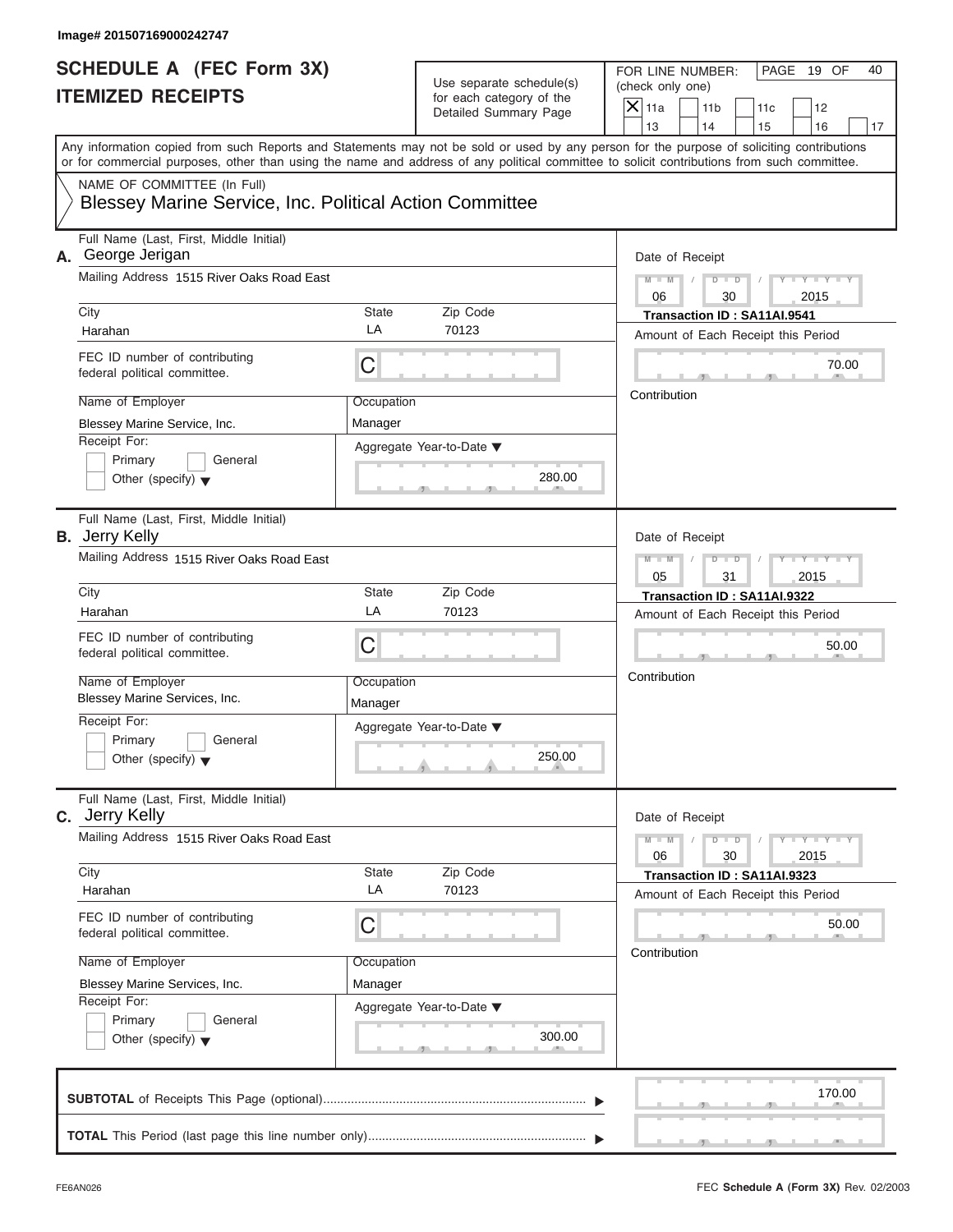| <b>SCHEDULE A (FEC Form 3X)</b><br><b>ITEMIZED RECEIPTS</b>                            |                       | Use separate schedule(s)<br>for each category of the | PAGE 20 OF<br>FOR LINE NUMBER:<br>(check only one)                                                                                                                                                                                                                                      |
|----------------------------------------------------------------------------------------|-----------------------|------------------------------------------------------|-----------------------------------------------------------------------------------------------------------------------------------------------------------------------------------------------------------------------------------------------------------------------------------------|
|                                                                                        |                       | Detailed Summary Page                                | $X$ 11a<br>11 <sub>b</sub><br>11c<br>12<br>13<br>14<br>15<br>16                                                                                                                                                                                                                         |
|                                                                                        |                       |                                                      | Any information copied from such Reports and Statements may not be sold or used by any person for the purpose of soliciting contributions<br>or for commercial purposes, other than using the name and address of any political committee to solicit contributions from such committee. |
| NAME OF COMMITTEE (In Full)<br>Blessey Marine Service, Inc. Political Action Committee |                       |                                                      |                                                                                                                                                                                                                                                                                         |
| Full Name (Last, First, Middle Initial)<br>Paul Lord<br>А.                             |                       |                                                      | Date of Receipt                                                                                                                                                                                                                                                                         |
| Mailing Address 1515 River Oaks Road East                                              |                       |                                                      | $D$ $D$<br>$Y - Y - Y - Y - Y$<br>$M - M$<br>$\sqrt{ }$<br>06<br>30<br>2015                                                                                                                                                                                                             |
| City<br>Harahan                                                                        | <b>State</b><br>LA    | Zip Code<br>70123                                    | Transaction ID: SA11AI.9338<br>Amount of Each Receipt this Period                                                                                                                                                                                                                       |
| FEC ID number of contributing<br>federal political committee.                          | С                     |                                                      | 40.00                                                                                                                                                                                                                                                                                   |
| Name of Employer<br>Blessey Marine Services, Inc.                                      | Occupation<br>Manager |                                                      | Contribution                                                                                                                                                                                                                                                                            |
| Receipt For:<br>Primary<br>General<br>Other (specify) $\blacktriangledown$             |                       | Aggregate Year-to-Date ▼<br>240.00                   |                                                                                                                                                                                                                                                                                         |
| Full Name (Last, First, Middle Initial)<br><b>B.</b> Charles Martin                    |                       |                                                      | Date of Receipt                                                                                                                                                                                                                                                                         |
| Mailing Address 1515 River Oaks Road East                                              |                       |                                                      | $D - I - D$<br>$Y = Y = Y' - Y'$<br>$M - M$<br>06<br>30<br>2015                                                                                                                                                                                                                         |
| City<br>Harahan                                                                        | <b>State</b><br>LA    | Zip Code<br>70123                                    | Transaction ID: SA11AI.9547<br>Amount of Each Receipt this Period                                                                                                                                                                                                                       |
| FEC ID number of contributing<br>federal political committee.                          | C                     |                                                      | 40.00                                                                                                                                                                                                                                                                                   |
| Name of Employer<br>Blessey Marine Services, Inc.                                      | Occupation<br>Captain |                                                      | Contribution                                                                                                                                                                                                                                                                            |
| Receipt For:<br>Primary<br>General<br>Other (specify) $\blacktriangledown$             |                       | Aggregate Year-to-Date ▼<br>240.00                   |                                                                                                                                                                                                                                                                                         |
| Full Name (Last, First, Middle Initial)<br><b>C.</b> Charles Monstead                  |                       |                                                      | Date of Receipt                                                                                                                                                                                                                                                                         |
| Mailing Address 1515 River Oaks Road East                                              |                       |                                                      | $M - M$<br>$D$ $\Box$ $D$<br>$Y - Y - Y - Y - I$<br>03<br>31<br>2015                                                                                                                                                                                                                    |
| City<br>Harahan                                                                        | State<br>LA           | Zip Code<br>70123                                    | Transaction ID: SA11AI.9133<br>Amount of Each Receipt this Period                                                                                                                                                                                                                       |
| FEC ID number of contributing<br>federal political committee.                          | С                     |                                                      | 100.00                                                                                                                                                                                                                                                                                  |
| Name of Employer<br>Blessey Marine Services, Inc.                                      | Occupation<br>Manager |                                                      | Contribution                                                                                                                                                                                                                                                                            |
| Receipt For:<br>Primary<br>General<br>Other (specify) $\blacktriangledown$             |                       | Aggregate Year-to-Date ▼<br>300.00                   |                                                                                                                                                                                                                                                                                         |
|                                                                                        |                       |                                                      | 180.00                                                                                                                                                                                                                                                                                  |
|                                                                                        |                       |                                                      |                                                                                                                                                                                                                                                                                         |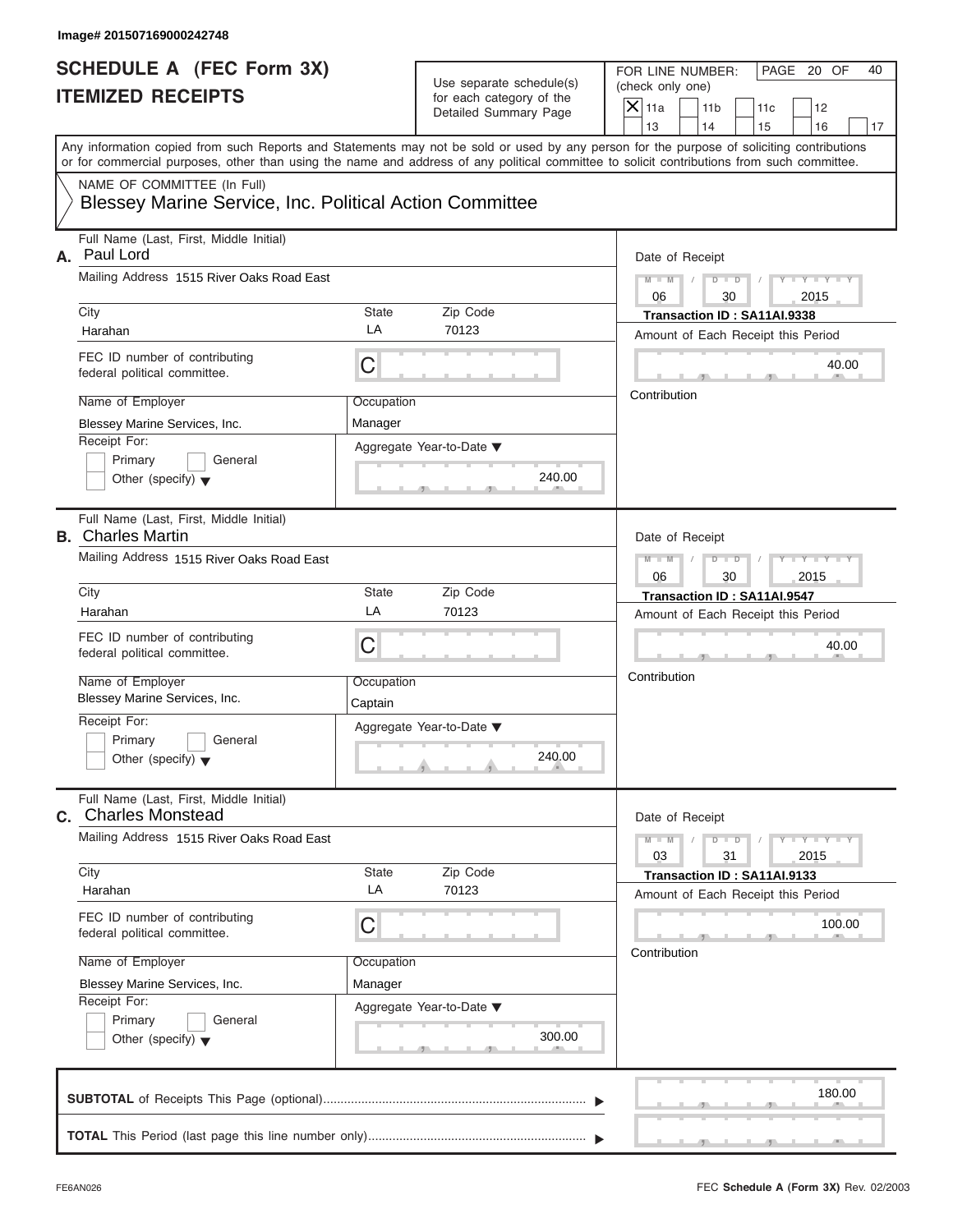| <b>SCHEDULE A (FEC Form 3X)</b><br><b>ITEMIZED RECEIPTS</b>                            |                       | Use separate schedule(s)<br>for each category of the | PAGE 21 OF<br>FOR LINE NUMBER:<br>(check only one)                                                                                                                                                                                                                                      |
|----------------------------------------------------------------------------------------|-----------------------|------------------------------------------------------|-----------------------------------------------------------------------------------------------------------------------------------------------------------------------------------------------------------------------------------------------------------------------------------------|
|                                                                                        |                       | Detailed Summary Page                                | $\mathsf{X}$ 11a<br>11 <sub>b</sub><br>11c<br>12<br>14<br>13<br>15<br>16                                                                                                                                                                                                                |
|                                                                                        |                       |                                                      | Any information copied from such Reports and Statements may not be sold or used by any person for the purpose of soliciting contributions<br>or for commercial purposes, other than using the name and address of any political committee to solicit contributions from such committee. |
| NAME OF COMMITTEE (In Full)<br>Blessey Marine Service, Inc. Political Action Committee |                       |                                                      |                                                                                                                                                                                                                                                                                         |
| Full Name (Last, First, Middle Initial)<br><b>Charles Monstead</b><br>А.               | Date of Receipt       |                                                      |                                                                                                                                                                                                                                                                                         |
| Mailing Address 1515 River Oaks Road East                                              |                       |                                                      | $D$ $D$<br>$Y - Y - Y - Y - Y$<br>$M - M$<br>$\sqrt{ }$<br>04<br>30<br>2015                                                                                                                                                                                                             |
| City                                                                                   | State                 | Zip Code                                             | Transaction ID: SA11AI.9554                                                                                                                                                                                                                                                             |
| Harahan                                                                                | LA                    | 70123                                                | Amount of Each Receipt this Period                                                                                                                                                                                                                                                      |
| FEC ID number of contributing<br>federal political committee.                          | C                     |                                                      | 100.00                                                                                                                                                                                                                                                                                  |
| Name of Employer                                                                       | Occupation            |                                                      | Contribution                                                                                                                                                                                                                                                                            |
| Blessey Marine Services, Inc.                                                          | Manager               |                                                      |                                                                                                                                                                                                                                                                                         |
| Receipt For:<br>Primary<br>General<br>Other (specify) $\blacktriangledown$             |                       | Aggregate Year-to-Date ▼<br>400.00                   |                                                                                                                                                                                                                                                                                         |
| Full Name (Last, First, Middle Initial)<br><b>B.</b> Charles Monstead                  |                       |                                                      | Date of Receipt                                                                                                                                                                                                                                                                         |
| Mailing Address 1515 River Oaks Road East                                              |                       |                                                      | $D - I - D$<br>Y TYTTYTTY<br>$M - M$                                                                                                                                                                                                                                                    |
|                                                                                        |                       |                                                      | 05<br>31<br>2015                                                                                                                                                                                                                                                                        |
| City                                                                                   | <b>State</b>          | Zip Code                                             | Transaction ID: SA11AI.9555                                                                                                                                                                                                                                                             |
| Harahan                                                                                | LA                    | 70123                                                | Amount of Each Receipt this Period                                                                                                                                                                                                                                                      |
| FEC ID number of contributing<br>federal political committee.                          | C                     |                                                      | 100.00                                                                                                                                                                                                                                                                                  |
| Name of Employer<br>Blessey Marine Services, Inc.                                      | Occupation<br>Manager |                                                      | Contribution                                                                                                                                                                                                                                                                            |
| Receipt For:<br>Primary<br>General<br>Other (specify) $\blacktriangledown$             |                       | Aggregate Year-to-Date ▼<br>500.00                   |                                                                                                                                                                                                                                                                                         |
| Full Name (Last, First, Middle Initial)<br><b>C.</b> Charles Monstead                  |                       |                                                      | Date of Receipt                                                                                                                                                                                                                                                                         |
| Mailing Address 1515 River Oaks Road East                                              |                       |                                                      | $M - M$<br>$D - D$<br>$Y - I - Y - I - Y - I$<br>06<br>30<br>2015                                                                                                                                                                                                                       |
| City<br>Harahan                                                                        | State<br>LA           | Zip Code<br>70123                                    | Transaction ID: SA11AI.9556                                                                                                                                                                                                                                                             |
|                                                                                        |                       |                                                      | Amount of Each Receipt this Period                                                                                                                                                                                                                                                      |
| FEC ID number of contributing<br>federal political committee.                          | С                     |                                                      | 100.00<br>Contribution                                                                                                                                                                                                                                                                  |
| Name of Employer                                                                       | Occupation            |                                                      |                                                                                                                                                                                                                                                                                         |
| Blessey Marine Services, Inc.                                                          | Manager               |                                                      |                                                                                                                                                                                                                                                                                         |
| Receipt For:<br>Primary<br>General<br>Other (specify) $\blacktriangledown$             |                       | Aggregate Year-to-Date ▼<br>600.00                   |                                                                                                                                                                                                                                                                                         |
|                                                                                        |                       |                                                      | 300.00                                                                                                                                                                                                                                                                                  |
|                                                                                        |                       |                                                      |                                                                                                                                                                                                                                                                                         |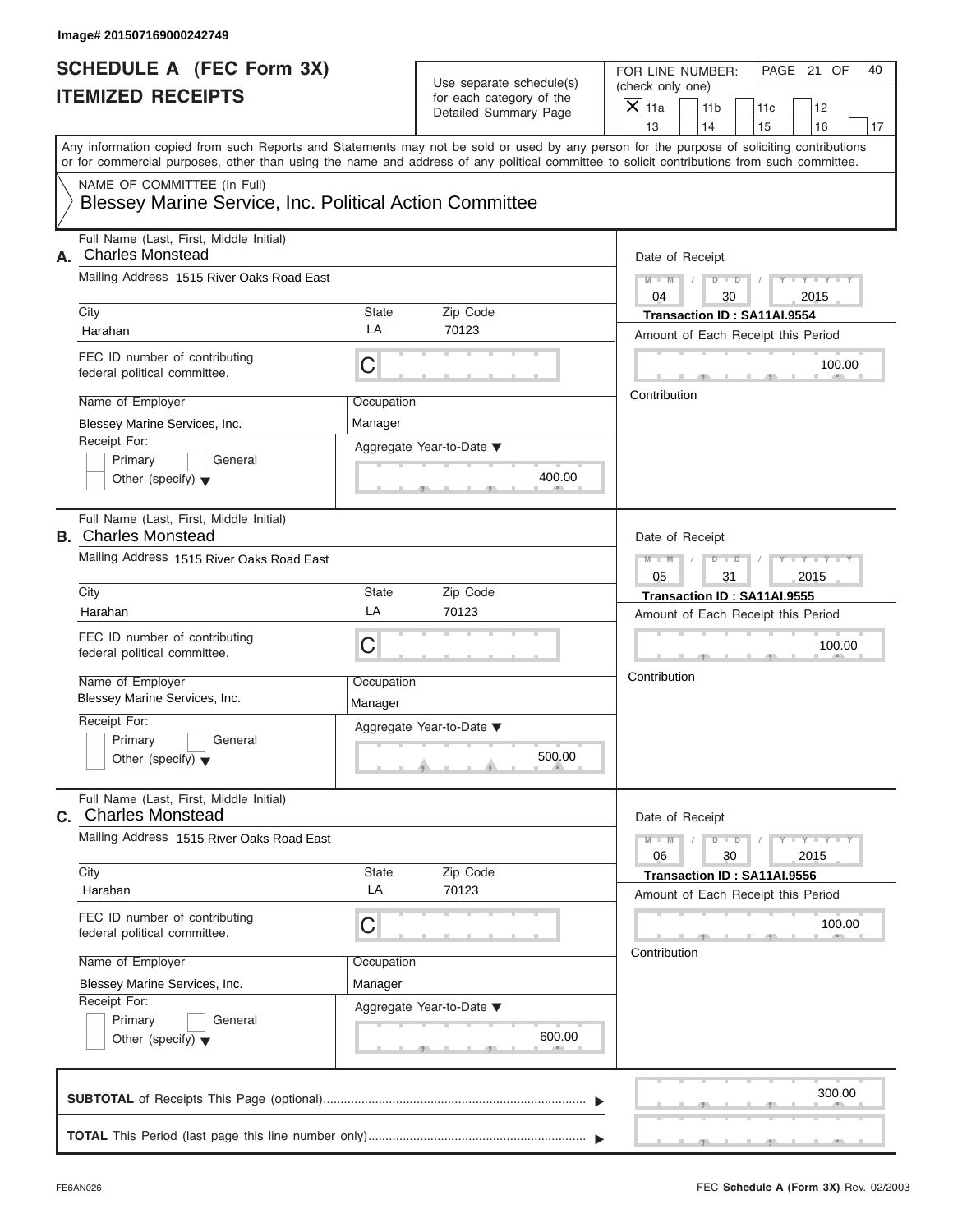| <b>SCHEDULE A (FEC Form 3X)</b>                                                        |                       |                                                   | PAGE 22 OF<br>FOR LINE NUMBER:<br>40                                                                                                                                                                                                                                                    |  |  |
|----------------------------------------------------------------------------------------|-----------------------|---------------------------------------------------|-----------------------------------------------------------------------------------------------------------------------------------------------------------------------------------------------------------------------------------------------------------------------------------------|--|--|
| <b>ITEMIZED RECEIPTS</b>                                                               |                       | Use separate schedule(s)                          | (check only one)                                                                                                                                                                                                                                                                        |  |  |
|                                                                                        |                       | for each category of the<br>Detailed Summary Page | $X$ 11a<br>11 <sub>b</sub><br>11c<br>12                                                                                                                                                                                                                                                 |  |  |
|                                                                                        |                       |                                                   | 13<br>14<br>15<br>16<br>17                                                                                                                                                                                                                                                              |  |  |
|                                                                                        |                       |                                                   | Any information copied from such Reports and Statements may not be sold or used by any person for the purpose of soliciting contributions<br>or for commercial purposes, other than using the name and address of any political committee to solicit contributions from such committee. |  |  |
| NAME OF COMMITTEE (In Full)<br>Blessey Marine Service, Inc. Political Action Committee |                       |                                                   |                                                                                                                                                                                                                                                                                         |  |  |
| Full Name (Last, First, Middle Initial)                                                |                       |                                                   |                                                                                                                                                                                                                                                                                         |  |  |
| A. Ralph Mora                                                                          | Date of Receipt       |                                                   |                                                                                                                                                                                                                                                                                         |  |  |
| Mailing Address 1515 River Oaks Road East                                              |                       |                                                   | $D$ $\Box$ $D$<br>$Y - Y - Y - Y - Y$<br>$M$ $M$ $I$ $I$<br>$\sqrt{ }$<br>06<br>30<br>2015                                                                                                                                                                                              |  |  |
| City                                                                                   | State                 | Zip Code                                          | Transaction ID: SA11AI.9365                                                                                                                                                                                                                                                             |  |  |
| Harahan                                                                                | LA                    | 70123                                             | Amount of Each Receipt this Period                                                                                                                                                                                                                                                      |  |  |
| FEC ID number of contributing<br>federal political committee.                          | С                     |                                                   | 40.00                                                                                                                                                                                                                                                                                   |  |  |
| Name of Employer                                                                       | Occupation            |                                                   | Contribution                                                                                                                                                                                                                                                                            |  |  |
| Blessey Marine Services, Inc.                                                          | manager               |                                                   |                                                                                                                                                                                                                                                                                         |  |  |
| Receipt For:                                                                           |                       | Aggregate Year-to-Date ▼                          |                                                                                                                                                                                                                                                                                         |  |  |
| Primary<br>General                                                                     |                       |                                                   |                                                                                                                                                                                                                                                                                         |  |  |
| Other (specify) $\blacktriangledown$                                                   |                       | 240.00                                            |                                                                                                                                                                                                                                                                                         |  |  |
| Full Name (Last, First, Middle Initial)<br><b>B.</b> Dane Morgan                       | Date of Receipt       |                                                   |                                                                                                                                                                                                                                                                                         |  |  |
| Mailing Address 1515 River Oaks Road East                                              |                       |                                                   | Y T Y T Y T<br>$M - M$<br>$D - I - D$<br>$\sqrt{ }$                                                                                                                                                                                                                                     |  |  |
|                                                                                        |                       |                                                   | 2015<br>03<br>31                                                                                                                                                                                                                                                                        |  |  |
| City                                                                                   | State                 | Zip Code                                          | Transaction ID: SA11AI.9136                                                                                                                                                                                                                                                             |  |  |
| Harahan                                                                                | LA                    | 70123                                             | Amount of Each Receipt this Period                                                                                                                                                                                                                                                      |  |  |
| FEC ID number of contributing<br>federal political committee.                          | C                     |                                                   | 70.00                                                                                                                                                                                                                                                                                   |  |  |
| Name of Employer<br><b>Blessey Marine Services, Inc.</b>                               | Occupation<br>Manager |                                                   | Contribution                                                                                                                                                                                                                                                                            |  |  |
| Receipt For:                                                                           |                       | Aggregate Year-to-Date ▼                          |                                                                                                                                                                                                                                                                                         |  |  |
| Primary<br>General<br>Other (specify) $\blacktriangledown$                             |                       | 210.00                                            |                                                                                                                                                                                                                                                                                         |  |  |
| Full Name (Last, First, Middle Initial)<br><b>C.</b> Dane Morgan                       |                       |                                                   | Date of Receipt                                                                                                                                                                                                                                                                         |  |  |
| Mailing Address 1515 River Oaks Road East                                              |                       |                                                   | $M - M$<br>$Y = Y = Y - Y$<br>$D$ $D$<br>04<br>30<br>2015                                                                                                                                                                                                                               |  |  |
| City                                                                                   | State                 | Zip Code                                          | Transaction ID: SA11AI.9557                                                                                                                                                                                                                                                             |  |  |
| Harahan                                                                                | LA                    | 70123                                             | Amount of Each Receipt this Period                                                                                                                                                                                                                                                      |  |  |
| FEC ID number of contributing<br>federal political committee.                          | С                     |                                                   | 70.00                                                                                                                                                                                                                                                                                   |  |  |
| Name of Employer                                                                       | Occupation            |                                                   | Contribution                                                                                                                                                                                                                                                                            |  |  |
| Blessey Marine Services, Inc                                                           | Manager               |                                                   |                                                                                                                                                                                                                                                                                         |  |  |
| Receipt For:                                                                           |                       | Aggregate Year-to-Date ▼                          |                                                                                                                                                                                                                                                                                         |  |  |
| Primary<br>General<br>Other (specify) $\blacktriangledown$                             |                       | 280.00                                            |                                                                                                                                                                                                                                                                                         |  |  |
|                                                                                        |                       |                                                   | 180.00                                                                                                                                                                                                                                                                                  |  |  |
|                                                                                        |                       |                                                   |                                                                                                                                                                                                                                                                                         |  |  |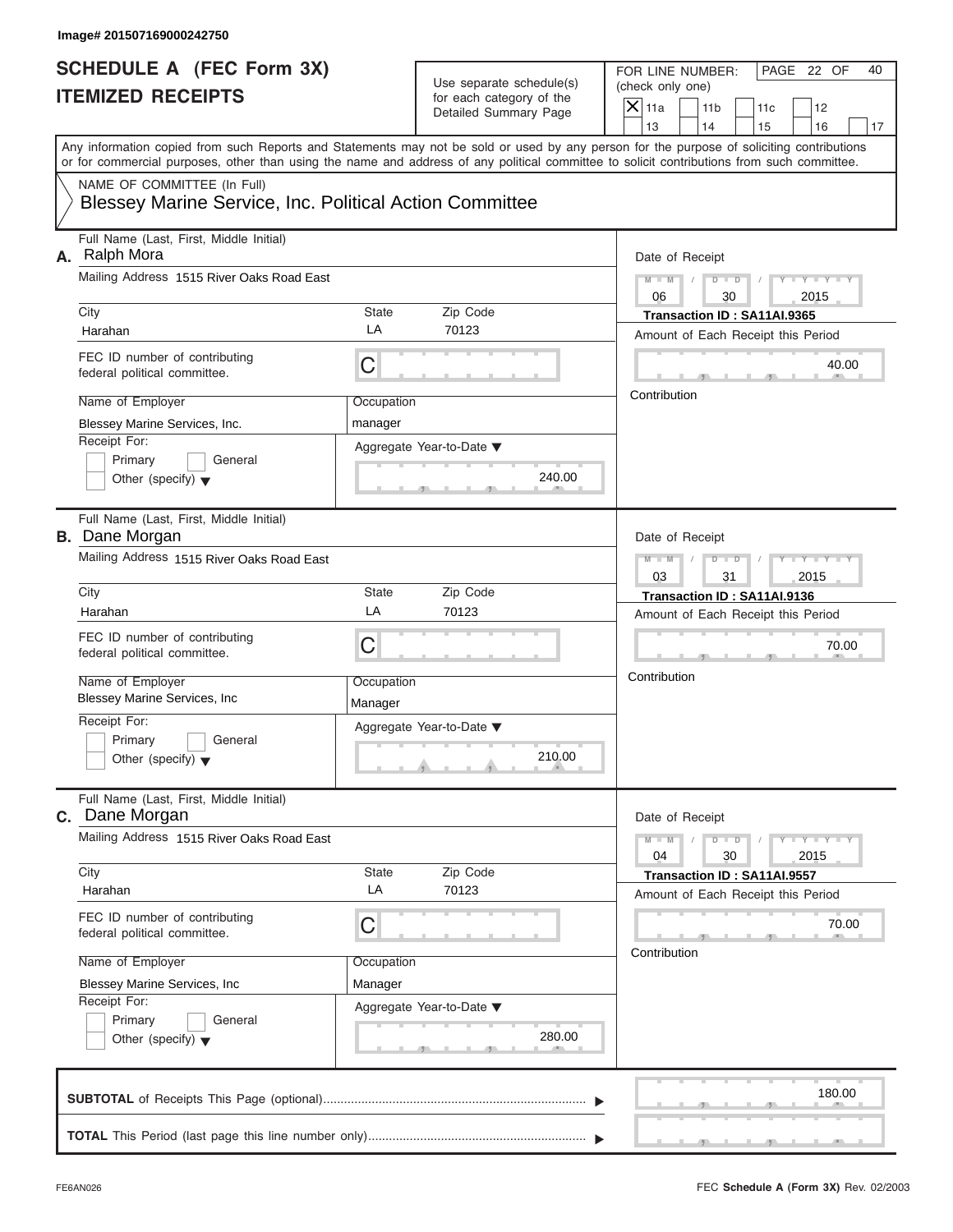| <b>SCHEDULE A (FEC Form 3X)</b>                                                        |                 |                                                   | PAGE 23 OF<br>FOR LINE NUMBER:<br>40                                                                                                                                                                                                                                                    |  |  |
|----------------------------------------------------------------------------------------|-----------------|---------------------------------------------------|-----------------------------------------------------------------------------------------------------------------------------------------------------------------------------------------------------------------------------------------------------------------------------------------|--|--|
| <b>ITEMIZED RECEIPTS</b>                                                               |                 | Use separate schedule(s)                          | (check only one)                                                                                                                                                                                                                                                                        |  |  |
|                                                                                        |                 | for each category of the<br>Detailed Summary Page | $X$ 11a<br>11 <sub>b</sub><br>11c<br>12                                                                                                                                                                                                                                                 |  |  |
|                                                                                        |                 |                                                   | 13<br>14<br>15<br>16<br>17                                                                                                                                                                                                                                                              |  |  |
|                                                                                        |                 |                                                   | Any information copied from such Reports and Statements may not be sold or used by any person for the purpose of soliciting contributions<br>or for commercial purposes, other than using the name and address of any political committee to solicit contributions from such committee. |  |  |
| NAME OF COMMITTEE (In Full)<br>Blessey Marine Service, Inc. Political Action Committee |                 |                                                   |                                                                                                                                                                                                                                                                                         |  |  |
|                                                                                        |                 |                                                   |                                                                                                                                                                                                                                                                                         |  |  |
| Full Name (Last, First, Middle Initial)<br>Dane Morgan<br>А.                           | Date of Receipt |                                                   |                                                                                                                                                                                                                                                                                         |  |  |
| Mailing Address 1515 River Oaks Road East                                              |                 |                                                   | $D$ $D$<br>$Y - Y - Y - Y - Y$<br>$M - M$<br>$\sqrt{ }$<br>05<br>31<br>2015                                                                                                                                                                                                             |  |  |
| City                                                                                   | State           | Zip Code                                          | Transaction ID: SA11AI.9558                                                                                                                                                                                                                                                             |  |  |
| Harahan                                                                                | LA              | 70123                                             | Amount of Each Receipt this Period                                                                                                                                                                                                                                                      |  |  |
| FEC ID number of contributing<br>federal political committee.                          | С               |                                                   | 70.00                                                                                                                                                                                                                                                                                   |  |  |
| Name of Employer                                                                       | Occupation      |                                                   | Contribution                                                                                                                                                                                                                                                                            |  |  |
| Blessey Marine Services, Inc                                                           | Manager         |                                                   |                                                                                                                                                                                                                                                                                         |  |  |
| Receipt For:                                                                           |                 |                                                   |                                                                                                                                                                                                                                                                                         |  |  |
| Primary<br>General                                                                     |                 | Aggregate Year-to-Date ▼                          |                                                                                                                                                                                                                                                                                         |  |  |
| Other (specify) $\blacktriangledown$                                                   |                 | 350.00                                            |                                                                                                                                                                                                                                                                                         |  |  |
| Full Name (Last, First, Middle Initial)                                                |                 |                                                   |                                                                                                                                                                                                                                                                                         |  |  |
| <b>B.</b> Dane Morgan                                                                  |                 |                                                   | Date of Receipt                                                                                                                                                                                                                                                                         |  |  |
| Mailing Address 1515 River Oaks Road East                                              |                 |                                                   | $M - M$<br>$D - I - D$<br>$Y = Y = Y' - Y'$<br>$\sqrt{2}$                                                                                                                                                                                                                               |  |  |
|                                                                                        |                 |                                                   | 06<br>30<br>2015                                                                                                                                                                                                                                                                        |  |  |
| City                                                                                   | State           | Zip Code                                          | Transaction ID: SA11AI.9559                                                                                                                                                                                                                                                             |  |  |
| Harahan                                                                                | LA              | 70123                                             | Amount of Each Receipt this Period                                                                                                                                                                                                                                                      |  |  |
| FEC ID number of contributing<br>federal political committee.                          | C               |                                                   | 70.00                                                                                                                                                                                                                                                                                   |  |  |
| Name of Employer                                                                       | Occupation      |                                                   | Contribution                                                                                                                                                                                                                                                                            |  |  |
| <b>Blessey Marine Services, Inc.</b>                                                   | Manager         |                                                   |                                                                                                                                                                                                                                                                                         |  |  |
| Receipt For:                                                                           |                 | Aggregate Year-to-Date ▼                          |                                                                                                                                                                                                                                                                                         |  |  |
| Primary<br>General                                                                     |                 |                                                   |                                                                                                                                                                                                                                                                                         |  |  |
| Other (specify) $\blacktriangledown$                                                   |                 | 420.00                                            |                                                                                                                                                                                                                                                                                         |  |  |
| Full Name (Last, First, Middle Initial)<br><b>C.</b> Gary Moss                         |                 |                                                   | Date of Receipt                                                                                                                                                                                                                                                                         |  |  |
| Mailing Address 1515 River Oaks Road East                                              |                 |                                                   | $M - M$<br>$D$ $\Box$ $D$<br>$Y - Y - Y - Y - I$<br>06<br>30<br>2015                                                                                                                                                                                                                    |  |  |
| City                                                                                   | State           | Zip Code                                          | Transaction ID: SA11AI.9371                                                                                                                                                                                                                                                             |  |  |
| Harahan                                                                                | LA              | 70123                                             | Amount of Each Receipt this Period                                                                                                                                                                                                                                                      |  |  |
| FEC ID number of contributing<br>federal political committee.                          | С               |                                                   | 40.00                                                                                                                                                                                                                                                                                   |  |  |
| Name of Employer                                                                       | Occupation      |                                                   | Contribution                                                                                                                                                                                                                                                                            |  |  |
| Blessey Marine Services, Inc.                                                          | manager         |                                                   |                                                                                                                                                                                                                                                                                         |  |  |
| Receipt For:                                                                           |                 | Aggregate Year-to-Date ▼                          |                                                                                                                                                                                                                                                                                         |  |  |
| Primary<br>General                                                                     |                 |                                                   |                                                                                                                                                                                                                                                                                         |  |  |
| Other (specify) $\blacktriangledown$                                                   |                 | 240.00                                            |                                                                                                                                                                                                                                                                                         |  |  |
|                                                                                        |                 |                                                   |                                                                                                                                                                                                                                                                                         |  |  |
|                                                                                        |                 |                                                   | 180.00                                                                                                                                                                                                                                                                                  |  |  |
|                                                                                        |                 |                                                   |                                                                                                                                                                                                                                                                                         |  |  |
|                                                                                        |                 |                                                   |                                                                                                                                                                                                                                                                                         |  |  |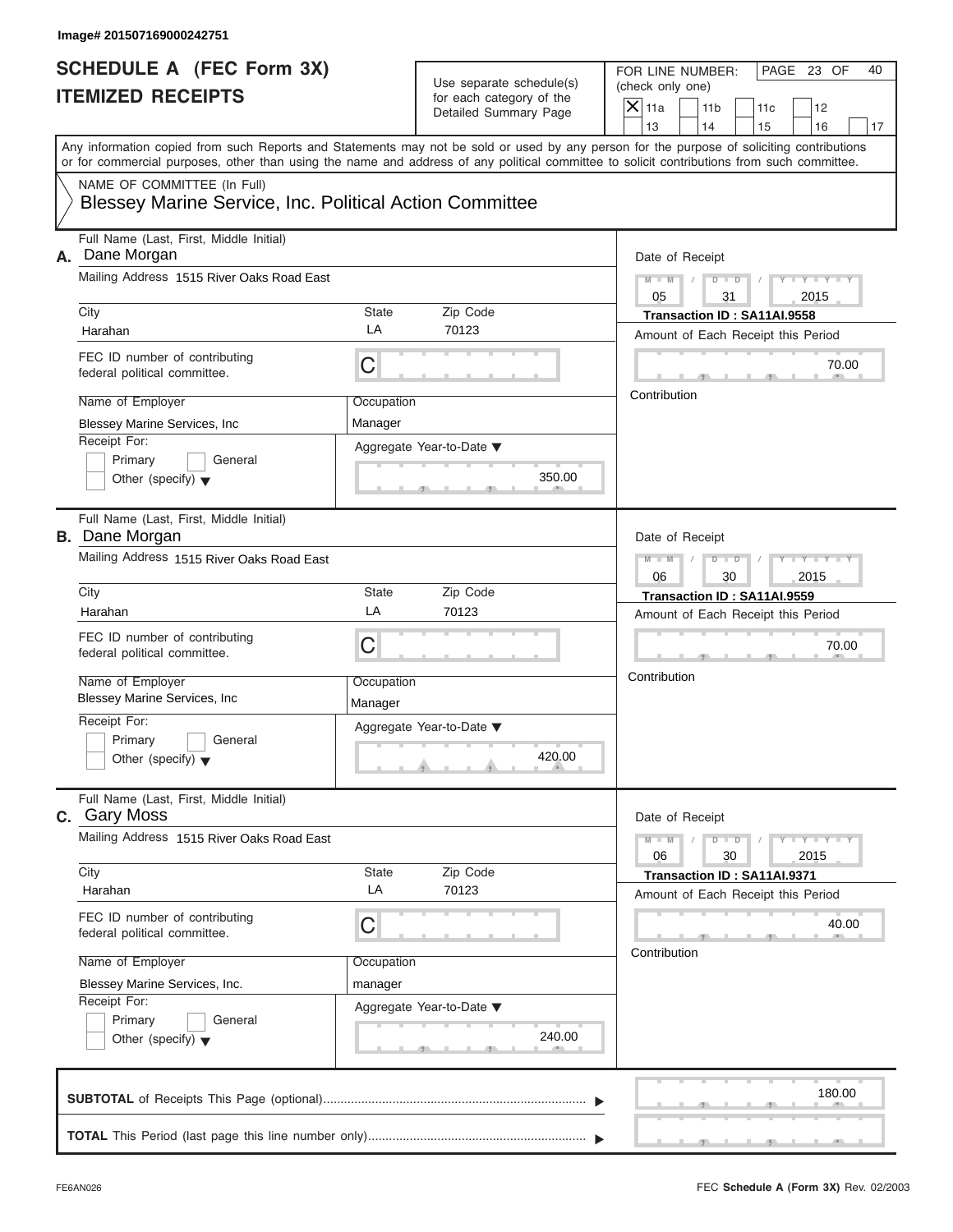| <b>SCHEDULE A (FEC Form 3X)</b><br><b>ITEMIZED RECEIPTS</b>                                                            |                         | Use separate schedule(s)<br>for each category of the | PAGE 24 OF<br>FOR LINE NUMBER:<br>(check only one)                                                                                                                                                                                                                                      |
|------------------------------------------------------------------------------------------------------------------------|-------------------------|------------------------------------------------------|-----------------------------------------------------------------------------------------------------------------------------------------------------------------------------------------------------------------------------------------------------------------------------------------|
|                                                                                                                        |                         | Detailed Summary Page                                | $X$ 11a<br>11 <sub>b</sub><br>11c<br>12<br>13<br>14<br>15<br>16                                                                                                                                                                                                                         |
|                                                                                                                        |                         |                                                      | Any information copied from such Reports and Statements may not be sold or used by any person for the purpose of soliciting contributions<br>or for commercial purposes, other than using the name and address of any political committee to solicit contributions from such committee. |
| NAME OF COMMITTEE (In Full)<br>Blessey Marine Service, Inc. Political Action Committee                                 |                         |                                                      |                                                                                                                                                                                                                                                                                         |
| Full Name (Last, First, Middle Initial)<br><b>Andrew Norval</b><br>А.                                                  |                         |                                                      | Date of Receipt                                                                                                                                                                                                                                                                         |
| Mailing Address 1515 River Oaks Road East                                                                              |                         |                                                      | $D$ $\Box$ $D$<br>$Y - Y - Y - Y - Y$<br>$M - M$<br>$\sqrt{2}$<br>$\sqrt{ }$<br>06<br>30<br>2015                                                                                                                                                                                        |
| City<br>Harahan                                                                                                        | <b>State</b><br>LA      | Zip Code<br>70123                                    | Transaction ID: SA11AI.9565<br>Amount of Each Receipt this Period                                                                                                                                                                                                                       |
| FEC ID number of contributing<br>federal political committee.                                                          | С                       |                                                      | 40.00                                                                                                                                                                                                                                                                                   |
| Name of Employer<br>Occupation<br>Manager<br>Blessey Marine services, Inc.<br>Receipt For:<br>Aggregate Year-to-Date ▼ |                         |                                                      | Contribution                                                                                                                                                                                                                                                                            |
| Primary<br>General<br>Other (specify) $\blacktriangledown$                                                             |                         | 240.00                                               |                                                                                                                                                                                                                                                                                         |
| Full Name (Last, First, Middle Initial)<br><b>B.</b> Ray Schaefer                                                      |                         |                                                      | Date of Receipt                                                                                                                                                                                                                                                                         |
| Mailing Address 1515 River Oaks Road East                                                                              |                         |                                                      | $D - D$<br>$Y = Y = Y' - Y'$<br>$M - M$<br>02<br>28<br>2015                                                                                                                                                                                                                             |
| City                                                                                                                   | <b>State</b>            | Zip Code                                             | Transaction ID: SA11AI.9168                                                                                                                                                                                                                                                             |
| Harahan                                                                                                                | LA                      | 70123                                                | Amount of Each Receipt this Period                                                                                                                                                                                                                                                      |
| FEC ID number of contributing<br>federal political committee.                                                          | C                       |                                                      | 104.00                                                                                                                                                                                                                                                                                  |
| Name of Employer<br>Blessey Marine Services, Inc.                                                                      | Occupation<br>Insurance |                                                      | Contribution                                                                                                                                                                                                                                                                            |
| Receipt For:<br>Primary<br>General<br>Other (specify) $\blacktriangledown$                                             |                         | Aggregate Year-to-Date ▼<br>208.00                   |                                                                                                                                                                                                                                                                                         |
| Full Name (Last, First, Middle Initial)<br>c. Ray Schaefer                                                             |                         |                                                      | Date of Receipt                                                                                                                                                                                                                                                                         |
| Mailing Address 1515 River Oaks Road East                                                                              |                         |                                                      | $M - M$<br>$D$ $\Box$ $D$<br>$Y - Y - Y - Y - I$<br>03<br>2015<br>31                                                                                                                                                                                                                    |
| City<br>Harahan                                                                                                        | State<br>LA             | Zip Code<br>70123                                    | Transaction ID: SA11AI.9169<br>Amount of Each Receipt this Period                                                                                                                                                                                                                       |
| FEC ID number of contributing<br>federal political committee.                                                          | С                       |                                                      | 104.00<br>Contribution                                                                                                                                                                                                                                                                  |
| Name of Employer<br>Blessey Marine Services, Inc.                                                                      | Occupation<br>Insurance |                                                      |                                                                                                                                                                                                                                                                                         |
| Receipt For:<br>Primary<br>General<br>Other (specify) $\blacktriangledown$                                             |                         | Aggregate Year-to-Date ▼<br>312.00                   |                                                                                                                                                                                                                                                                                         |
|                                                                                                                        |                         |                                                      | 248.00                                                                                                                                                                                                                                                                                  |
|                                                                                                                        |                         |                                                      |                                                                                                                                                                                                                                                                                         |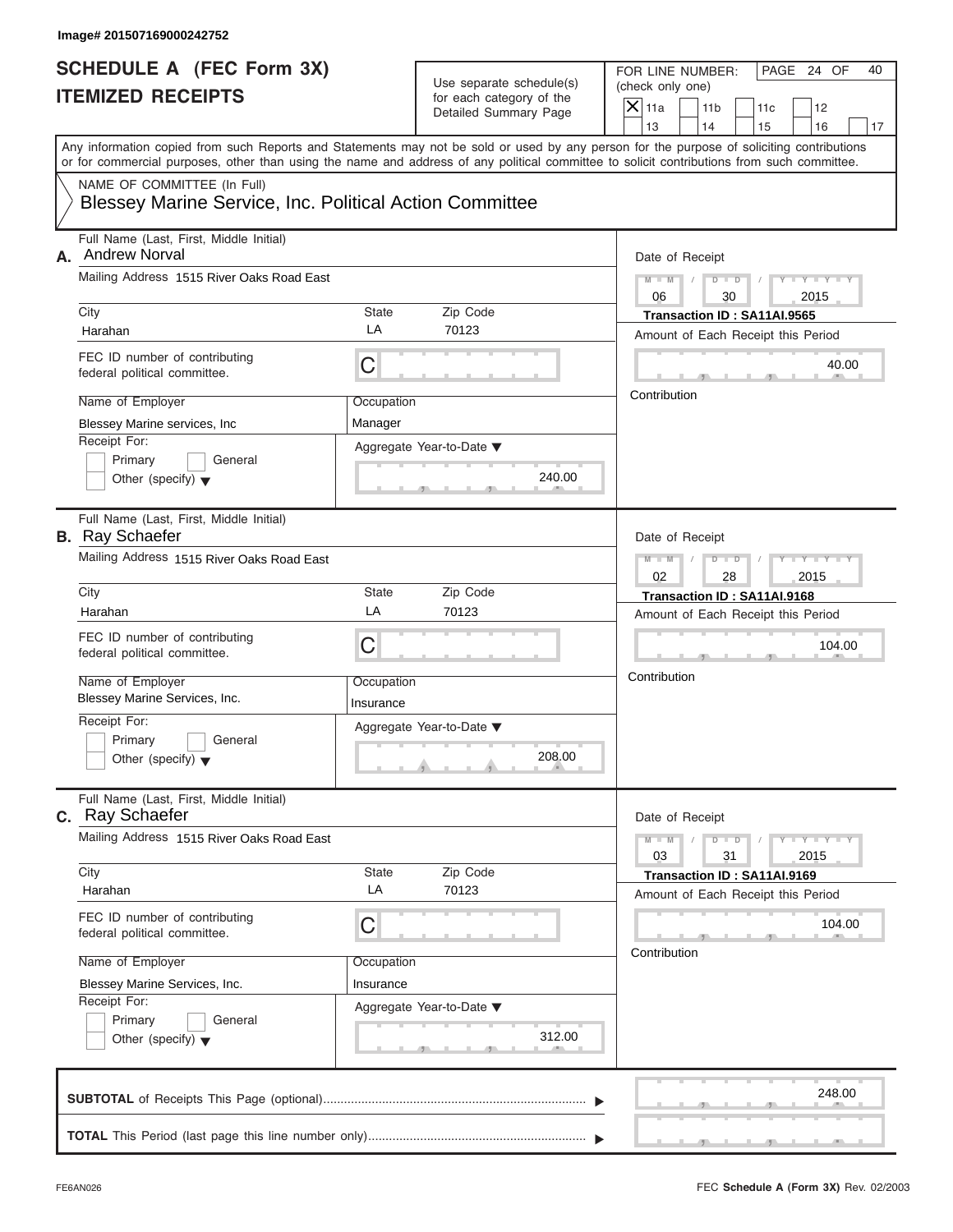| <b>SCHEDULE A (FEC Form 3X)</b>                                   |                         |                                                   | PAGE 25 OF<br>FOR LINE NUMBER:<br>40                                                                                                                                                                                                                                                    |
|-------------------------------------------------------------------|-------------------------|---------------------------------------------------|-----------------------------------------------------------------------------------------------------------------------------------------------------------------------------------------------------------------------------------------------------------------------------------------|
| <b>ITEMIZED RECEIPTS</b>                                          |                         | Use separate schedule(s)                          | (check only one)                                                                                                                                                                                                                                                                        |
|                                                                   |                         | for each category of the<br>Detailed Summary Page | $X$ 11a<br>11 <sub>b</sub><br>11c<br>12                                                                                                                                                                                                                                                 |
|                                                                   |                         |                                                   | 14<br>13<br>15<br>16<br>17                                                                                                                                                                                                                                                              |
|                                                                   |                         |                                                   | Any information copied from such Reports and Statements may not be sold or used by any person for the purpose of soliciting contributions<br>or for commercial purposes, other than using the name and address of any political committee to solicit contributions from such committee. |
| NAME OF COMMITTEE (In Full)                                       |                         |                                                   |                                                                                                                                                                                                                                                                                         |
| Blessey Marine Service, Inc. Political Action Committee           |                         |                                                   |                                                                                                                                                                                                                                                                                         |
| Full Name (Last, First, Middle Initial)<br>A. Ray Schaefer        |                         |                                                   | Date of Receipt                                                                                                                                                                                                                                                                         |
| Mailing Address 1515 River Oaks Road East                         |                         |                                                   | $D$ $D$<br>$Y - Y - Y - Y - Y$<br>$M - M$ /<br>$\sqrt{ }$<br>04<br>30<br>2015                                                                                                                                                                                                           |
| City                                                              | State                   | Zip Code                                          | Transaction ID: SA11AI.9590                                                                                                                                                                                                                                                             |
| Harahan                                                           | LA                      | 70123                                             | Amount of Each Receipt this Period                                                                                                                                                                                                                                                      |
| FEC ID number of contributing<br>federal political committee.     | С                       |                                                   | 104.00                                                                                                                                                                                                                                                                                  |
| Name of Employer                                                  | Occupation              |                                                   | Contribution                                                                                                                                                                                                                                                                            |
| Blessey Marine Services, Inc.                                     | Insurance               |                                                   |                                                                                                                                                                                                                                                                                         |
| Receipt For:                                                      |                         | Aggregate Year-to-Date ▼                          |                                                                                                                                                                                                                                                                                         |
| Primary<br>General                                                |                         |                                                   |                                                                                                                                                                                                                                                                                         |
| Other (specify) $\blacktriangledown$                              |                         | 416.00                                            |                                                                                                                                                                                                                                                                                         |
| Full Name (Last, First, Middle Initial)<br><b>B.</b> Ray Schaefer |                         |                                                   | Date of Receipt                                                                                                                                                                                                                                                                         |
| Mailing Address 1515 River Oaks Road East                         |                         |                                                   | $M - M$<br>$D - I - D$<br>$Y = Y = Y' - Y'$<br>$\sqrt{ }$                                                                                                                                                                                                                               |
|                                                                   |                         |                                                   | 05<br>31<br>2015                                                                                                                                                                                                                                                                        |
| City                                                              | State                   | Zip Code                                          | Transaction ID: SA11AI.9591                                                                                                                                                                                                                                                             |
| Harahan                                                           | LA                      | 70123                                             | Amount of Each Receipt this Period                                                                                                                                                                                                                                                      |
| FEC ID number of contributing<br>federal political committee.     | C                       |                                                   | 104.00                                                                                                                                                                                                                                                                                  |
| Name of Employer<br>Blessey Marine Services, Inc.                 | Occupation<br>Insurance |                                                   | Contribution                                                                                                                                                                                                                                                                            |
| Receipt For:                                                      |                         |                                                   |                                                                                                                                                                                                                                                                                         |
| Primary<br>General                                                |                         | Aggregate Year-to-Date ▼                          |                                                                                                                                                                                                                                                                                         |
| Other (specify) $\blacktriangledown$                              |                         | 520.00                                            |                                                                                                                                                                                                                                                                                         |
| Full Name (Last, First, Middle Initial)<br>c. Ray Schaefer        |                         |                                                   | Date of Receipt                                                                                                                                                                                                                                                                         |
| Mailing Address 1515 River Oaks Road East                         |                         |                                                   | $M - M$<br>$D$ $\Box$ $D$<br>$Y = Y = Y - Y$<br>06<br>30<br>2015                                                                                                                                                                                                                        |
| City                                                              | State                   | Zip Code                                          | Transaction ID: SA11AI.9592                                                                                                                                                                                                                                                             |
| Harahan                                                           | LA                      | 70123                                             | Amount of Each Receipt this Period                                                                                                                                                                                                                                                      |
| FEC ID number of contributing<br>federal political committee.     | С                       |                                                   | 104.00                                                                                                                                                                                                                                                                                  |
| Name of Employer                                                  | Occupation              |                                                   | Contribution                                                                                                                                                                                                                                                                            |
| Blessey Marine Services, Inc.                                     | Insurance               |                                                   |                                                                                                                                                                                                                                                                                         |
| Receipt For:                                                      |                         | Aggregate Year-to-Date ▼                          |                                                                                                                                                                                                                                                                                         |
| Primary<br>General                                                |                         |                                                   |                                                                                                                                                                                                                                                                                         |
| Other (specify) $\blacktriangledown$                              |                         | 624.00                                            |                                                                                                                                                                                                                                                                                         |
|                                                                   |                         |                                                   | 312.00                                                                                                                                                                                                                                                                                  |
|                                                                   |                         |                                                   |                                                                                                                                                                                                                                                                                         |
|                                                                   |                         |                                                   |                                                                                                                                                                                                                                                                                         |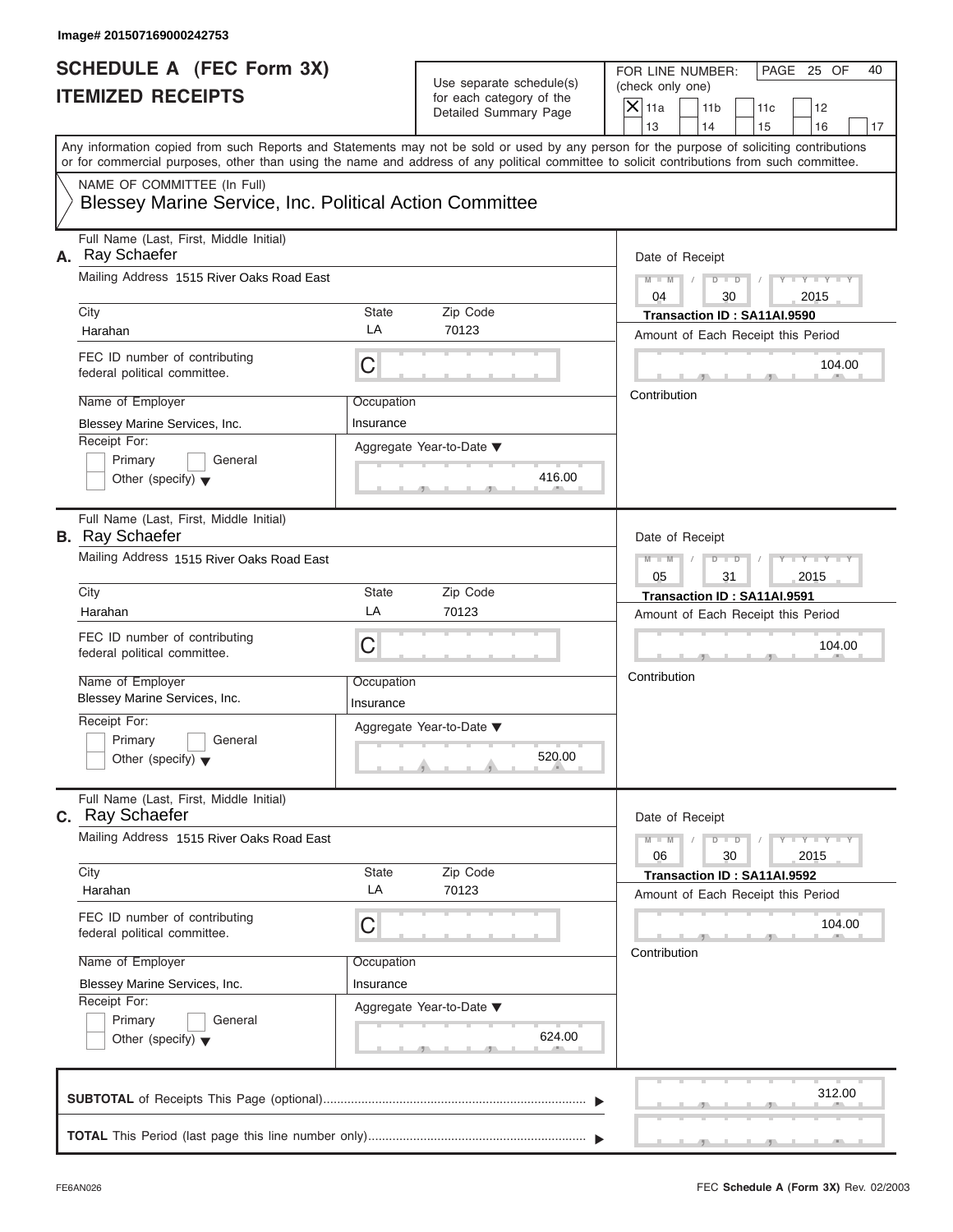| Image# 201507169000242754                                                              |                       |                                                                               |                                                                                                                                                                                                                                                                                         |
|----------------------------------------------------------------------------------------|-----------------------|-------------------------------------------------------------------------------|-----------------------------------------------------------------------------------------------------------------------------------------------------------------------------------------------------------------------------------------------------------------------------------------|
| <b>SCHEDULE A (FEC Form 3X)</b><br><b>ITEMIZED RECEIPTS</b>                            |                       | Use separate schedule(s)<br>for each category of the<br>Detailed Summary Page | FOR LINE NUMBER:<br>PAGE 26 OF<br>40<br>(check only one)<br>$\mathsf{X}$ 11a<br>11 <sub>b</sub><br>12<br>11c<br>13<br>14<br>15<br>16<br>17                                                                                                                                              |
|                                                                                        |                       |                                                                               | Any information copied from such Reports and Statements may not be sold or used by any person for the purpose of soliciting contributions<br>or for commercial purposes, other than using the name and address of any political committee to solicit contributions from such committee. |
| NAME OF COMMITTEE (In Full)<br>Blessey Marine Service, Inc. Political Action Committee |                       |                                                                               |                                                                                                                                                                                                                                                                                         |
| Full Name (Last, First, Middle Initial)<br><b>William Schexnider</b><br>А.             |                       |                                                                               | Date of Receipt                                                                                                                                                                                                                                                                         |
| Mailing Address 1515 River Oaks Road East                                              |                       |                                                                               | $D - D$<br>$Y - Y - Y - Y - Y$<br>$M - M$<br>05<br>31<br>2015                                                                                                                                                                                                                           |
| City                                                                                   | State                 | Zip Code                                                                      | Transaction ID: SA11AI.9407                                                                                                                                                                                                                                                             |
| Harahan                                                                                | LA                    | 70123                                                                         | Amount of Each Receipt this Period                                                                                                                                                                                                                                                      |
| FEC ID number of contributing<br>federal political committee.                          | С                     |                                                                               | 50.00                                                                                                                                                                                                                                                                                   |
| Name of Employer                                                                       | Occupation            |                                                                               | Contribution                                                                                                                                                                                                                                                                            |
| Blessey Marine Services, Inc.                                                          | manager               |                                                                               |                                                                                                                                                                                                                                                                                         |
| Receipt For:<br>Primary<br>General<br>Other (specify) $\blacktriangledown$             |                       | Aggregate Year-to-Date ▼<br>250.00                                            |                                                                                                                                                                                                                                                                                         |
| Full Name (Last, First, Middle Initial)<br><b>B.</b> William Schexnider                |                       |                                                                               | Date of Receipt                                                                                                                                                                                                                                                                         |
| Mailing Address 1515 River Oaks Road East                                              |                       |                                                                               | $D - I - D$<br>Y T Y T Y T<br>$M - M$<br>06<br>30<br>2015                                                                                                                                                                                                                               |
| City                                                                                   | State                 | Zip Code                                                                      | Transaction ID: SA11AI.9408                                                                                                                                                                                                                                                             |
| Harahan                                                                                | LA                    | 70123                                                                         | Amount of Each Receipt this Period                                                                                                                                                                                                                                                      |
| FEC ID number of contributing<br>federal political committee.                          | С                     |                                                                               | 50.00                                                                                                                                                                                                                                                                                   |
| Name of Employer<br>Blessey Marine Services, Inc.                                      | Occupation<br>manager |                                                                               | Contribution                                                                                                                                                                                                                                                                            |
| Receipt For:<br>Primary<br>General<br>Other (specify) $\blacktriangledown$             |                       | Aggregate Year-to-Date ▼<br>300.00                                            |                                                                                                                                                                                                                                                                                         |
| Full Name (Last, First, Middle Initial)<br>C. Felix Sexton                             |                       |                                                                               | Date of Receipt                                                                                                                                                                                                                                                                         |
| Mailing Address 1515 River Oaks Road East                                              |                       |                                                                               | $M - M$<br>$D$ $\Box$ $D$<br>$Y = Y + Y + Y$<br>06<br>30<br>2015                                                                                                                                                                                                                        |
| City                                                                                   | State                 | Zip Code                                                                      | Transaction ID: SA11AI.9411                                                                                                                                                                                                                                                             |
| Harahan                                                                                | LA                    | 70123                                                                         | Amount of Each Receipt this Period                                                                                                                                                                                                                                                      |
| FEC ID number of contributing<br>federal political committee.                          | С                     |                                                                               | 40.00<br>Contribution                                                                                                                                                                                                                                                                   |
| Name of Employer                                                                       | Occupation            |                                                                               |                                                                                                                                                                                                                                                                                         |
| Blessey Marine Services, Inc.                                                          | Manager               |                                                                               |                                                                                                                                                                                                                                                                                         |
| Receipt For:<br>Primary<br>General<br>Other (specify) $\blacktriangledown$             |                       | Aggregate Year-to-Date ▼<br>240.00                                            |                                                                                                                                                                                                                                                                                         |
|                                                                                        |                       |                                                                               | 140.00                                                                                                                                                                                                                                                                                  |
|                                                                                        |                       |                                                                               |                                                                                                                                                                                                                                                                                         |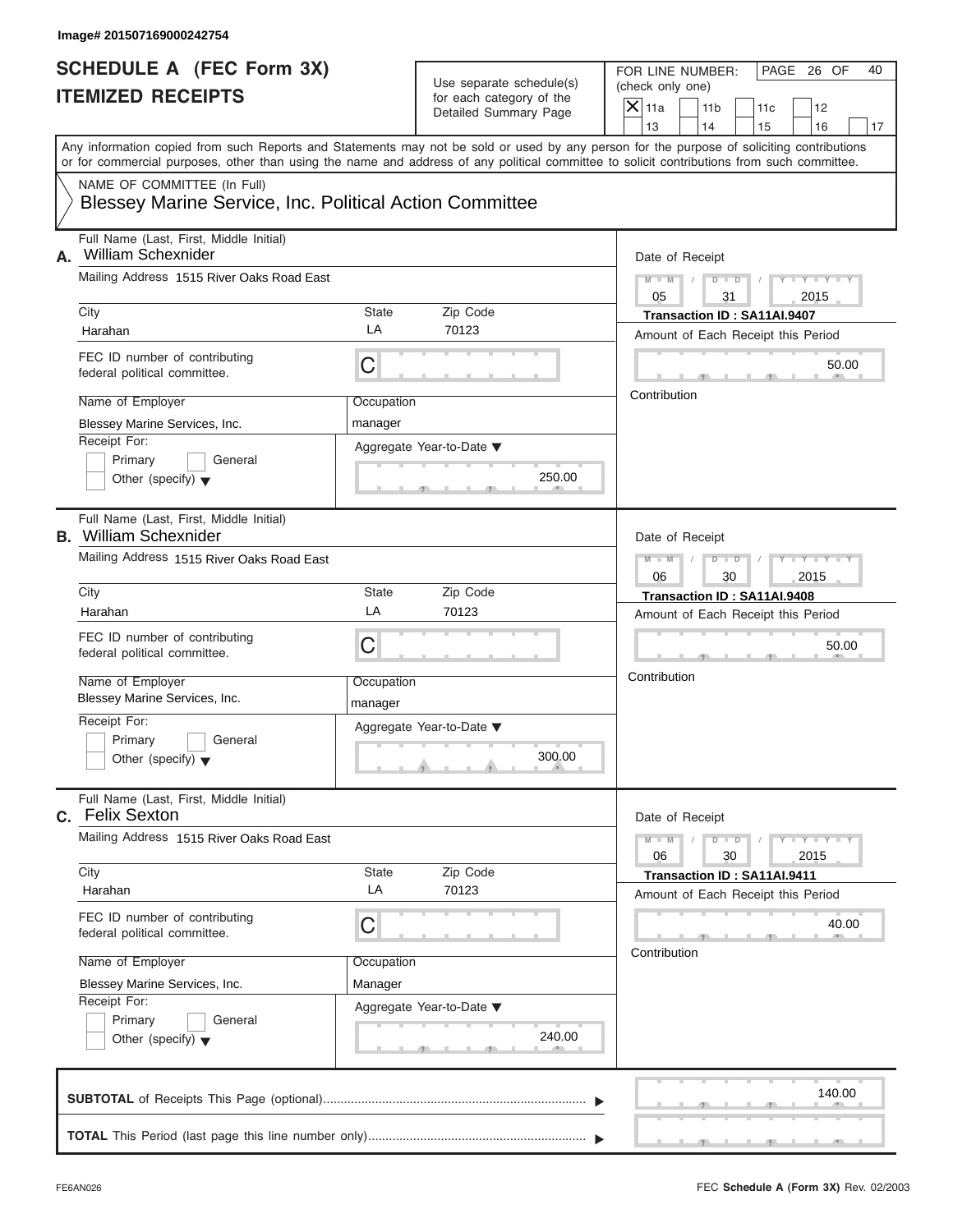| Use separate schedule(s)<br><b>ITEMIZED RECEIPTS</b><br>for each category of the<br>$X$ 11a<br>Detailed Summary Page<br>13<br>NAME OF COMMITTEE (In Full)<br>Blessey Marine Service, Inc. Political Action Committee<br>Full Name (Last, First, Middle Initial)<br>Mr. Bob Shea<br>Mailing Address 1515 River Oaks Road East<br>$M - M$<br>03<br>City<br>State<br>Zip Code<br>LA<br>70123<br>Harahan<br>FEC ID number of contributing<br>С<br>federal political committee.<br>Contribution<br>Name of Employer<br>Occupation<br>Blessey Marine Service, Inc.<br>Manager<br>Receipt For:<br>Aggregate Year-to-Date ▼<br>Primary<br>General<br>300.00<br>Other (specify) $\blacktriangledown$<br>Full Name (Last, First, Middle Initial)<br>Mailing Address 1515 River Oaks Road East<br>$M - M$<br>04<br>City<br>State<br>Zip Code<br>LA<br>70123<br>Harahan<br>FEC ID number of contributing<br>C<br>federal political committee.<br>Contribution<br>Name of Employer<br>Occupation<br>Blessey Marine Service, Inc.<br>Manager<br>Receipt For:<br>Aggregate Year-to-Date ▼<br>Primary<br>General<br>400.00<br>Other (specify) $\blacktriangledown$<br>Full Name (Last, First, Middle Initial)<br>Mr. Bob Shea<br>Mailing Address 1515 River Oaks Road East<br>$M - M$<br>05<br>Zip Code<br>City<br>State<br>LA<br>70123<br>Harahan<br>FEC ID number of contributing<br>С<br>federal political committee.<br>Contribution<br>Name of Employer<br>Occupation<br>Blessey Marine Service, Inc.<br>Manager<br>Receipt For:<br>Aggregate Year-to-Date ▼ | PAGE 27 OF<br>FOR LINE NUMBER:<br>40<br>(check only one)          |
|---------------------------------------------------------------------------------------------------------------------------------------------------------------------------------------------------------------------------------------------------------------------------------------------------------------------------------------------------------------------------------------------------------------------------------------------------------------------------------------------------------------------------------------------------------------------------------------------------------------------------------------------------------------------------------------------------------------------------------------------------------------------------------------------------------------------------------------------------------------------------------------------------------------------------------------------------------------------------------------------------------------------------------------------------------------------------------------------------------------------------------------------------------------------------------------------------------------------------------------------------------------------------------------------------------------------------------------------------------------------------------------------------------------------------------------------------------------------------------------------------------------------------------------------------|-------------------------------------------------------------------|
| Any information copied from such Reports and Statements may not be sold or used by any person for the purpose of soliciting contributions<br>or for commercial purposes, other than using the name and address of any political committee to solicit contributions from such committee.<br>А.<br>B. Mr. Bob Shea<br>С.                                                                                                                                                                                                                                                                                                                                                                                                                                                                                                                                                                                                                                                                                                                                                                                                                                                                                                                                                                                                                                                                                                                                                                                                                            | 11 <sub>b</sub><br>11c<br>12<br>14<br>15<br>16<br>17              |
|                                                                                                                                                                                                                                                                                                                                                                                                                                                                                                                                                                                                                                                                                                                                                                                                                                                                                                                                                                                                                                                                                                                                                                                                                                                                                                                                                                                                                                                                                                                                                   |                                                                   |
|                                                                                                                                                                                                                                                                                                                                                                                                                                                                                                                                                                                                                                                                                                                                                                                                                                                                                                                                                                                                                                                                                                                                                                                                                                                                                                                                                                                                                                                                                                                                                   |                                                                   |
|                                                                                                                                                                                                                                                                                                                                                                                                                                                                                                                                                                                                                                                                                                                                                                                                                                                                                                                                                                                                                                                                                                                                                                                                                                                                                                                                                                                                                                                                                                                                                   | Date of Receipt                                                   |
|                                                                                                                                                                                                                                                                                                                                                                                                                                                                                                                                                                                                                                                                                                                                                                                                                                                                                                                                                                                                                                                                                                                                                                                                                                                                                                                                                                                                                                                                                                                                                   | $D$ $D$<br>$Y - Y - Y - Y - Y$<br>$\sqrt{ }$<br>31<br>2015        |
|                                                                                                                                                                                                                                                                                                                                                                                                                                                                                                                                                                                                                                                                                                                                                                                                                                                                                                                                                                                                                                                                                                                                                                                                                                                                                                                                                                                                                                                                                                                                                   | Transaction ID: SA11AI.9175<br>Amount of Each Receipt this Period |
|                                                                                                                                                                                                                                                                                                                                                                                                                                                                                                                                                                                                                                                                                                                                                                                                                                                                                                                                                                                                                                                                                                                                                                                                                                                                                                                                                                                                                                                                                                                                                   | 100.00                                                            |
|                                                                                                                                                                                                                                                                                                                                                                                                                                                                                                                                                                                                                                                                                                                                                                                                                                                                                                                                                                                                                                                                                                                                                                                                                                                                                                                                                                                                                                                                                                                                                   |                                                                   |
|                                                                                                                                                                                                                                                                                                                                                                                                                                                                                                                                                                                                                                                                                                                                                                                                                                                                                                                                                                                                                                                                                                                                                                                                                                                                                                                                                                                                                                                                                                                                                   |                                                                   |
|                                                                                                                                                                                                                                                                                                                                                                                                                                                                                                                                                                                                                                                                                                                                                                                                                                                                                                                                                                                                                                                                                                                                                                                                                                                                                                                                                                                                                                                                                                                                                   | Date of Receipt                                                   |
|                                                                                                                                                                                                                                                                                                                                                                                                                                                                                                                                                                                                                                                                                                                                                                                                                                                                                                                                                                                                                                                                                                                                                                                                                                                                                                                                                                                                                                                                                                                                                   | $D - I$<br>$Y = Y = Y' - Y'$<br>$\sqrt{2}$<br>2015<br>30          |
|                                                                                                                                                                                                                                                                                                                                                                                                                                                                                                                                                                                                                                                                                                                                                                                                                                                                                                                                                                                                                                                                                                                                                                                                                                                                                                                                                                                                                                                                                                                                                   | Transaction ID: SA11AI.9596                                       |
|                                                                                                                                                                                                                                                                                                                                                                                                                                                                                                                                                                                                                                                                                                                                                                                                                                                                                                                                                                                                                                                                                                                                                                                                                                                                                                                                                                                                                                                                                                                                                   | Amount of Each Receipt this Period                                |
|                                                                                                                                                                                                                                                                                                                                                                                                                                                                                                                                                                                                                                                                                                                                                                                                                                                                                                                                                                                                                                                                                                                                                                                                                                                                                                                                                                                                                                                                                                                                                   | 100.00                                                            |
|                                                                                                                                                                                                                                                                                                                                                                                                                                                                                                                                                                                                                                                                                                                                                                                                                                                                                                                                                                                                                                                                                                                                                                                                                                                                                                                                                                                                                                                                                                                                                   |                                                                   |
|                                                                                                                                                                                                                                                                                                                                                                                                                                                                                                                                                                                                                                                                                                                                                                                                                                                                                                                                                                                                                                                                                                                                                                                                                                                                                                                                                                                                                                                                                                                                                   |                                                                   |
|                                                                                                                                                                                                                                                                                                                                                                                                                                                                                                                                                                                                                                                                                                                                                                                                                                                                                                                                                                                                                                                                                                                                                                                                                                                                                                                                                                                                                                                                                                                                                   | Date of Receipt                                                   |
|                                                                                                                                                                                                                                                                                                                                                                                                                                                                                                                                                                                                                                                                                                                                                                                                                                                                                                                                                                                                                                                                                                                                                                                                                                                                                                                                                                                                                                                                                                                                                   | $D$ $\Box$ $D$<br>$Y = Y = Y - Y$<br>31<br>2015                   |
|                                                                                                                                                                                                                                                                                                                                                                                                                                                                                                                                                                                                                                                                                                                                                                                                                                                                                                                                                                                                                                                                                                                                                                                                                                                                                                                                                                                                                                                                                                                                                   | Transaction ID: SA11AI.9597<br>Amount of Each Receipt this Period |
|                                                                                                                                                                                                                                                                                                                                                                                                                                                                                                                                                                                                                                                                                                                                                                                                                                                                                                                                                                                                                                                                                                                                                                                                                                                                                                                                                                                                                                                                                                                                                   | 100.00                                                            |
|                                                                                                                                                                                                                                                                                                                                                                                                                                                                                                                                                                                                                                                                                                                                                                                                                                                                                                                                                                                                                                                                                                                                                                                                                                                                                                                                                                                                                                                                                                                                                   |                                                                   |
| Primary<br>General<br>500.00<br>Other (specify) $\blacktriangledown$                                                                                                                                                                                                                                                                                                                                                                                                                                                                                                                                                                                                                                                                                                                                                                                                                                                                                                                                                                                                                                                                                                                                                                                                                                                                                                                                                                                                                                                                              |                                                                   |
|                                                                                                                                                                                                                                                                                                                                                                                                                                                                                                                                                                                                                                                                                                                                                                                                                                                                                                                                                                                                                                                                                                                                                                                                                                                                                                                                                                                                                                                                                                                                                   | 300.00                                                            |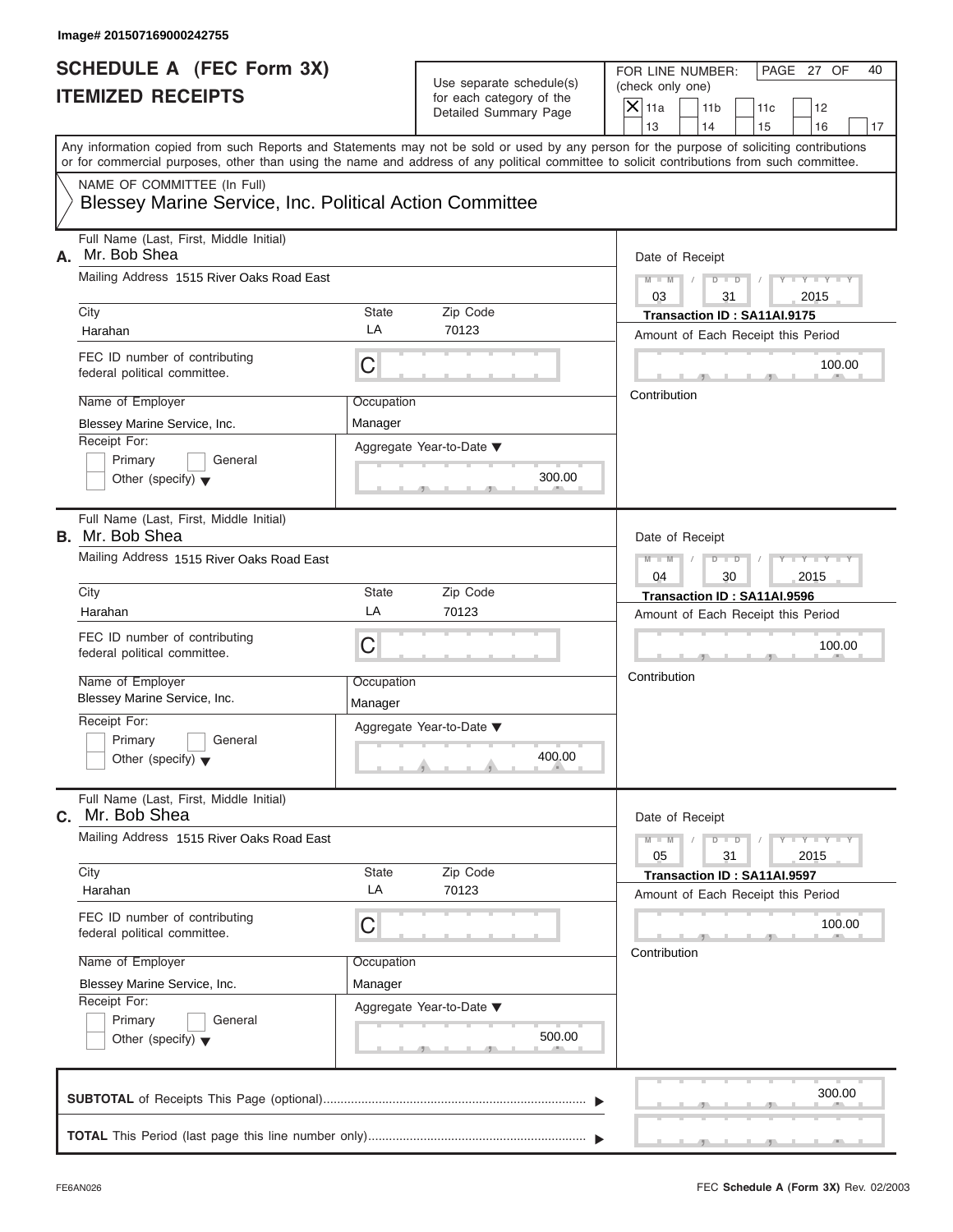| <b>SCHEDULE A (FEC Form 3X)</b>                                     |             | Use separate schedule(s) | PAGE 28 OF<br>FOR LINE NUMBER:<br>40                                                                                                       |  |  |  |
|---------------------------------------------------------------------|-------------|--------------------------|--------------------------------------------------------------------------------------------------------------------------------------------|--|--|--|
| <b>ITEMIZED RECEIPTS</b>                                            |             | for each category of the | (check only one)<br>$X$ 11a                                                                                                                |  |  |  |
|                                                                     |             | Detailed Summary Page    | 11 <sub>b</sub><br>11c<br>12<br>13<br>14<br>15<br>16                                                                                       |  |  |  |
|                                                                     |             |                          | Any information copied from such Reports and Statements may not be sold or used by any person for the purpose of soliciting contributions  |  |  |  |
|                                                                     |             |                          | or for commercial purposes, other than using the name and address of any political committee to solicit contributions from such committee. |  |  |  |
| NAME OF COMMITTEE (In Full)                                         |             |                          |                                                                                                                                            |  |  |  |
| Blessey Marine Service, Inc. Political Action Committee             |             |                          |                                                                                                                                            |  |  |  |
| Full Name (Last, First, Middle Initial)<br>Mr. Bob Shea<br>А.       |             |                          | Date of Receipt                                                                                                                            |  |  |  |
| Mailing Address 1515 River Oaks Road East                           |             |                          | $D$ $D$<br>$Y - Y - Y - Y - Y$<br>$M - M$<br>$\sqrt{ }$<br>06<br>30<br>2015                                                                |  |  |  |
| City                                                                | State       | Zip Code                 | Transaction ID: SA11AI.9598                                                                                                                |  |  |  |
| Harahan                                                             | LA          | 70123                    | Amount of Each Receipt this Period                                                                                                         |  |  |  |
| FEC ID number of contributing<br>federal political committee.       | C           |                          | 100.00                                                                                                                                     |  |  |  |
| Name of Employer                                                    | Occupation  |                          | Contribution                                                                                                                               |  |  |  |
| Blessey Marine Service, Inc.                                        | Manager     |                          |                                                                                                                                            |  |  |  |
| Receipt For:                                                        |             | Aggregate Year-to-Date ▼ |                                                                                                                                            |  |  |  |
| Primary<br>General                                                  |             |                          |                                                                                                                                            |  |  |  |
| Other (specify) $\blacktriangledown$                                |             | 600.00                   |                                                                                                                                            |  |  |  |
|                                                                     |             |                          |                                                                                                                                            |  |  |  |
| Full Name (Last, First, Middle Initial)<br><b>B.</b> Jesse Shoemake |             |                          | Date of Receipt                                                                                                                            |  |  |  |
| Mailing Address 1515 River Oaks Road East                           |             |                          | $M - M$<br>$D - I - D$<br>Y T Y T Y T                                                                                                      |  |  |  |
|                                                                     |             |                          | 05<br>31<br>2015                                                                                                                           |  |  |  |
| City                                                                | State<br>LA | Zip Code<br>70123        | Transaction ID: SA11AI.9628                                                                                                                |  |  |  |
| Harahan                                                             |             |                          | Amount of Each Receipt this Period                                                                                                         |  |  |  |
| FEC ID number of contributing<br>federal political committee.       | C           |                          | 200.00                                                                                                                                     |  |  |  |
| Name of Employer                                                    | Occupation  |                          | Contribution                                                                                                                               |  |  |  |
| Blessey Marine Service, Inc.                                        | Manager     |                          |                                                                                                                                            |  |  |  |
| Receipt For:                                                        |             | Aggregate Year-to-Date ▼ |                                                                                                                                            |  |  |  |
| Primary<br>General                                                  |             |                          |                                                                                                                                            |  |  |  |
| Other (specify) $\blacktriangledown$                                |             | 400.00                   |                                                                                                                                            |  |  |  |
| Full Name (Last, First, Middle Initial)<br>Jesse Shoemake<br>C.     |             |                          | Date of Receipt                                                                                                                            |  |  |  |
| Mailing Address 1515 River Oaks Road East                           |             |                          | $Y - Y - Y - Y - I$<br>$M - M$<br>$D$ $\Box$ $D$<br>06<br>30<br>2015                                                                       |  |  |  |
| City                                                                | State       | Zip Code                 | Transaction ID: SA11AI.9631                                                                                                                |  |  |  |
| Harahan                                                             | LA          | 70123                    | Amount of Each Receipt this Period                                                                                                         |  |  |  |
| FEC ID number of contributing<br>federal political committee.       | С           |                          | 200.00                                                                                                                                     |  |  |  |
| Name of Employer                                                    | Occupation  |                          | Contribution                                                                                                                               |  |  |  |
| Blessey Marine Service, Inc.                                        | Manager     |                          |                                                                                                                                            |  |  |  |
| Receipt For:                                                        |             | Aggregate Year-to-Date ▼ |                                                                                                                                            |  |  |  |
| Primary<br>General                                                  |             |                          |                                                                                                                                            |  |  |  |
| Other (specify) $\blacktriangledown$                                |             | 600.00                   |                                                                                                                                            |  |  |  |
|                                                                     |             |                          |                                                                                                                                            |  |  |  |
|                                                                     |             |                          | 500.00                                                                                                                                     |  |  |  |
|                                                                     |             |                          |                                                                                                                                            |  |  |  |
|                                                                     |             |                          |                                                                                                                                            |  |  |  |
|                                                                     |             |                          |                                                                                                                                            |  |  |  |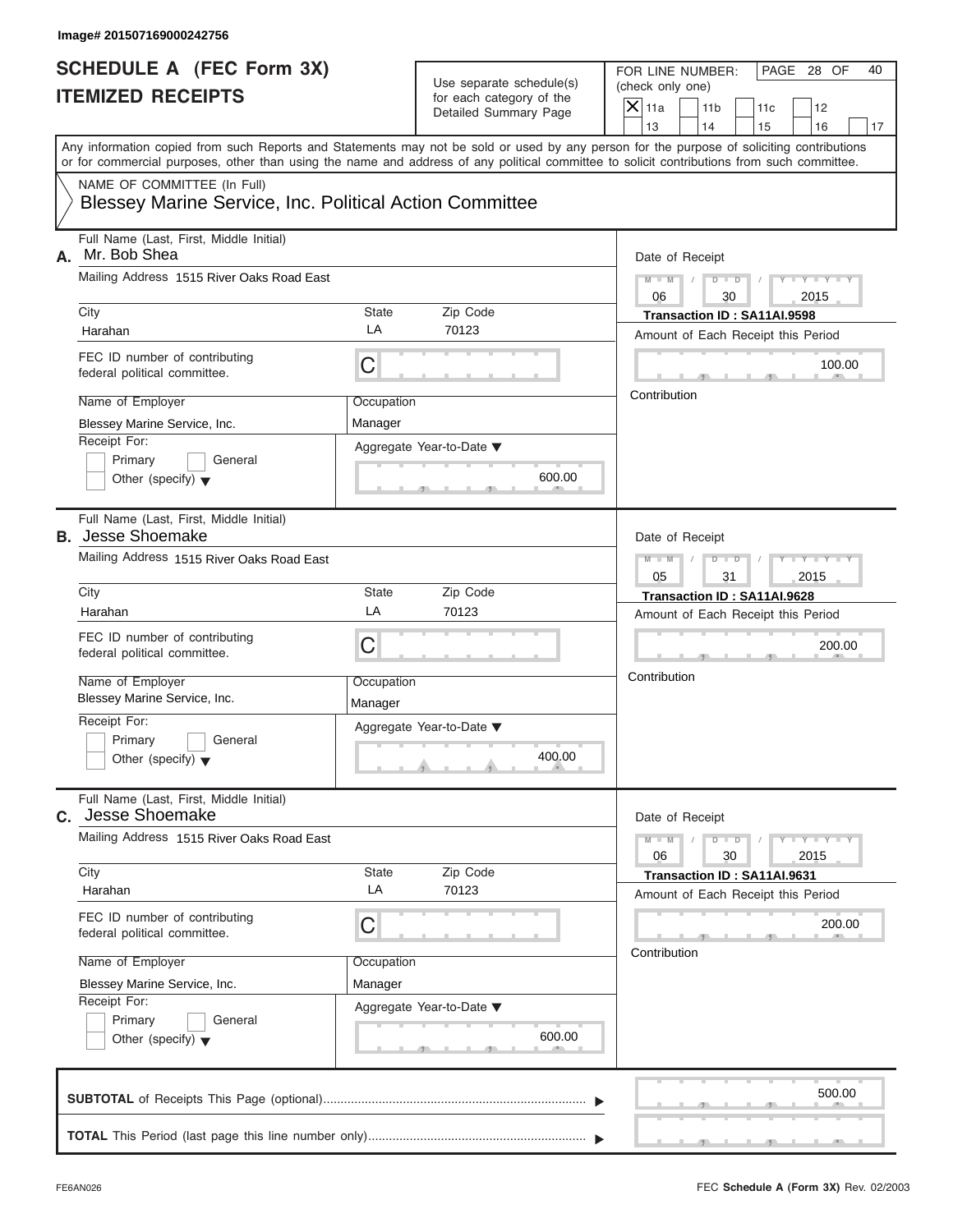| Image# 201507169000242757                                             |                       |                          |                                                                                                                                                                                                                                                                                         |
|-----------------------------------------------------------------------|-----------------------|--------------------------|-----------------------------------------------------------------------------------------------------------------------------------------------------------------------------------------------------------------------------------------------------------------------------------------|
| <b>SCHEDULE A (FEC Form 3X)</b>                                       |                       | Use separate schedule(s) | PAGE 29 OF<br>FOR LINE NUMBER:<br>40<br>(check only one)                                                                                                                                                                                                                                |
| <b>ITEMIZED RECEIPTS</b>                                              |                       | for each category of the | $X$ 11a<br>11 <sub>b</sub><br>11c<br>12                                                                                                                                                                                                                                                 |
|                                                                       |                       | Detailed Summary Page    | 13<br>14<br>15<br>16<br>17                                                                                                                                                                                                                                                              |
|                                                                       |                       |                          | Any information copied from such Reports and Statements may not be sold or used by any person for the purpose of soliciting contributions<br>or for commercial purposes, other than using the name and address of any political committee to solicit contributions from such committee. |
| NAME OF COMMITTEE (In Full)                                           |                       |                          |                                                                                                                                                                                                                                                                                         |
| Blessey Marine Service, Inc. Political Action Committee               |                       |                          |                                                                                                                                                                                                                                                                                         |
| Full Name (Last, First, Middle Initial)<br>James Shoemaker<br>А.      |                       |                          | Date of Receipt                                                                                                                                                                                                                                                                         |
| Mailing Address 1515 River Oaks Road East                             |                       |                          | $D$ $D$<br>$Y - Y - Y - Y - Y$<br>$M - M$<br>$\sqrt{ }$<br>06<br>30<br>2015                                                                                                                                                                                                             |
| City                                                                  | State                 | Zip Code                 | Transaction ID: SA11AI.9421                                                                                                                                                                                                                                                             |
| Harahan                                                               | LA                    | 70123                    | Amount of Each Receipt this Period                                                                                                                                                                                                                                                      |
| FEC ID number of contributing<br>federal political committee.         | C                     |                          | 40.00                                                                                                                                                                                                                                                                                   |
| Name of Employer                                                      | Occupation            |                          | Contribution                                                                                                                                                                                                                                                                            |
| Blessey Marine Services, Inc.                                         | Manager               |                          |                                                                                                                                                                                                                                                                                         |
| Receipt For:                                                          |                       | Aggregate Year-to-Date ▼ |                                                                                                                                                                                                                                                                                         |
| Primary<br>General                                                    |                       |                          |                                                                                                                                                                                                                                                                                         |
| Other (specify) $\blacktriangledown$                                  |                       | 240.00                   |                                                                                                                                                                                                                                                                                         |
| Full Name (Last, First, Middle Initial)<br><b>B.</b> Bradley Stephens |                       |                          | Date of Receipt                                                                                                                                                                                                                                                                         |
| Mailing Address 1515 River Oaks Road East                             |                       |                          | $M - M$<br>$D - I - D$<br>Y T Y T Y T                                                                                                                                                                                                                                                   |
|                                                                       |                       |                          | 05<br>31<br>2015                                                                                                                                                                                                                                                                        |
| City                                                                  | State                 | Zip Code                 | Transaction ID: SA11AI.9429                                                                                                                                                                                                                                                             |
| Harahann                                                              | LA                    | 70123                    | Amount of Each Receipt this Period                                                                                                                                                                                                                                                      |
| FEC ID number of contributing<br>federal political committee.         | C                     |                          | 50.00                                                                                                                                                                                                                                                                                   |
| Name of Employer<br>Blessey Marine Service, Inc.                      | Occupation<br>Manager |                          | Contribution                                                                                                                                                                                                                                                                            |
| Receipt For:                                                          |                       |                          |                                                                                                                                                                                                                                                                                         |
| Primary<br>General                                                    |                       | Aggregate Year-to-Date ▼ |                                                                                                                                                                                                                                                                                         |
| Other (specify) $\blacktriangledown$                                  |                       | 250.00                   |                                                                                                                                                                                                                                                                                         |
| Full Name (Last, First, Middle Initial)<br><b>c.</b> Bradley Stephens |                       |                          | Date of Receipt                                                                                                                                                                                                                                                                         |
| Mailing Address 1515 River Oaks Road East                             |                       |                          | $Y - Y - Y - Y - I$<br>$M - M$<br>$D$ $\Box$ $D$<br>06<br>30<br>2015                                                                                                                                                                                                                    |
| City                                                                  | State                 | Zip Code                 | Transaction ID: SA11AI.9430                                                                                                                                                                                                                                                             |
| Harahann                                                              | LA                    | 70123                    | Amount of Each Receipt this Period                                                                                                                                                                                                                                                      |
| FEC ID number of contributing<br>federal political committee.         | С                     |                          | 50.00                                                                                                                                                                                                                                                                                   |
| Name of Employer                                                      | Occupation            |                          | Contribution                                                                                                                                                                                                                                                                            |
| Blessey Marine Service, Inc.                                          | Manager               |                          |                                                                                                                                                                                                                                                                                         |
| Receipt For:                                                          |                       | Aggregate Year-to-Date ▼ |                                                                                                                                                                                                                                                                                         |
| Primary<br>General<br>Other (specify) $\blacktriangledown$            |                       | 300.00                   |                                                                                                                                                                                                                                                                                         |
|                                                                       |                       |                          | 140.00                                                                                                                                                                                                                                                                                  |
|                                                                       |                       |                          |                                                                                                                                                                                                                                                                                         |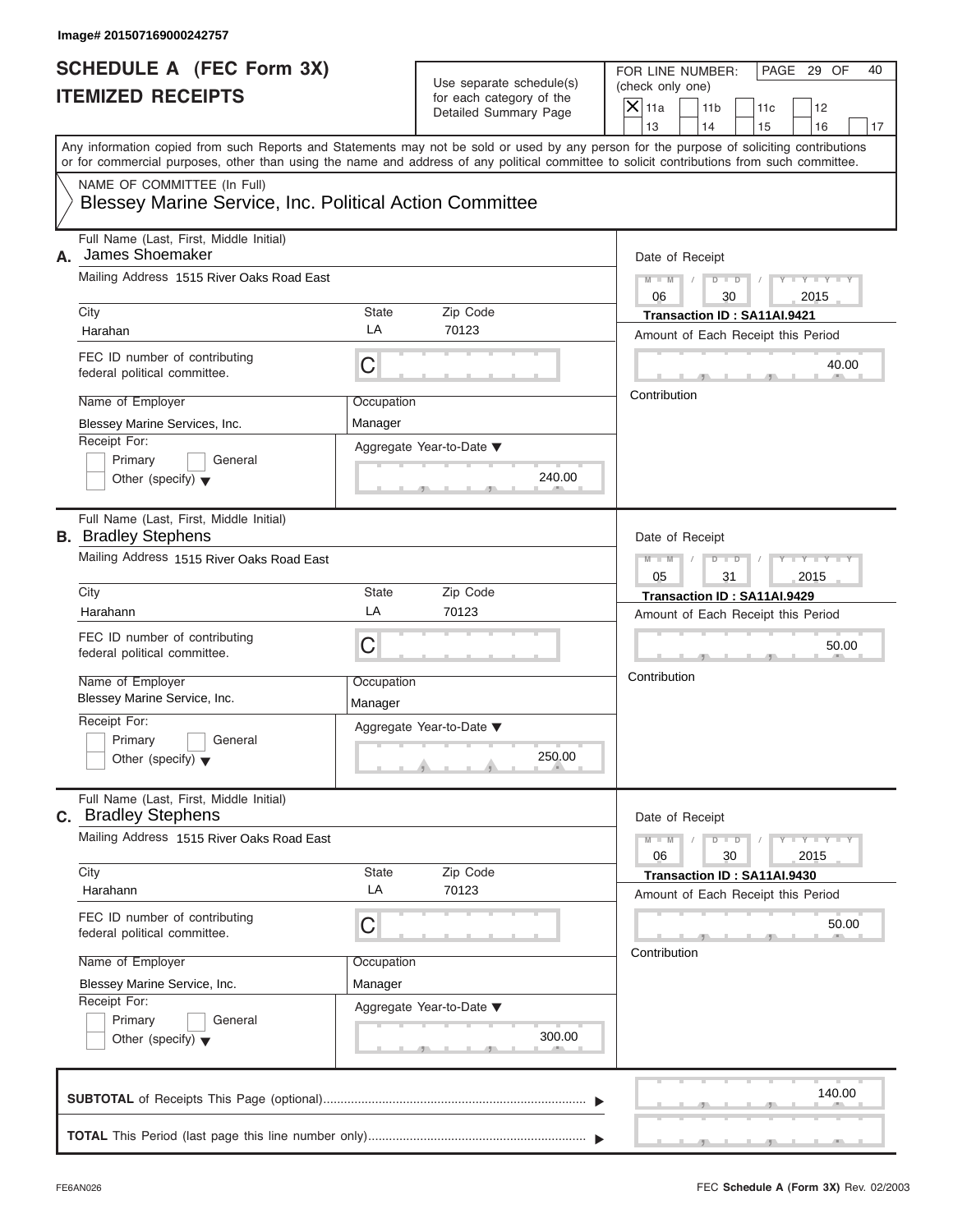| <b>SCHEDULE A (FEC Form 3X)</b>                                       |            |                                                   | PAGE 30 OF<br>FOR LINE NUMBER:<br>40                                                                                                                                                                                                                                                    |
|-----------------------------------------------------------------------|------------|---------------------------------------------------|-----------------------------------------------------------------------------------------------------------------------------------------------------------------------------------------------------------------------------------------------------------------------------------------|
| <b>ITEMIZED RECEIPTS</b>                                              |            | Use separate schedule(s)                          | (check only one)                                                                                                                                                                                                                                                                        |
|                                                                       |            | for each category of the<br>Detailed Summary Page | $X$ 11a<br>11 <sub>b</sub><br>11c<br>12                                                                                                                                                                                                                                                 |
|                                                                       |            |                                                   | 13<br>14<br>15<br>16<br>17                                                                                                                                                                                                                                                              |
|                                                                       |            |                                                   | Any information copied from such Reports and Statements may not be sold or used by any person for the purpose of soliciting contributions<br>or for commercial purposes, other than using the name and address of any political committee to solicit contributions from such committee. |
| NAME OF COMMITTEE (In Full)                                           |            |                                                   |                                                                                                                                                                                                                                                                                         |
| Blessey Marine Service, Inc. Political Action Committee               |            |                                                   |                                                                                                                                                                                                                                                                                         |
| Full Name (Last, First, Middle Initial)<br><b>Robert Swango</b><br>Α. |            |                                                   | Date of Receipt                                                                                                                                                                                                                                                                         |
| Mailing Address 1515 River Oaks Road East                             |            |                                                   | $D$ $D$<br>$Y - Y - Y - Y - Y$<br>$M - M$<br>$\sqrt{ }$<br>$\sqrt{ }$<br>02<br>2015<br>28                                                                                                                                                                                               |
| City                                                                  | State      | Zip Code                                          | Transaction ID: SA11AI.9022                                                                                                                                                                                                                                                             |
| Harahan                                                               | LA         | 70123                                             | Amount of Each Receipt this Period                                                                                                                                                                                                                                                      |
| FEC ID number of contributing<br>federal political committee.         | С          |                                                   | 200.00                                                                                                                                                                                                                                                                                  |
| Name of Employer                                                      | Occupation |                                                   | Contribution                                                                                                                                                                                                                                                                            |
| Blessey Marine Service, Inc.                                          | Manager    |                                                   |                                                                                                                                                                                                                                                                                         |
| Receipt For:                                                          |            | Aggregate Year-to-Date ▼                          |                                                                                                                                                                                                                                                                                         |
| Primary<br>General                                                    |            |                                                   |                                                                                                                                                                                                                                                                                         |
| Other (specify) $\blacktriangledown$                                  |            | 400.00                                            |                                                                                                                                                                                                                                                                                         |
| Full Name (Last, First, Middle Initial)<br><b>B.</b> Robert Swango    |            |                                                   | Date of Receipt                                                                                                                                                                                                                                                                         |
| Mailing Address 1515 River Oaks Road East                             |            |                                                   | $M - M$<br>$D - I$<br>$Y = Y = Y' - Y'$<br>$\sqrt{2}$                                                                                                                                                                                                                                   |
|                                                                       |            |                                                   | 2015<br>03<br>31                                                                                                                                                                                                                                                                        |
| City                                                                  | State      | Zip Code                                          | Transaction ID: SA11AI.9023                                                                                                                                                                                                                                                             |
| Harahan                                                               | LA         | 70123                                             | Amount of Each Receipt this Period                                                                                                                                                                                                                                                      |
| FEC ID number of contributing<br>federal political committee.         | C          |                                                   | 200.00                                                                                                                                                                                                                                                                                  |
| Name of Employer                                                      | Occupation |                                                   | Contribution                                                                                                                                                                                                                                                                            |
| Blessey Marine Service, Inc.                                          | Manager    |                                                   |                                                                                                                                                                                                                                                                                         |
| Receipt For:                                                          |            | Aggregate Year-to-Date ▼                          |                                                                                                                                                                                                                                                                                         |
| Primary<br>General                                                    |            |                                                   |                                                                                                                                                                                                                                                                                         |
| Other (specify) $\blacktriangledown$                                  |            | 600.00                                            |                                                                                                                                                                                                                                                                                         |
| Full Name (Last, First, Middle Initial)<br><b>c.</b> Robert Swango    |            |                                                   | Date of Receipt                                                                                                                                                                                                                                                                         |
| Mailing Address 1515 River Oaks Road East                             |            |                                                   | $M - M$<br>$Y = Y = Y - Y$<br>$D$ $D$<br>04<br>30<br>2015                                                                                                                                                                                                                               |
| City                                                                  | State      | Zip Code                                          | Transaction ID: SA11AI.9443                                                                                                                                                                                                                                                             |
| Harahan                                                               | LA         | 70123                                             | Amount of Each Receipt this Period                                                                                                                                                                                                                                                      |
| FEC ID number of contributing<br>federal political committee.         | С          |                                                   | 200.00                                                                                                                                                                                                                                                                                  |
| Name of Employer                                                      | Occupation |                                                   | Contribution                                                                                                                                                                                                                                                                            |
| Blessey Marine Service, Inc.                                          | Manager    |                                                   |                                                                                                                                                                                                                                                                                         |
| Receipt For:                                                          |            | Aggregate Year-to-Date ▼                          |                                                                                                                                                                                                                                                                                         |
| Primary<br>General                                                    |            |                                                   |                                                                                                                                                                                                                                                                                         |
| Other (specify) $\blacktriangledown$                                  |            | 800.00                                            |                                                                                                                                                                                                                                                                                         |
|                                                                       |            |                                                   | 600.00                                                                                                                                                                                                                                                                                  |
|                                                                       |            |                                                   |                                                                                                                                                                                                                                                                                         |
|                                                                       |            |                                                   |                                                                                                                                                                                                                                                                                         |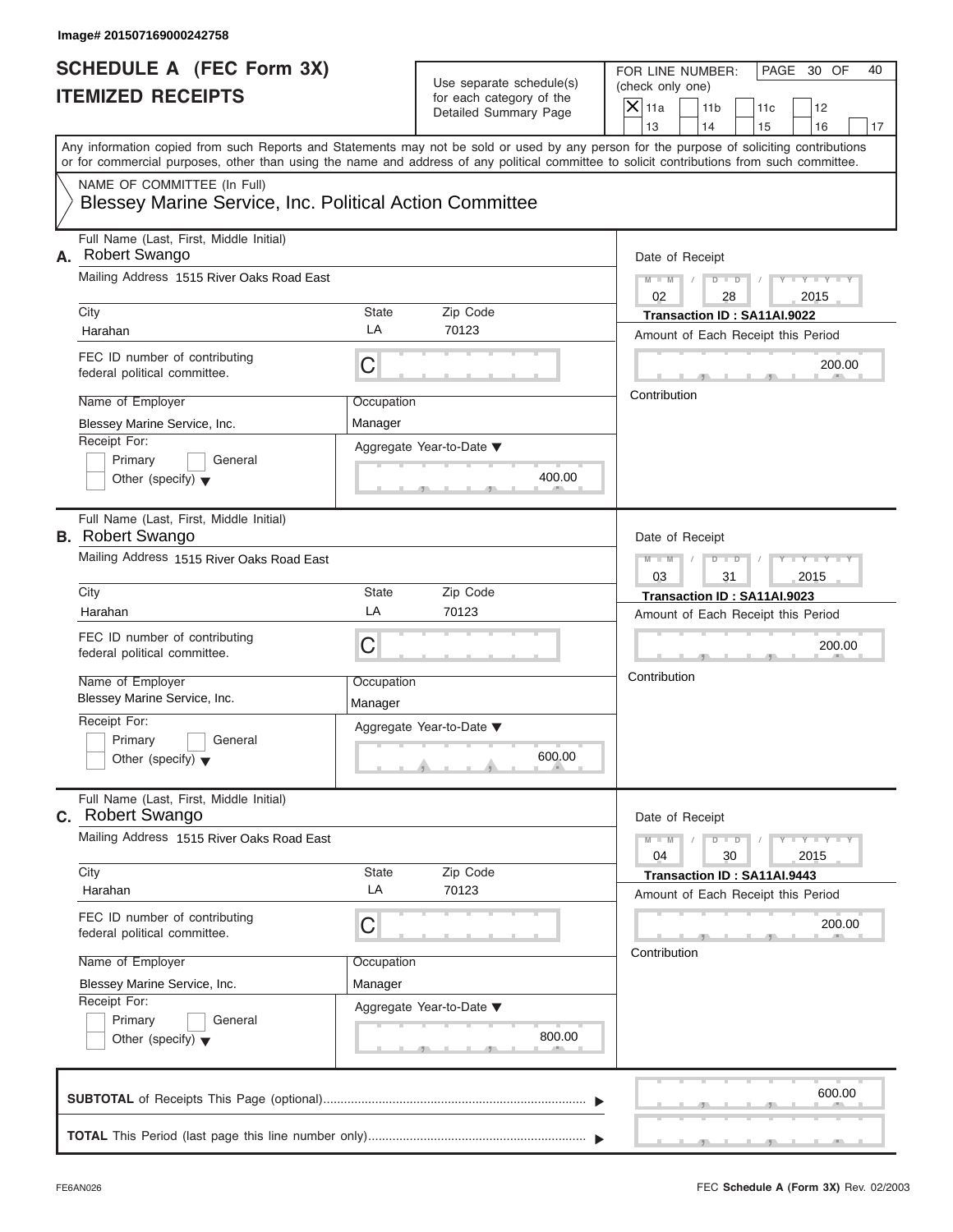| <b>SCHEDULE A (FEC Form 3X)</b><br><b>ITEMIZED RECEIPTS</b>                            |                       | Use separate schedule(s)<br>for each category of the | PAGE 31 OF<br>FOR LINE NUMBER:<br>40<br>(check only one)                                                                                                                                                                                                                                |  |
|----------------------------------------------------------------------------------------|-----------------------|------------------------------------------------------|-----------------------------------------------------------------------------------------------------------------------------------------------------------------------------------------------------------------------------------------------------------------------------------------|--|
|                                                                                        |                       | Detailed Summary Page                                | $X$ 11a<br>11 <sub>b</sub><br>11c<br>12<br>13<br>14<br>15<br>16<br>17                                                                                                                                                                                                                   |  |
|                                                                                        |                       |                                                      | Any information copied from such Reports and Statements may not be sold or used by any person for the purpose of soliciting contributions<br>or for commercial purposes, other than using the name and address of any political committee to solicit contributions from such committee. |  |
| NAME OF COMMITTEE (In Full)<br>Blessey Marine Service, Inc. Political Action Committee |                       |                                                      |                                                                                                                                                                                                                                                                                         |  |
| Full Name (Last, First, Middle Initial)<br><b>Robert Swango</b><br>А.                  |                       |                                                      | Date of Receipt                                                                                                                                                                                                                                                                         |  |
| Mailing Address 1515 River Oaks Road East                                              |                       |                                                      | $D$ $\Box$ $D$<br>$Y - Y - Y - Y - Y$<br>$M - M$<br>$\sqrt{2}$<br>$\sqrt{2}$<br>05<br>31<br>2015                                                                                                                                                                                        |  |
| City<br>Harahan                                                                        | State<br>LA           | Zip Code<br>70123                                    | Transaction ID: SA11AI.9444<br>Amount of Each Receipt this Period                                                                                                                                                                                                                       |  |
| FEC ID number of contributing<br>federal political committee.                          | С                     |                                                      | 200.00<br>Contribution                                                                                                                                                                                                                                                                  |  |
| Name of Employer<br>Blessey Marine Service, Inc.                                       | Occupation<br>Manager |                                                      |                                                                                                                                                                                                                                                                                         |  |
| Receipt For:<br>Primary<br>General<br>Other (specify) $\blacktriangledown$             |                       | Aggregate Year-to-Date ▼<br>1000.00                  |                                                                                                                                                                                                                                                                                         |  |
| Full Name (Last, First, Middle Initial)<br><b>B.</b> Robert Swango                     |                       |                                                      | Date of Receipt                                                                                                                                                                                                                                                                         |  |
| Mailing Address 1515 River Oaks Road East                                              |                       |                                                      | $D - I$<br>$Y - Y - Y - Y - Y$<br>$M - M$<br>$\sqrt{2}$<br>2015<br>06<br>30                                                                                                                                                                                                             |  |
| City                                                                                   | State<br>LA           | Zip Code                                             | Transaction ID: SA11AI.9445                                                                                                                                                                                                                                                             |  |
| Harahan                                                                                |                       | 70123                                                | Amount of Each Receipt this Period                                                                                                                                                                                                                                                      |  |
| FEC ID number of contributing<br>federal political committee.                          | С                     |                                                      | 200.00                                                                                                                                                                                                                                                                                  |  |
| Name of Employer<br>Blessey Marine Service, Inc.                                       | Occupation<br>Manager |                                                      | Contribution                                                                                                                                                                                                                                                                            |  |
| Receipt For:<br>Primary<br>General<br>Other (specify) $\blacktriangledown$             |                       | Aggregate Year-to-Date ▼<br>1200.00                  |                                                                                                                                                                                                                                                                                         |  |
| Full Name (Last, First, Middle Initial)<br><b>Jeff Swiney</b><br>C.                    |                       |                                                      | Date of Receipt                                                                                                                                                                                                                                                                         |  |
| Mailing Address 1515 River Oaks Road East                                              |                       |                                                      | $M - M$<br>$D$ $\Box$ $D$<br>$Y - Y - Y - Y - T$<br>2015<br>06<br>30                                                                                                                                                                                                                    |  |
| City<br>Harahan                                                                        | State<br>LA           | Zip Code<br>70123                                    | Transaction ID: SA11AI.9448<br>Amount of Each Receipt this Period                                                                                                                                                                                                                       |  |
| FEC ID number of contributing<br>federal political committee.                          | С                     |                                                      | 40.00<br>Contribution                                                                                                                                                                                                                                                                   |  |
| Name of Employer                                                                       | Occupation            |                                                      |                                                                                                                                                                                                                                                                                         |  |
| Blessey Marine Service, Inc.<br>Receipt For:                                           | Manager               |                                                      |                                                                                                                                                                                                                                                                                         |  |
| Primary<br>General<br>Other (specify) $\blacktriangledown$                             |                       | Aggregate Year-to-Date ▼<br>240.00                   |                                                                                                                                                                                                                                                                                         |  |
|                                                                                        |                       |                                                      | 440.00                                                                                                                                                                                                                                                                                  |  |
|                                                                                        |                       |                                                      |                                                                                                                                                                                                                                                                                         |  |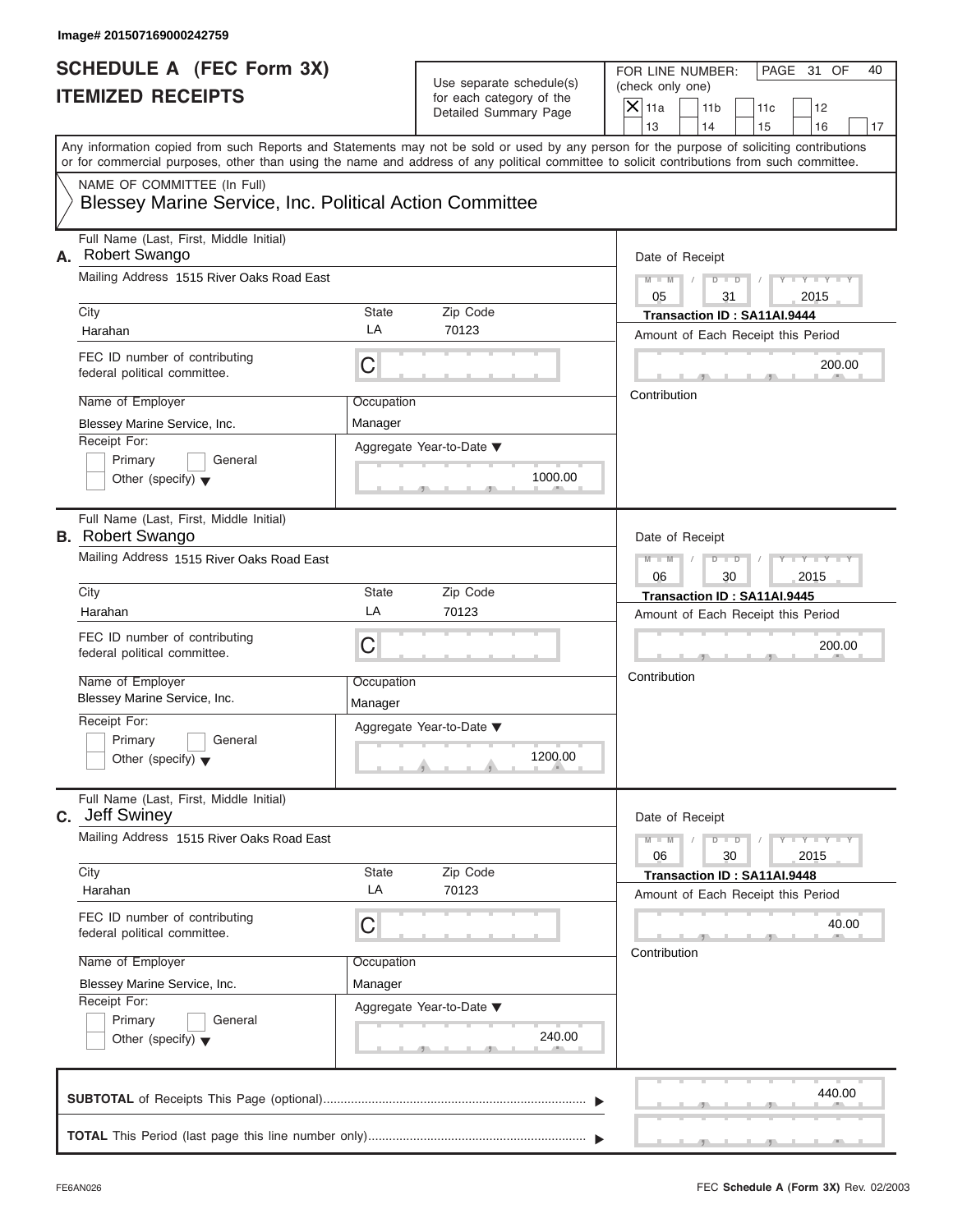| <b>SCHEDULE A (FEC Form 3X)</b><br><b>ITEMIZED RECEIPTS</b>                            |                          | Use separate schedule(s)                          | PAGE 32 OF<br>FOR LINE NUMBER:<br>40<br>(check only one)                                                                                                                                                                                                                                |
|----------------------------------------------------------------------------------------|--------------------------|---------------------------------------------------|-----------------------------------------------------------------------------------------------------------------------------------------------------------------------------------------------------------------------------------------------------------------------------------------|
|                                                                                        |                          | for each category of the<br>Detailed Summary Page | $X$ 11a<br>11 <sub>b</sub><br>11c<br>12<br>14<br>13<br>15<br>16<br>17                                                                                                                                                                                                                   |
|                                                                                        |                          |                                                   | Any information copied from such Reports and Statements may not be sold or used by any person for the purpose of soliciting contributions<br>or for commercial purposes, other than using the name and address of any political committee to solicit contributions from such committee. |
| NAME OF COMMITTEE (In Full)<br>Blessey Marine Service, Inc. Political Action Committee |                          |                                                   |                                                                                                                                                                                                                                                                                         |
| Full Name (Last, First, Middle Initial)<br><b>Clark Todd</b><br>А.                     |                          |                                                   | Date of Receipt                                                                                                                                                                                                                                                                         |
| Mailing Address 1515 River Oaks Road East                                              |                          |                                                   | $D$ $\Box$ $D$<br>$Y - Y - Y - Y - Y$<br>$M - M$<br>$\sqrt{ }$<br>05<br>31<br>2015                                                                                                                                                                                                      |
| City<br>Harahan                                                                        | State<br>LA              | Zip Code<br>70123                                 | Transaction ID: SA11AI.9230<br>Amount of Each Receipt this Period                                                                                                                                                                                                                       |
| FEC ID number of contributing<br>federal political committee.                          | С                        |                                                   | 50.00                                                                                                                                                                                                                                                                                   |
| Name of Employer<br>Blessey Marine Services, Inc.                                      | Occupation<br>Manager    |                                                   | Contribution                                                                                                                                                                                                                                                                            |
| Receipt For:<br>Primary<br>General<br>Other (specify) $\blacktriangledown$             | Aggregate Year-to-Date ▼ | 250.00                                            |                                                                                                                                                                                                                                                                                         |
| Full Name (Last, First, Middle Initial)<br><b>B.</b> Clark Todd                        |                          |                                                   | Date of Receipt                                                                                                                                                                                                                                                                         |
| Mailing Address 1515 River Oaks Road East                                              |                          |                                                   | $M - M$<br>$D - I - D$<br>$Y = Y = Y' - Y'$<br>$\sqrt{ }$<br>06<br>30<br>2015                                                                                                                                                                                                           |
| City<br>Harahan                                                                        | State<br>LA              | Zip Code<br>70123                                 | Transaction ID: SA11AI.9231<br>Amount of Each Receipt this Period                                                                                                                                                                                                                       |
| FEC ID number of contributing<br>federal political committee.                          | C                        |                                                   | 50.00                                                                                                                                                                                                                                                                                   |
| Name of Employer<br>Blessey Marine Services, Inc.                                      | Occupation<br>Manager    |                                                   | Contribution                                                                                                                                                                                                                                                                            |
| Receipt For:<br>Primary<br>General<br>Other (specify) $\blacktriangledown$             | Aggregate Year-to-Date ▼ | 300.00                                            |                                                                                                                                                                                                                                                                                         |
| Full Name (Last, First, Middle Initial)<br>C. Laura Todd                               |                          |                                                   | Date of Receipt                                                                                                                                                                                                                                                                         |
| Mailing Address 1515 River Oaks Road East                                              |                          |                                                   | $M - M$<br>$D$ $\Box$ $D$<br>$Y - Y - Y - Y - I$<br>06<br>30<br>2015                                                                                                                                                                                                                    |
| City<br>Harahan                                                                        | State<br>LA              | Zip Code<br>70123                                 | Transaction ID: SA11AI.9607<br>Amount of Each Receipt this Period                                                                                                                                                                                                                       |
| FEC ID number of contributing<br>federal political committee.                          | С                        |                                                   | 50.00                                                                                                                                                                                                                                                                                   |
| Name of Employer<br>Blessey Marine Services, Inc                                       | Occupation<br>Manager    |                                                   | Contribution                                                                                                                                                                                                                                                                            |
| Receipt For:<br>Primary<br>General<br>Other (specify) $\blacktriangledown$             | Aggregate Year-to-Date ▼ | 250.00                                            |                                                                                                                                                                                                                                                                                         |
|                                                                                        |                          |                                                   | 150.00                                                                                                                                                                                                                                                                                  |
|                                                                                        |                          |                                                   |                                                                                                                                                                                                                                                                                         |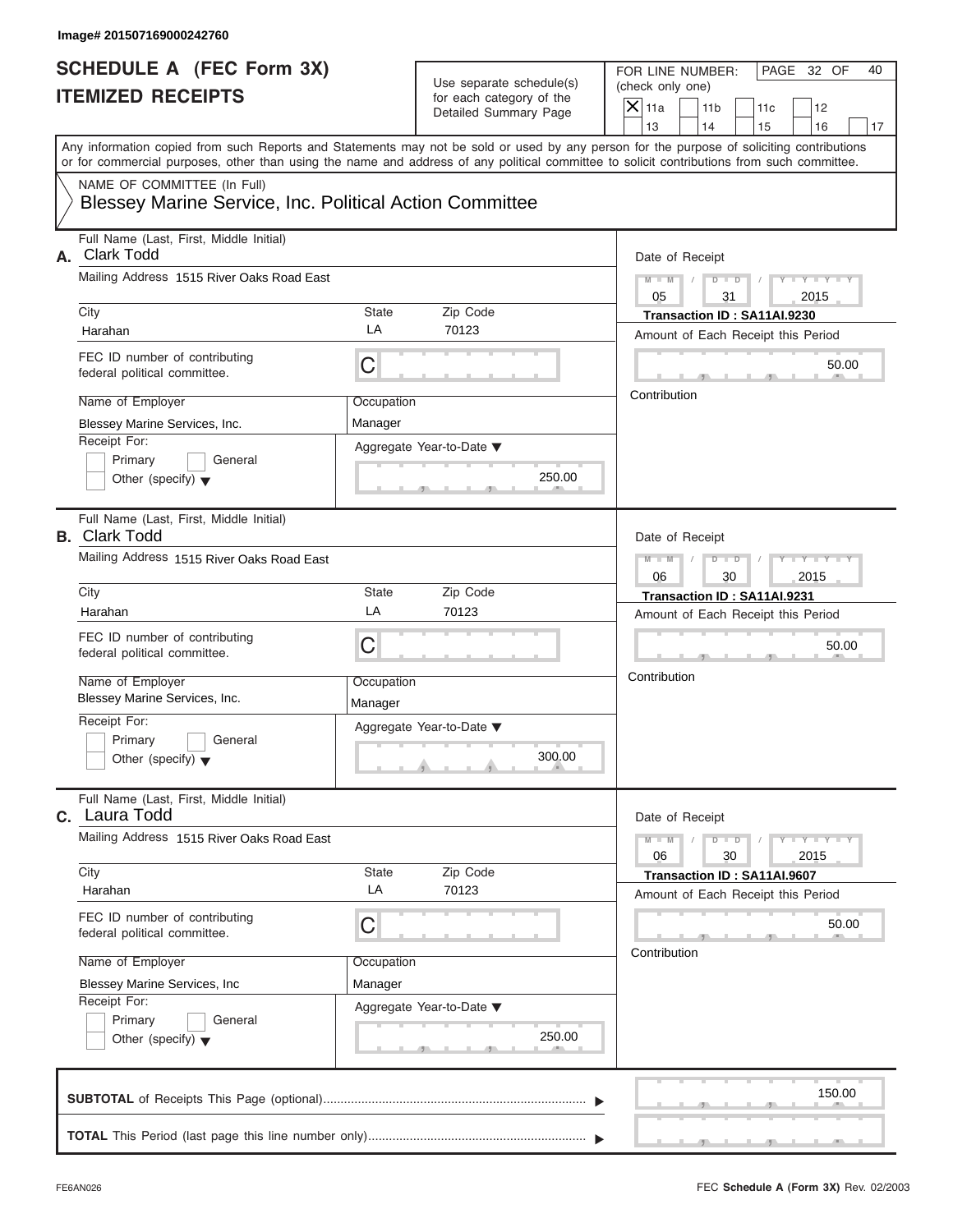| Image# 201507169000242761                                                                                                                                                                                                                                                               |                       |                                                      |                                      |                       |            |                             |    |
|-----------------------------------------------------------------------------------------------------------------------------------------------------------------------------------------------------------------------------------------------------------------------------------------|-----------------------|------------------------------------------------------|--------------------------------------|-----------------------|------------|-----------------------------|----|
| <b>SCHEDULE A (FEC Form 3X)</b><br><b>ITEMIZED RECEIPTS</b>                                                                                                                                                                                                                             |                       | Use separate schedule(s)<br>for each category of the | FOR LINE NUMBER:<br>(check only one) |                       |            | PAGE 33 OF                  | 40 |
|                                                                                                                                                                                                                                                                                         |                       | Detailed Summary Page                                | $X$ 11a<br>13                        | 11 <sub>b</sub><br>14 | 11c<br>15  | 12<br>16                    | 17 |
| Any information copied from such Reports and Statements may not be sold or used by any person for the purpose of soliciting contributions<br>or for commercial purposes, other than using the name and address of any political committee to solicit contributions from such committee. |                       |                                                      |                                      |                       |            |                             |    |
| NAME OF COMMITTEE (In Full)<br>Blessey Marine Service, Inc. Political Action Committee                                                                                                                                                                                                  |                       |                                                      |                                      |                       |            |                             |    |
| Full Name (Last, First, Middle Initial)<br><b>Richard Tolar</b><br>А.                                                                                                                                                                                                                   |                       |                                                      | Date of Receipt                      |                       |            |                             |    |
| Mailing Address 1515 River Oaks Road East                                                                                                                                                                                                                                               |                       |                                                      | $M - M$<br>06                        | $D$ $D$<br>30         | $\sqrt{ }$ | $Y - Y - Y - Y - Y$<br>2015 |    |
| City                                                                                                                                                                                                                                                                                    | State                 | Zip Code                                             | Transaction ID: SA11AI.9457          |                       |            |                             |    |
| Harahan                                                                                                                                                                                                                                                                                 | LA                    | 70123                                                | Amount of Each Receipt this Period   |                       |            |                             |    |
| FEC ID number of contributing<br>federal political committee.                                                                                                                                                                                                                           | C                     |                                                      |                                      |                       |            | 40.00                       |    |
| Name of Employer                                                                                                                                                                                                                                                                        | Occupation            |                                                      | Contribution                         |                       |            |                             |    |
| Blessey Marine Service, Inc.                                                                                                                                                                                                                                                            | Manager               |                                                      |                                      |                       |            |                             |    |
| Receipt For:<br>Primary<br>General                                                                                                                                                                                                                                                      |                       | Aggregate Year-to-Date ▼<br>240.00                   |                                      |                       |            |                             |    |
| Other (specify) $\blacktriangledown$                                                                                                                                                                                                                                                    |                       |                                                      |                                      |                       |            |                             |    |
| Full Name (Last, First, Middle Initial)<br><b>B.</b> James Vick                                                                                                                                                                                                                         |                       |                                                      | Date of Receipt                      |                       |            |                             |    |
| Mailing Address 1515 River Oaks Road East                                                                                                                                                                                                                                               |                       |                                                      | $M - M$<br>06                        | $D - I - D$<br>30     |            | Y TYTTYTTY<br>2015          |    |
| City                                                                                                                                                                                                                                                                                    | State                 | Zip Code                                             | Transaction ID: SA11AI.9464          |                       |            |                             |    |
| Harahan                                                                                                                                                                                                                                                                                 | LA                    | 70123                                                | Amount of Each Receipt this Period   |                       |            |                             |    |
| FEC ID number of contributing<br>federal political committee.                                                                                                                                                                                                                           | C                     |                                                      |                                      |                       |            | 100.00                      |    |
| Name of Employer<br>Blessey Marine Services, Inc.                                                                                                                                                                                                                                       | Occupation<br>Manager |                                                      | Contribution                         |                       |            |                             |    |
| Receipt For:<br>Primary<br>General<br>Other (specify) $\blacktriangledown$                                                                                                                                                                                                              |                       | Aggregate Year-to-Date ▼<br>300.00                   |                                      |                       |            |                             |    |
| Full Name (Last, First, Middle Initial)<br><b>C.</b> Patrick Voss                                                                                                                                                                                                                       |                       |                                                      | Date of Receipt                      |                       |            |                             |    |
| Mailing Address 1515 River Oaks Road East                                                                                                                                                                                                                                               |                       |                                                      | $M - M$<br>03                        | $D$ $\Box$ $D$<br>31  |            | $Y = Y = Y + Y$<br>2015     |    |
| City                                                                                                                                                                                                                                                                                    | State                 | Zip Code                                             | Transaction ID: SA11AI.9201          |                       |            |                             |    |
| Harahan                                                                                                                                                                                                                                                                                 | LA                    | 70123                                                | Amount of Each Receipt this Period   |                       |            |                             |    |
| FEC ID number of contributing<br>federal political committee.                                                                                                                                                                                                                           | С                     |                                                      |                                      |                       |            | 100.00                      |    |
| Name of Employer                                                                                                                                                                                                                                                                        | Occupation            |                                                      | Contribution                         |                       |            |                             |    |
| Blessey Marine Services, Inc.                                                                                                                                                                                                                                                           | <b>Vice President</b> |                                                      |                                      |                       |            |                             |    |
| Receipt For:<br>Primary<br>General<br>Other (specify) $\blacktriangledown$                                                                                                                                                                                                              |                       | Aggregate Year-to-Date ▼<br>300.00                   |                                      |                       |            |                             |    |
|                                                                                                                                                                                                                                                                                         |                       |                                                      |                                      |                       |            | 240.00                      |    |
|                                                                                                                                                                                                                                                                                         |                       |                                                      |                                      |                       |            |                             |    |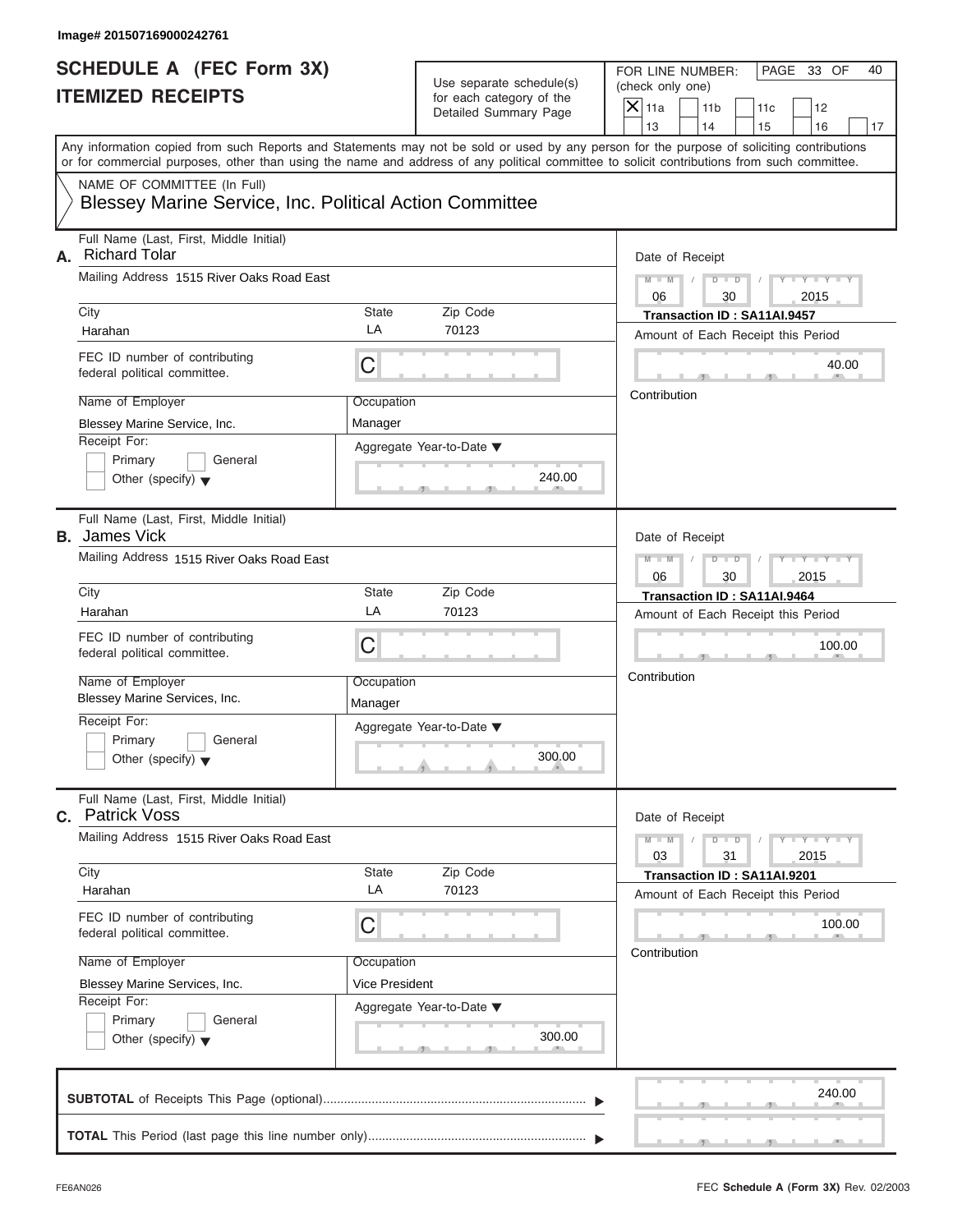| <b>SCHEDULE A (FEC Form 3X)</b>                                                        |                                     |                                                      | PAGE 34 OF<br>FOR LINE NUMBER:                                                                                                                                                                                                                                                          |
|----------------------------------------------------------------------------------------|-------------------------------------|------------------------------------------------------|-----------------------------------------------------------------------------------------------------------------------------------------------------------------------------------------------------------------------------------------------------------------------------------------|
| <b>ITEMIZED RECEIPTS</b>                                                               |                                     | Use separate schedule(s)<br>for each category of the | (check only one)                                                                                                                                                                                                                                                                        |
|                                                                                        |                                     | Detailed Summary Page                                | $X$ 11a<br>11 <sub>b</sub><br>11c<br>12                                                                                                                                                                                                                                                 |
|                                                                                        |                                     |                                                      | 13<br>14<br>15<br>16                                                                                                                                                                                                                                                                    |
|                                                                                        |                                     |                                                      | Any information copied from such Reports and Statements may not be sold or used by any person for the purpose of soliciting contributions<br>or for commercial purposes, other than using the name and address of any political committee to solicit contributions from such committee. |
| NAME OF COMMITTEE (In Full)<br>Blessey Marine Service, Inc. Political Action Committee |                                     |                                                      |                                                                                                                                                                                                                                                                                         |
| Full Name (Last, First, Middle Initial)<br><b>Patrick Voss</b><br>А.                   |                                     |                                                      | Date of Receipt                                                                                                                                                                                                                                                                         |
| Mailing Address 1515 River Oaks Road East                                              |                                     |                                                      | $D$ $\Box$ $D$<br>$Y - Y - Y - Y - Y$<br>$M$ $M$ $I$ $I$<br>$\sqrt{ }$<br>04<br>30<br>2015                                                                                                                                                                                              |
| City                                                                                   | State                               | Zip Code                                             | Transaction ID: SA11AI.9238                                                                                                                                                                                                                                                             |
| Harahan                                                                                | LA                                  | 70123                                                | Amount of Each Receipt this Period                                                                                                                                                                                                                                                      |
| FEC ID number of contributing<br>federal political committee.                          | C                                   |                                                      | 100.00                                                                                                                                                                                                                                                                                  |
| Name of Employer                                                                       | Occupation                          |                                                      | Contribution                                                                                                                                                                                                                                                                            |
| Blessey Marine Services, Inc.                                                          | Vice President                      |                                                      |                                                                                                                                                                                                                                                                                         |
| Receipt For:                                                                           |                                     | Aggregate Year-to-Date ▼                             |                                                                                                                                                                                                                                                                                         |
| Primary<br>General                                                                     |                                     |                                                      |                                                                                                                                                                                                                                                                                         |
| Other (specify) $\blacktriangledown$                                                   |                                     | 400.00                                               |                                                                                                                                                                                                                                                                                         |
| Full Name (Last, First, Middle Initial)<br><b>B.</b> Patrick Voss                      |                                     |                                                      | Date of Receipt                                                                                                                                                                                                                                                                         |
| Mailing Address 1515 River Oaks Road East                                              |                                     |                                                      | Y TY TY TY<br>$M - M$<br>$D - I - D$<br>$\sqrt{ }$                                                                                                                                                                                                                                      |
|                                                                                        |                                     |                                                      | 2015<br>05<br>31                                                                                                                                                                                                                                                                        |
| City                                                                                   | State                               | Zip Code                                             | Transaction ID: SA11AI.9239                                                                                                                                                                                                                                                             |
| Harahan                                                                                | LA                                  | 70123                                                | Amount of Each Receipt this Period                                                                                                                                                                                                                                                      |
| FEC ID number of contributing<br>federal political committee.                          | C                                   |                                                      | 100.00                                                                                                                                                                                                                                                                                  |
| Name of Employer<br>Blessey Marine Services, Inc.                                      | Occupation<br><b>Vice President</b> |                                                      | Contribution                                                                                                                                                                                                                                                                            |
| Receipt For:                                                                           |                                     | Aggregate Year-to-Date ▼                             |                                                                                                                                                                                                                                                                                         |
| Primary<br>General<br>Other (specify) $\blacktriangledown$                             |                                     | 500.00                                               |                                                                                                                                                                                                                                                                                         |
| Full Name (Last, First, Middle Initial)<br><b>C.</b> Patrick Voss                      |                                     |                                                      | Date of Receipt                                                                                                                                                                                                                                                                         |
| Mailing Address 1515 River Oaks Road East                                              |                                     |                                                      | $M - M$<br>$D$ $\Box$ $D$<br>$Y = Y = Y - Y$<br>06<br>30<br>2015                                                                                                                                                                                                                        |
| City                                                                                   | State                               | Zip Code                                             | Transaction ID: SA11AI.9240                                                                                                                                                                                                                                                             |
| Harahan                                                                                | LA                                  | 70123                                                | Amount of Each Receipt this Period                                                                                                                                                                                                                                                      |
| FEC ID number of contributing<br>federal political committee.                          | С                                   |                                                      | 100.00                                                                                                                                                                                                                                                                                  |
| Name of Employer                                                                       | Occupation                          |                                                      | Contribution                                                                                                                                                                                                                                                                            |
| Blessey Marine Services, Inc.                                                          | Vice President                      |                                                      |                                                                                                                                                                                                                                                                                         |
| Receipt For:                                                                           |                                     | Aggregate Year-to-Date ▼                             |                                                                                                                                                                                                                                                                                         |
| Primary<br>General<br>Other (specify) $\blacktriangledown$                             |                                     | 600.00                                               |                                                                                                                                                                                                                                                                                         |
|                                                                                        |                                     |                                                      | 300.00                                                                                                                                                                                                                                                                                  |
|                                                                                        |                                     |                                                      |                                                                                                                                                                                                                                                                                         |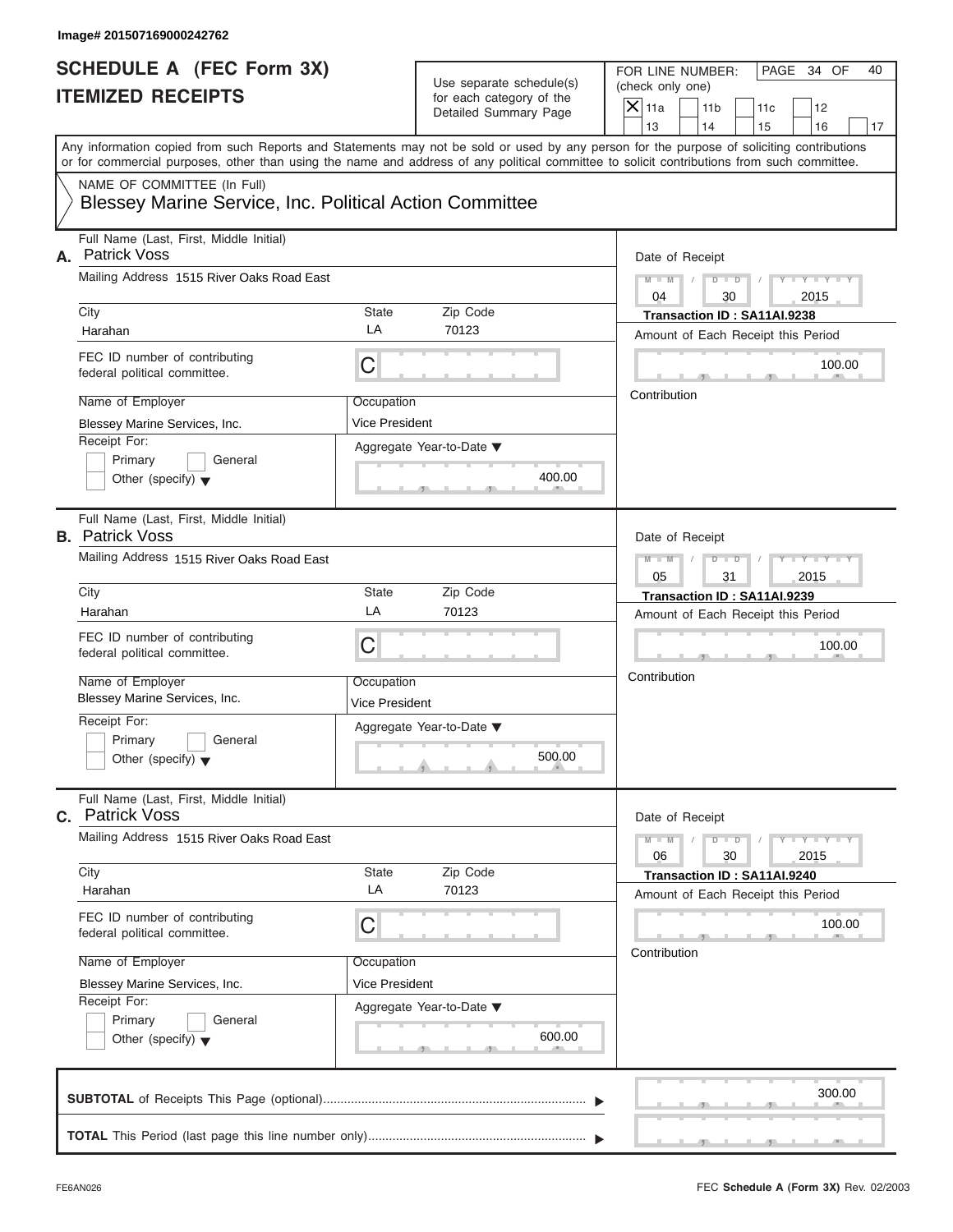| Image# 201507169000242763                                                              |                       |                                                                               |                                                                                                                                                                         |
|----------------------------------------------------------------------------------------|-----------------------|-------------------------------------------------------------------------------|-------------------------------------------------------------------------------------------------------------------------------------------------------------------------|
| <b>SCHEDULE A (FEC Form 3X)</b><br><b>ITEMIZED RECEIPTS</b>                            |                       | Use separate schedule(s)<br>for each category of the<br>Detailed Summary Page | FOR LINE NUMBER:<br>PAGE 35 OF<br>40<br>(check only one)<br>$\mathsf{X}$ 11a<br>11 <sub>b</sub><br>11c<br>12                                                            |
|                                                                                        |                       |                                                                               | 13<br>14<br>15<br>16<br>17<br>Any information copied from such Reports and Statements may not be sold or used by any person for the purpose of soliciting contributions |
|                                                                                        |                       |                                                                               | or for commercial purposes, other than using the name and address of any political committee to solicit contributions from such committee.                              |
| NAME OF COMMITTEE (In Full)<br>Blessey Marine Service, Inc. Political Action Committee |                       |                                                                               |                                                                                                                                                                         |
| Full Name (Last, First, Middle Initial)<br>A. Jimmy Warren                             |                       |                                                                               | Date of Receipt                                                                                                                                                         |
| Mailing Address 1515 River Oaks Road East                                              |                       |                                                                               | $M - M$<br>$D$ $D$<br>$Y - Y - Y - Y$<br>31<br>2015<br>05                                                                                                               |
| City                                                                                   | State                 | Zip Code                                                                      | Transaction ID: SA11AI.9466                                                                                                                                             |
| Harahan                                                                                | LA                    | 70123                                                                         | Amount of Each Receipt this Period                                                                                                                                      |
| FEC ID number of contributing<br>federal political committee.                          | С                     |                                                                               | 50.00                                                                                                                                                                   |
| Name of Employer                                                                       | Occupation            |                                                                               | Contribution                                                                                                                                                            |
| Blessey Marine Services, Inc.                                                          | manager               |                                                                               |                                                                                                                                                                         |
| Receipt For:<br>Primary<br>General<br>Other (specify) $\blacktriangledown$             |                       | Aggregate Year-to-Date ▼<br>250.00                                            |                                                                                                                                                                         |
| Full Name (Last, First, Middle Initial)<br><b>B.</b> Jimmy Warren                      |                       |                                                                               | Date of Receipt                                                                                                                                                         |
| Mailing Address 1515 River Oaks Road East                                              |                       |                                                                               | Y T Y T Y T<br>$M - M$<br>$D$ $D$                                                                                                                                       |
|                                                                                        |                       |                                                                               | 2015<br>06<br>30                                                                                                                                                        |
| City                                                                                   | State                 | Zip Code                                                                      | Transaction ID: SA11AI.9467                                                                                                                                             |
| Harahan                                                                                | LA                    | 70123                                                                         | Amount of Each Receipt this Period                                                                                                                                      |
| FEC ID number of contributing<br>federal political committee.                          | С                     |                                                                               | 50.00                                                                                                                                                                   |
| Name of Employer<br><b>Blessey Marine Services, Inc.</b>                               | Occupation<br>manager |                                                                               | Contribution                                                                                                                                                            |
| Receipt For:<br>Primary<br>General<br>Other (specify) $\blacktriangledown$             |                       | Aggregate Year-to-Date ▼<br>300.00                                            |                                                                                                                                                                         |
| Full Name (Last, First, Middle Initial)<br><b>c.</b> Banjo Williams                    |                       |                                                                               | Date of Receipt                                                                                                                                                         |
| Mailing Address 1515 River Oaks Road East                                              |                       |                                                                               | $M - M$<br>$\mathbf{I}$ $\mathbf{Y}$ $\mathbf{I}$ $\mathbf{Y}$ $\mathbf{I}$<br>$D - D$<br>03<br>31<br>2015                                                              |
| City                                                                                   | State                 | Zip Code                                                                      | Transaction ID: SA11AI.9048                                                                                                                                             |
| Harahan                                                                                | LA                    | 70123                                                                         | Amount of Each Receipt this Period                                                                                                                                      |
| FEC ID number of contributing<br>federal political committee.                          | С                     |                                                                               | 400.00                                                                                                                                                                  |
| Name of Employer                                                                       | Occupation            |                                                                               | Contribution                                                                                                                                                            |
| Blessey Marine Services, Inc.                                                          | manager               |                                                                               |                                                                                                                                                                         |
| Receipt For:<br>Primary<br>General<br>Other (specify) $\blacktriangledown$             |                       | Aggregate Year-to-Date ▼<br>400.00                                            |                                                                                                                                                                         |
|                                                                                        |                       |                                                                               | 500.00                                                                                                                                                                  |
|                                                                                        |                       |                                                                               |                                                                                                                                                                         |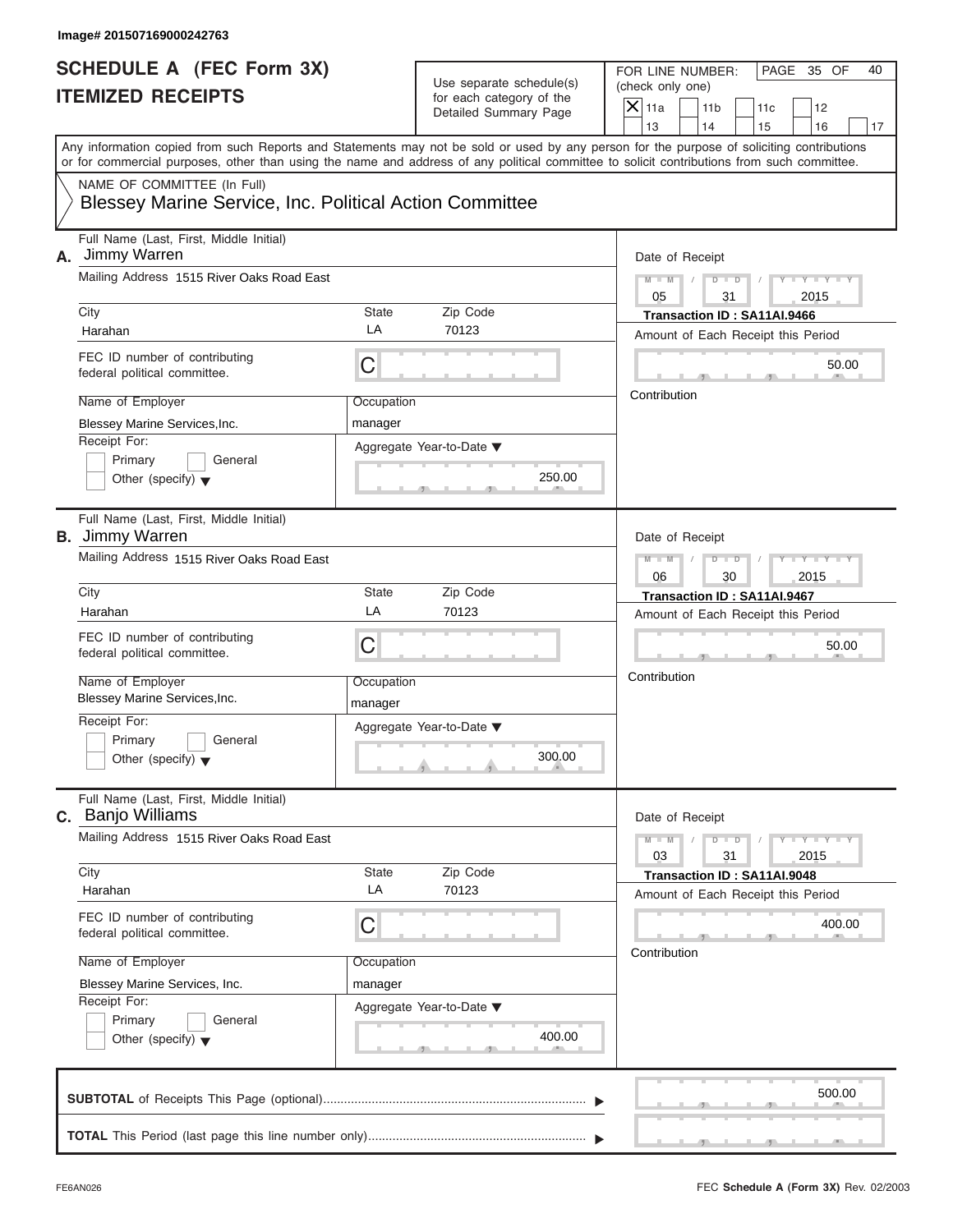| Image# 201507169000242764                                                              |                       |                                                      |                                                                                                                                                                         |  |  |
|----------------------------------------------------------------------------------------|-----------------------|------------------------------------------------------|-------------------------------------------------------------------------------------------------------------------------------------------------------------------------|--|--|
| <b>SCHEDULE A (FEC Form 3X)</b><br><b>ITEMIZED RECEIPTS</b>                            |                       | Use separate schedule(s)<br>for each category of the | PAGE 36 OF<br>FOR LINE NUMBER:<br>(check only one)                                                                                                                      |  |  |
|                                                                                        |                       | Detailed Summary Page                                | $X$ 11a<br>11 <sub>b</sub><br>11c<br>12                                                                                                                                 |  |  |
|                                                                                        |                       |                                                      | 13<br>14<br>15<br>16<br>17<br>Any information copied from such Reports and Statements may not be sold or used by any person for the purpose of soliciting contributions |  |  |
|                                                                                        |                       |                                                      | or for commercial purposes, other than using the name and address of any political committee to solicit contributions from such committee.                              |  |  |
| NAME OF COMMITTEE (In Full)<br>Blessey Marine Service, Inc. Political Action Committee |                       |                                                      |                                                                                                                                                                         |  |  |
| Full Name (Last, First, Middle Initial)<br>Daniel Wisner<br>А.                         |                       |                                                      | Date of Receipt                                                                                                                                                         |  |  |
| Mailing Address 1515 River Oaks Road East                                              |                       |                                                      | $D$ $\Box$ $D$<br>$Y - Y - Y - Y - Y$<br>$M - M$<br>$\sqrt{ }$<br>05<br>31<br>2015                                                                                      |  |  |
| City                                                                                   | State                 | Zip Code                                             | Transaction ID: SA11AI.9624                                                                                                                                             |  |  |
| Harahan                                                                                | LA                    | 70123                                                | Amount of Each Receipt this Period                                                                                                                                      |  |  |
| FEC ID number of contributing<br>federal political committee.                          | C                     |                                                      | 41.68                                                                                                                                                                   |  |  |
| Name of Employer                                                                       | Occupation            |                                                      | Contribution                                                                                                                                                            |  |  |
| Blessey Marine Services, Inc.                                                          | Manager               |                                                      |                                                                                                                                                                         |  |  |
| Receipt For:                                                                           |                       | Aggregate Year-to-Date ▼                             |                                                                                                                                                                         |  |  |
| Primary<br>General                                                                     |                       |                                                      |                                                                                                                                                                         |  |  |
| Other (specify) $\blacktriangledown$                                                   |                       | 208.40                                               |                                                                                                                                                                         |  |  |
| Full Name (Last, First, Middle Initial)<br><b>B.</b> Daniel Wisner                     |                       |                                                      | Date of Receipt                                                                                                                                                         |  |  |
| Mailing Address 1515 River Oaks Road East                                              |                       |                                                      | Y TY TY TY<br>$M - M$<br>$D - I - D$<br>$\sqrt{2}$                                                                                                                      |  |  |
|                                                                                        |                       |                                                      | 2015<br>06<br>30                                                                                                                                                        |  |  |
| City                                                                                   | State                 | Zip Code                                             | Transaction ID: SA11AI.9625                                                                                                                                             |  |  |
| Harahan                                                                                | LA                    | 70123                                                | Amount of Each Receipt this Period                                                                                                                                      |  |  |
| FEC ID number of contributing<br>federal political committee.                          | C                     |                                                      | 41.68                                                                                                                                                                   |  |  |
| Name of Employer<br>Blessey Marine Services, Inc.                                      | Occupation<br>Manager |                                                      | Contribution                                                                                                                                                            |  |  |
| Receipt For:                                                                           |                       | Aggregate Year-to-Date ▼                             |                                                                                                                                                                         |  |  |
| Primary<br>General<br>Other (specify) $\blacktriangledown$                             |                       | 250.08                                               |                                                                                                                                                                         |  |  |
| Full Name (Last, First, Middle Initial)<br>C.                                          |                       |                                                      | Date of Receipt                                                                                                                                                         |  |  |
| <b>Mailing Address</b>                                                                 |                       |                                                      | $M - M$<br>$D$ $D$<br>$Y - Y - Y - Y - Y$                                                                                                                               |  |  |
| City                                                                                   | State                 | Zip Code                                             | Amount of Each Receipt this Period                                                                                                                                      |  |  |
| FEC ID number of contributing<br>federal political committee.                          | С                     |                                                      |                                                                                                                                                                         |  |  |
| Name of Employer                                                                       | Occupation            |                                                      |                                                                                                                                                                         |  |  |
| Receipt For:                                                                           |                       | Aggregate Year-to-Date ▼                             |                                                                                                                                                                         |  |  |
| Primary<br>General                                                                     |                       |                                                      |                                                                                                                                                                         |  |  |
| Other (specify) $\blacktriangledown$                                                   |                       |                                                      |                                                                                                                                                                         |  |  |
|                                                                                        |                       |                                                      | 83.36                                                                                                                                                                   |  |  |
|                                                                                        |                       |                                                      |                                                                                                                                                                         |  |  |
|                                                                                        |                       |                                                      | 7643.36                                                                                                                                                                 |  |  |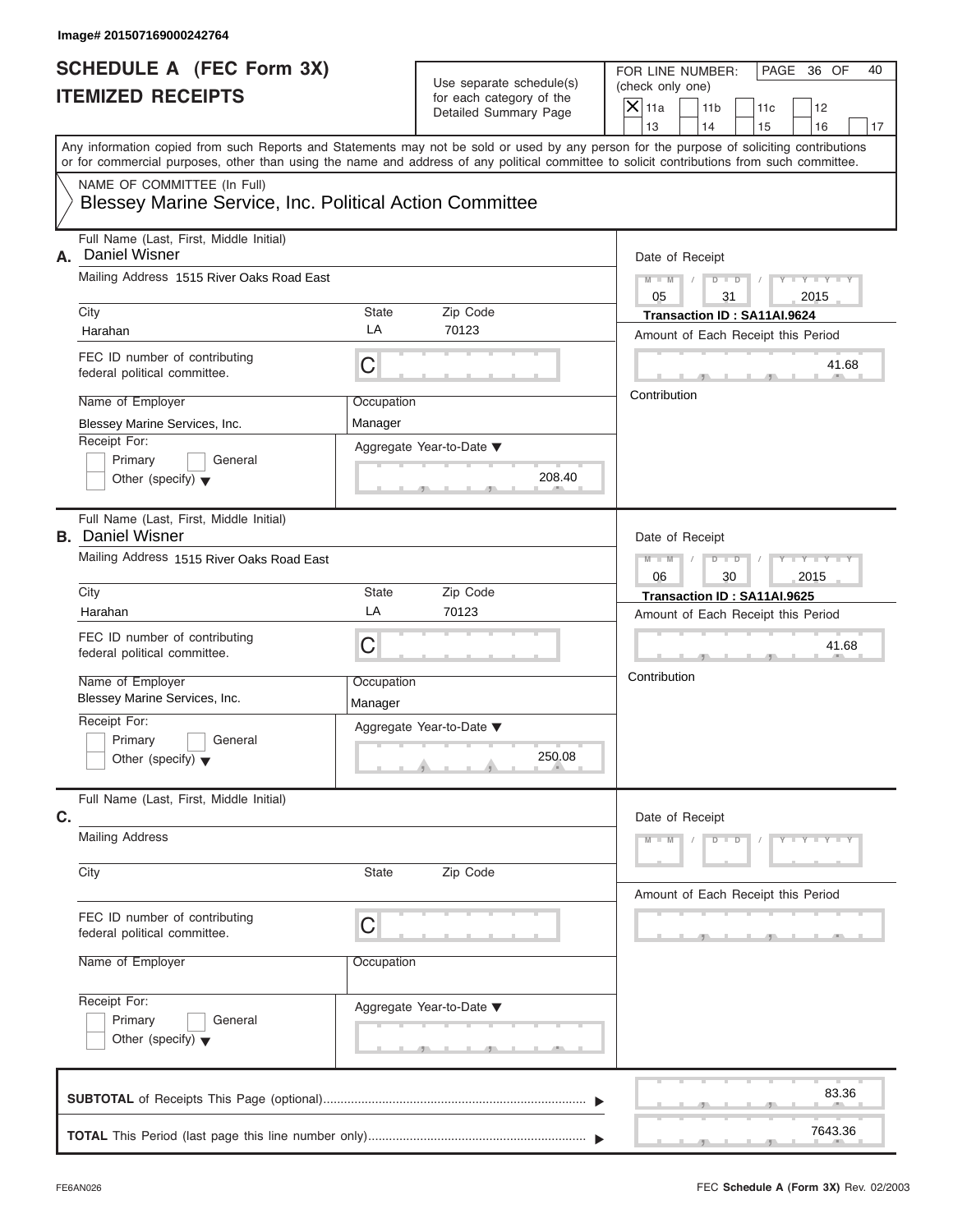| Image# 201507169000242765                                                                                                                                                                                                                                                               |                                                                                      |                                                               |                                                                                                                                                 |
|-----------------------------------------------------------------------------------------------------------------------------------------------------------------------------------------------------------------------------------------------------------------------------------------|--------------------------------------------------------------------------------------|---------------------------------------------------------------|-------------------------------------------------------------------------------------------------------------------------------------------------|
| <b>SCHEDULE B (FEC Form 3X)</b><br><b>ITEMIZED DISBURSEMENTS</b>                                                                                                                                                                                                                        | Use separate schedule(s)<br>for each category of the<br>Detailed Summary Page        | FOR LINE NUMBER:<br>(check only one)<br>21 <sub>b</sub><br>27 | PAGE 37 OF<br>40<br>22<br>23<br>25<br>$ \boldsymbol{\times} $<br>24<br>26<br>28a<br>28 <sub>b</sub><br>28 <sub>c</sub><br>29<br>30 <sub>b</sub> |
| Any information copied from such Reports and Statements may not be sold or used by any person for the purpose of soliciting contributions<br>or for commercial purposes, other than using the name and address of any political committee to solicit contributions from such committee. |                                                                                      |                                                               |                                                                                                                                                 |
| NAME OF COMMITTEE (In Full)<br>Blessey Marine Service, Inc. Political Action Committee                                                                                                                                                                                                  |                                                                                      |                                                               |                                                                                                                                                 |
| Full Name (Last, First, Middle Initial)<br>A. AMERICAN WATERWAYS OPERATORS-PAC                                                                                                                                                                                                          |                                                                                      |                                                               | Date of Disbursement                                                                                                                            |
| Mailing Address 801 North Quincy Street<br>Suite 200                                                                                                                                                                                                                                    |                                                                                      |                                                               | Y L Y L Y L Y<br>$M - M$<br>$D$ $D$<br>15<br>2015<br>04                                                                                         |
| City<br>ARLINGTON                                                                                                                                                                                                                                                                       | Zip Code<br>State<br><b>VA</b><br>22203                                              |                                                               | Transaction ID: SB23.9646                                                                                                                       |
| Purpose of Disbursement<br>Donation                                                                                                                                                                                                                                                     |                                                                                      | 012                                                           | Amount of Each Disbursement this Period                                                                                                         |
| Candidate Name<br>AMERICAN WATERWAYS OPERATORS-PAC                                                                                                                                                                                                                                      |                                                                                      | Category/<br><b>Type</b>                                      | 2500.00                                                                                                                                         |
| Office Sought:<br>House<br>Senate<br>President<br>State:<br>District:                                                                                                                                                                                                                   | Disbursement For: 2016<br>Primary<br>General<br>Other (specify) $\blacktriangledown$ |                                                               |                                                                                                                                                 |
| Full Name (Last, First, Middle Initial)<br>CHARLES BOUSTANY JR. MD FOR CONGRESS, INC.<br>в.                                                                                                                                                                                             |                                                                                      |                                                               | Date of Disbursement                                                                                                                            |
| Mailing Address PO Box 80126                                                                                                                                                                                                                                                            |                                                                                      |                                                               | $-Y - Y - Y - Y$<br>$M - M$<br>$\Box$<br>D<br>19<br>2015<br>05                                                                                  |
| City<br>Lafayette                                                                                                                                                                                                                                                                       | <b>State</b><br>Zip Code<br>LA<br>70598                                              |                                                               | Transaction ID: SB23.9648                                                                                                                       |
| Purpose of Disbursement<br>Contribution                                                                                                                                                                                                                                                 |                                                                                      | 011                                                           | Amount of Each Disbursement this Period                                                                                                         |
| Candidate Name<br>CHARLES BOUSTANY JR. MD FOR CONGRESS, INC.                                                                                                                                                                                                                            |                                                                                      | Category/<br><b>Type</b>                                      | 1000.00                                                                                                                                         |
| Office Sought:<br>$\overline{X}$ House<br>Senate<br>President                                                                                                                                                                                                                           | Disbursement For: 2016<br>Primary<br>General<br>Other (specify)                      |                                                               |                                                                                                                                                 |
| State:<br>District:<br>LA<br>07<br>Full Name (Last, First, Middle Initial)                                                                                                                                                                                                              |                                                                                      |                                                               |                                                                                                                                                 |
| C. FRIENDS OF KELLY AYOTTE                                                                                                                                                                                                                                                              |                                                                                      |                                                               | Date of Disbursement<br><b>LY LY LY</b><br>$M - M$<br>$\Box$<br>$\overline{D}$                                                                  |
| Mailing Address PO BOX 937                                                                                                                                                                                                                                                              |                                                                                      |                                                               | 2015<br>04<br>13                                                                                                                                |
| City<br><b>MANCHESTER</b>                                                                                                                                                                                                                                                               | <b>State</b><br>Zip Code<br>NΗ<br>03105                                              |                                                               | Transaction ID: SB23.9640                                                                                                                       |
| Purpose of Disbursement<br>Contribution<br>Candidate Name                                                                                                                                                                                                                               |                                                                                      |                                                               | Amount of Each Disbursement this Period                                                                                                         |
| <b>FRIENDS OF KELLY AYOTTE</b>                                                                                                                                                                                                                                                          |                                                                                      | Category/<br><b>Type</b>                                      | 2500.00                                                                                                                                         |
| Office Sought:<br>House<br>Senate<br>President                                                                                                                                                                                                                                          | Disbursement For: 2016<br>Primary<br>General<br>Other (specify) $\blacktriangledown$ |                                                               |                                                                                                                                                 |
| State:<br><b>NH</b><br>District:<br>$00\,$                                                                                                                                                                                                                                              |                                                                                      |                                                               |                                                                                                                                                 |
|                                                                                                                                                                                                                                                                                         |                                                                                      |                                                               | 6000.00                                                                                                                                         |
|                                                                                                                                                                                                                                                                                         |                                                                                      |                                                               |                                                                                                                                                 |
|                                                                                                                                                                                                                                                                                         |                                                                                      |                                                               | $\sim$ $\sim$ $\sim$ $\sim$                                                                                                                     |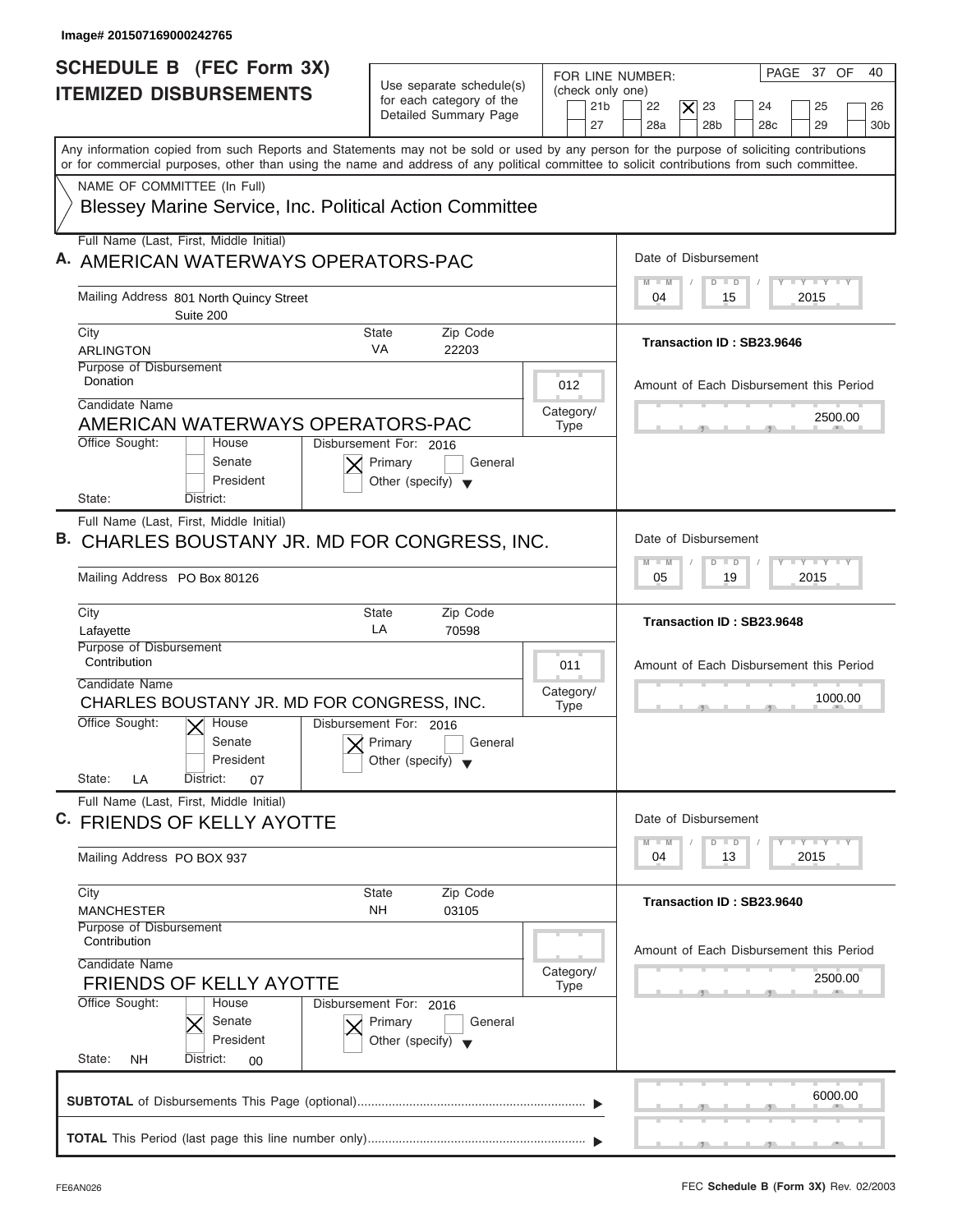| Image# 201507169000242766                                                                                                                                                                                                                                                               |                                                                                      |                                                               |                                                                                                                                                 |
|-----------------------------------------------------------------------------------------------------------------------------------------------------------------------------------------------------------------------------------------------------------------------------------------|--------------------------------------------------------------------------------------|---------------------------------------------------------------|-------------------------------------------------------------------------------------------------------------------------------------------------|
| <b>SCHEDULE B (FEC Form 3X)</b><br><b>ITEMIZED DISBURSEMENTS</b>                                                                                                                                                                                                                        | Use separate schedule(s)<br>for each category of the<br>Detailed Summary Page        | FOR LINE NUMBER:<br>(check only one)<br>21 <sub>b</sub><br>27 | PAGE 38 OF<br>40<br>22<br>23<br>25<br>$ \boldsymbol{\times} $<br>24<br>26<br>28a<br>28 <sub>b</sub><br>29<br>28 <sub>c</sub><br>30 <sub>b</sub> |
| Any information copied from such Reports and Statements may not be sold or used by any person for the purpose of soliciting contributions<br>or for commercial purposes, other than using the name and address of any political committee to solicit contributions from such committee. |                                                                                      |                                                               |                                                                                                                                                 |
| NAME OF COMMITTEE (In Full)<br>Blessey Marine Service, Inc. Political Action Committee                                                                                                                                                                                                  |                                                                                      |                                                               |                                                                                                                                                 |
| Full Name (Last, First, Middle Initial)<br>A. HUCKABEE FOR PRESIDENT, INC.                                                                                                                                                                                                              |                                                                                      |                                                               | Date of Disbursement                                                                                                                            |
| Mailing Address PO BOX 3357                                                                                                                                                                                                                                                             |                                                                                      |                                                               | <b>TY TY TY</b><br>$D$ $D$<br>$M$ $M$<br>2015<br>06<br>26                                                                                       |
| City<br><b>LITTLE ROCK</b><br>Purpose of Disbursement<br>Contibution                                                                                                                                                                                                                    | Zip Code<br>State<br>AR.<br>72203                                                    |                                                               | Transaction ID: SB23.9658                                                                                                                       |
| Candidate Name<br>HUCKABEE FOR PRESIDENT, INC.<br>Office Sought:<br>House                                                                                                                                                                                                               | Disbursement For: 2016                                                               | 011<br>Category/<br><b>Type</b>                               | Amount of Each Disbursement this Period<br>5000.00                                                                                              |
| Senate<br>President<br>State:<br>District:<br>00                                                                                                                                                                                                                                        | Primary<br>General<br>Other (specify) $\blacktriangledown$                           |                                                               |                                                                                                                                                 |
| Full Name (Last, First, Middle Initial)<br>B. JOBS, OPPORTUNITY AND NEW IDEAS PAC<br>Mailing Address PO BOX 93441                                                                                                                                                                       |                                                                                      |                                                               | Date of Disbursement<br>$-Y - Y - Y - Y$<br>$\Box$<br>$M - M$<br>D<br>02<br>2015<br>02                                                          |
| City<br><b>DES MOINES</b>                                                                                                                                                                                                                                                               | <b>State</b><br>Zip Code<br>IA<br>50393                                              |                                                               | Transaction ID: SB23.9657                                                                                                                       |
| Purpose of Disbursement<br>Donation<br>Candidate Name                                                                                                                                                                                                                                   |                                                                                      | 012<br>Category/<br><b>Type</b>                               | Amount of Each Disbursement this Period<br>2000.00                                                                                              |
| Office Sought:<br>House<br>Senate<br>President<br>State:<br>District:                                                                                                                                                                                                                   | Disbursement For:<br>2016<br>Primary<br>General<br>Other (specify)                   |                                                               |                                                                                                                                                 |
| Full Name (Last, First, Middle Initial)<br>C. NATIONAL REPUBLICAN CONGRESSIONAL COMMITTEE                                                                                                                                                                                               |                                                                                      |                                                               | Date of Disbursement                                                                                                                            |
| Mailing Address 320 FIRST STREET SE                                                                                                                                                                                                                                                     |                                                                                      |                                                               | <b>LY LY LY</b><br>$M - M$<br>$\Box$<br>D<br>2015<br>05<br>04                                                                                   |
| City<br><b>WASHINGTON</b><br>Purpose of Disbursement                                                                                                                                                                                                                                    | Zip Code<br><b>State</b><br>DC<br>20003                                              |                                                               | Transaction ID: SB23.9642                                                                                                                       |
| Contribution<br>Candidate Name                                                                                                                                                                                                                                                          |                                                                                      | Category/<br><b>Type</b>                                      | Amount of Each Disbursement this Period<br>1000.00                                                                                              |
| Office Sought:<br>House<br>Senate<br>President<br>State:<br>District:                                                                                                                                                                                                                   | Disbursement For: 2016<br>Primary<br>General<br>Other (specify) $\blacktriangledown$ |                                                               |                                                                                                                                                 |
|                                                                                                                                                                                                                                                                                         |                                                                                      |                                                               | 8000.00                                                                                                                                         |
|                                                                                                                                                                                                                                                                                         |                                                                                      |                                                               |                                                                                                                                                 |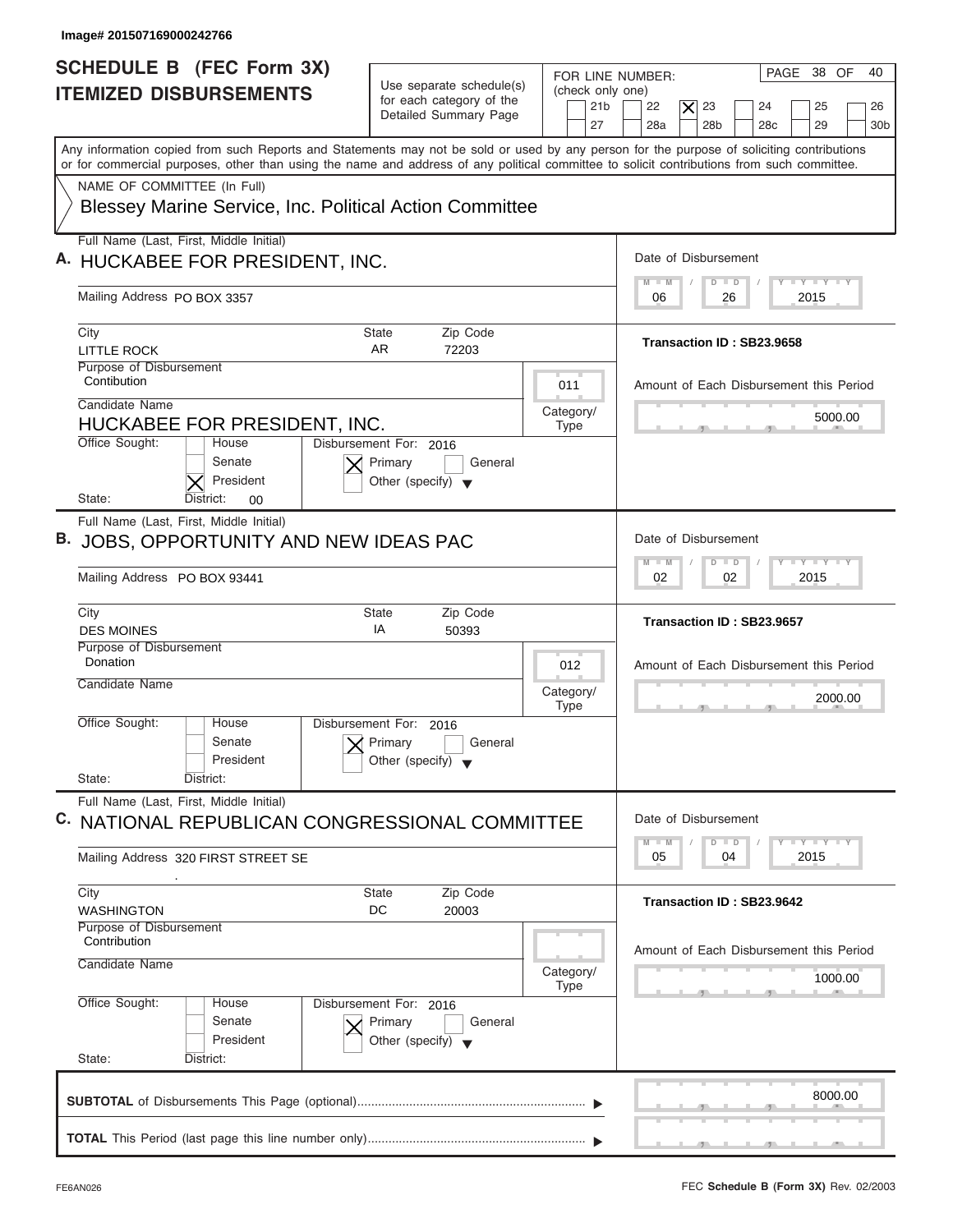| Image# 201507169000242767                                                                                                                                                                                                                                                               |                                                                                         |                                                               |                                                                                                                                  |
|-----------------------------------------------------------------------------------------------------------------------------------------------------------------------------------------------------------------------------------------------------------------------------------------|-----------------------------------------------------------------------------------------|---------------------------------------------------------------|----------------------------------------------------------------------------------------------------------------------------------|
| <b>SCHEDULE B</b> (FEC Form 3X)<br><b>ITEMIZED DISBURSEMENTS</b>                                                                                                                                                                                                                        | Use separate schedule(s)<br>for each category of the<br>Detailed Summary Page           | FOR LINE NUMBER:<br>(check only one)<br>21 <sub>b</sub><br>27 | PAGE 39 OF<br>40<br>22<br>$\times$<br>23<br>25<br>24<br>26<br>28a<br>28 <sub>b</sub><br>28 <sub>c</sub><br>29<br>30 <sub>b</sub> |
| Any information copied from such Reports and Statements may not be sold or used by any person for the purpose of soliciting contributions<br>or for commercial purposes, other than using the name and address of any political committee to solicit contributions from such committee. |                                                                                         |                                                               |                                                                                                                                  |
| NAME OF COMMITTEE (In Full)<br>Blessey Marine Service, Inc. Political Action Committee                                                                                                                                                                                                  |                                                                                         |                                                               |                                                                                                                                  |
| Full Name (Last, First, Middle Initial)<br>A. SCALISE FOR CONGRESS                                                                                                                                                                                                                      |                                                                                         |                                                               | Date of Disbursement                                                                                                             |
| Mailing Address PO Box 23219<br>Suite 301                                                                                                                                                                                                                                               |                                                                                         |                                                               | $T - Y = T - Y = T - Y$<br>$M - M$<br>$D$ $D$<br>2015<br>01<br>27                                                                |
| City<br>Jefferson<br>Purpose of Disbursement                                                                                                                                                                                                                                            | Zip Code<br>State<br>LA<br>70183                                                        |                                                               | Transaction ID: SB23.9633                                                                                                        |
| Contribution<br>Candidate Name                                                                                                                                                                                                                                                          |                                                                                         | 011<br>Category/                                              | Amount of Each Disbursement this Period                                                                                          |
| <b>SCALISE FOR CONGRESS</b><br>Office Sought:<br>House<br>Senate<br>President                                                                                                                                                                                                           | Disbursement For: 2016<br>Primary<br>General<br>Other (specify) $\blacktriangledown$    | <b>Type</b>                                                   | 2600.00                                                                                                                          |
| State:<br>LA<br>District:<br>01<br>Full Name (Last, First, Middle Initial)<br><b>B. SCALISE FOR CONGRESS</b><br>Mailing Address PO Box 23219                                                                                                                                            |                                                                                         |                                                               | Date of Disbursement<br>$-Y - Y - Y - Y$<br>$M - M$<br>$\Box$<br>$\overline{D}$<br>02<br>2015<br>02                              |
| Suite 301<br>City<br>Jefferson                                                                                                                                                                                                                                                          | Zip Code<br><b>State</b><br>LA<br>70183                                                 |                                                               | Transaction ID: SB23.9634                                                                                                        |
| Purpose of Disbursement<br>Contribution<br>Candidate Name<br><b>SCALISE FOR CONGRESS</b>                                                                                                                                                                                                |                                                                                         | 011<br>Category/<br><b>Type</b>                               | Amount of Each Disbursement this Period<br>2400.00<br>__                                                                         |
| Office Sought:<br>$\overline{X}$ House<br>Senate<br>President<br>State:<br>LA<br>District:<br>01                                                                                                                                                                                        | Disbursement For:<br>2016<br>Primary<br>General<br>Other (specify) $\blacktriangledown$ |                                                               |                                                                                                                                  |
| Full Name (Last, First, Middle Initial)<br>C. SCALISE FOR CONGRESS                                                                                                                                                                                                                      |                                                                                         |                                                               | Date of Disbursement<br>$T - Y$ $T - Y$<br>$M - M$<br>$\Box$<br>D                                                                |
| Mailing Address PO Box 23219<br>Suite 301                                                                                                                                                                                                                                               |                                                                                         |                                                               | 2015<br>02<br>02                                                                                                                 |
| City<br>Jefferson<br>Purpose of Disbursement                                                                                                                                                                                                                                            | Zip Code<br>State<br>LA<br>70183                                                        |                                                               | Transaction ID: SB23.9635                                                                                                        |
| Contribution<br>Candidate Name<br><b>SCALISE FOR CONGRESS</b>                                                                                                                                                                                                                           |                                                                                         | 011<br>Category/<br><b>Type</b>                               | Amount of Each Disbursement this Period<br>200.00                                                                                |
| Office Sought:<br>House<br>Senate<br>President<br>State:<br>LA<br>District:<br>01                                                                                                                                                                                                       | Disbursement For: 2016<br>Primary<br>General<br>Other (specify) $\blacktriangledown$    |                                                               |                                                                                                                                  |
|                                                                                                                                                                                                                                                                                         |                                                                                         |                                                               | 5200.00                                                                                                                          |
|                                                                                                                                                                                                                                                                                         |                                                                                         |                                                               | $\overline{1}$                                                                                                                   |